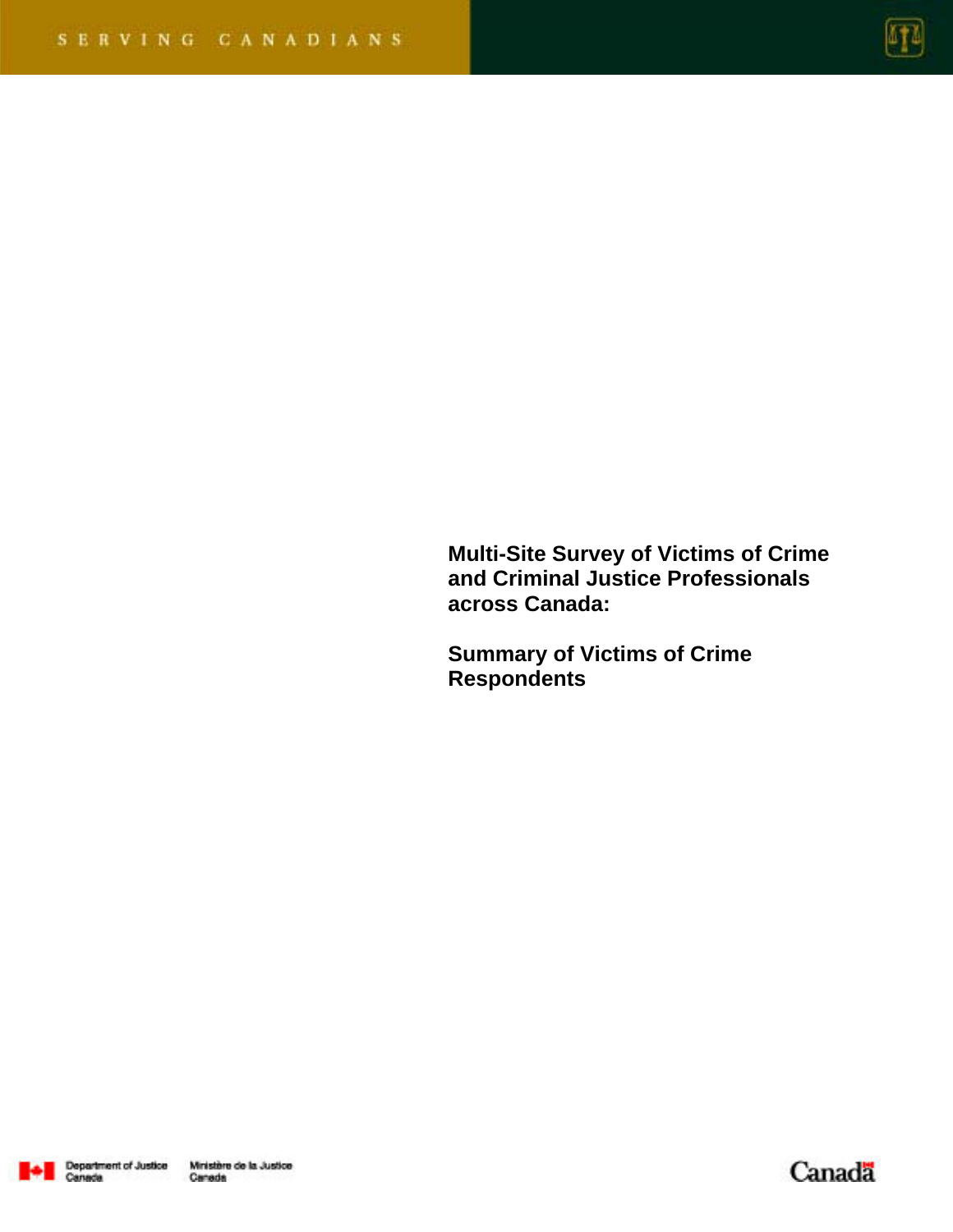

**Policy Centre for Victim Issues**



**Research and Statistics Division**

rr05vic-1-sum2e 2005

*The views expressed in this report are those of the author and do not necessarily represent the views of the Department of Justice Canada.*

**These summaries are extracted from the**  *Multi-Site Survey of Victims of Crime and Criminal Justice Professionals across Canada***, completed by Prairie Research Associates Inc. on behalf of the Department of Justice Canada.**

*Multi-Site Survey of Victims of Crime and Criminal Justice Professionals across Canada***:** 

**Summary of Victims of Crime Respondents**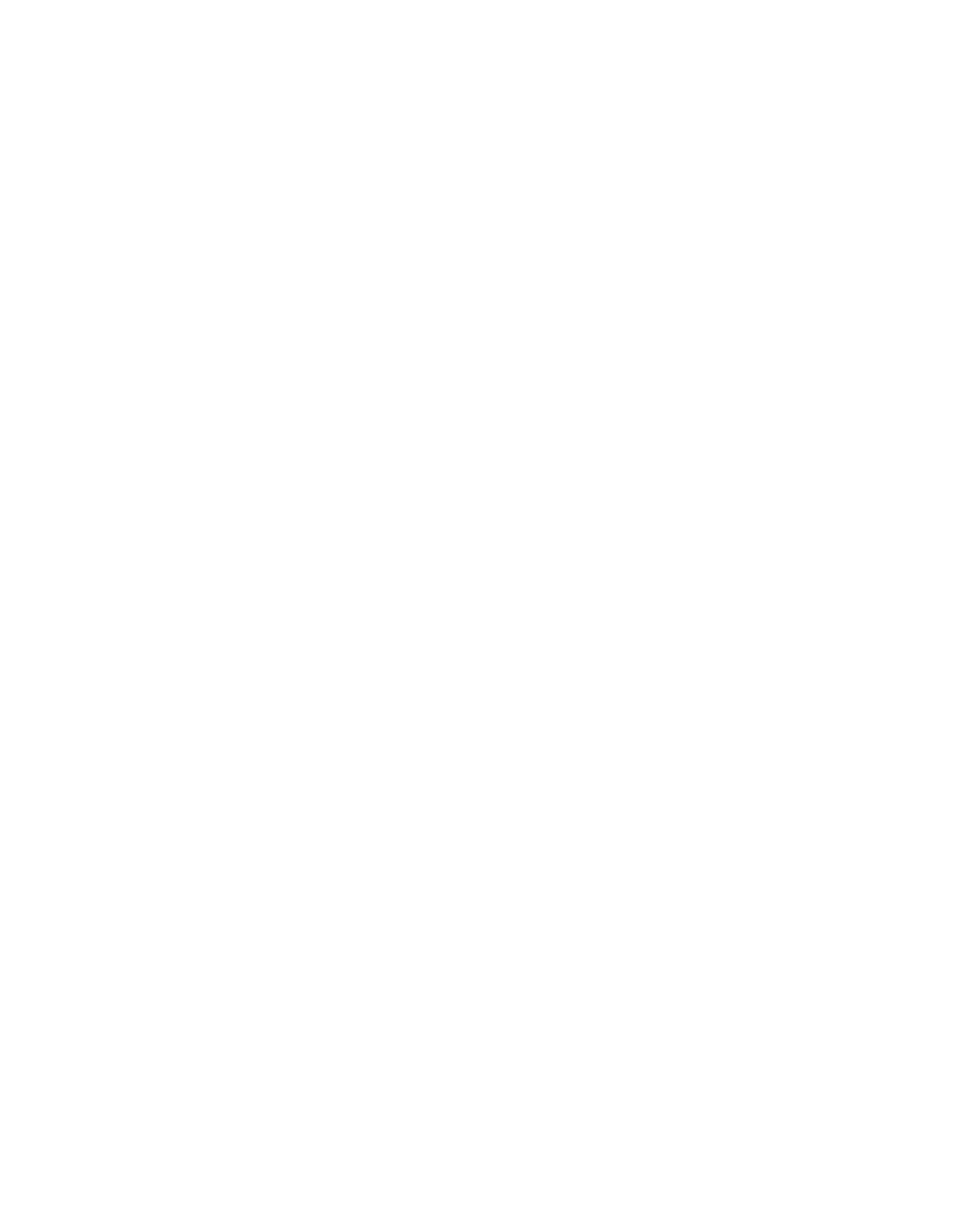# Table of Contents

| 8 <sup>8</sup> |
|----------------|
|                |
| 22             |
| 25             |
| 32             |
|                |
|                |
|                |

 $\boxed{\blacksquare}$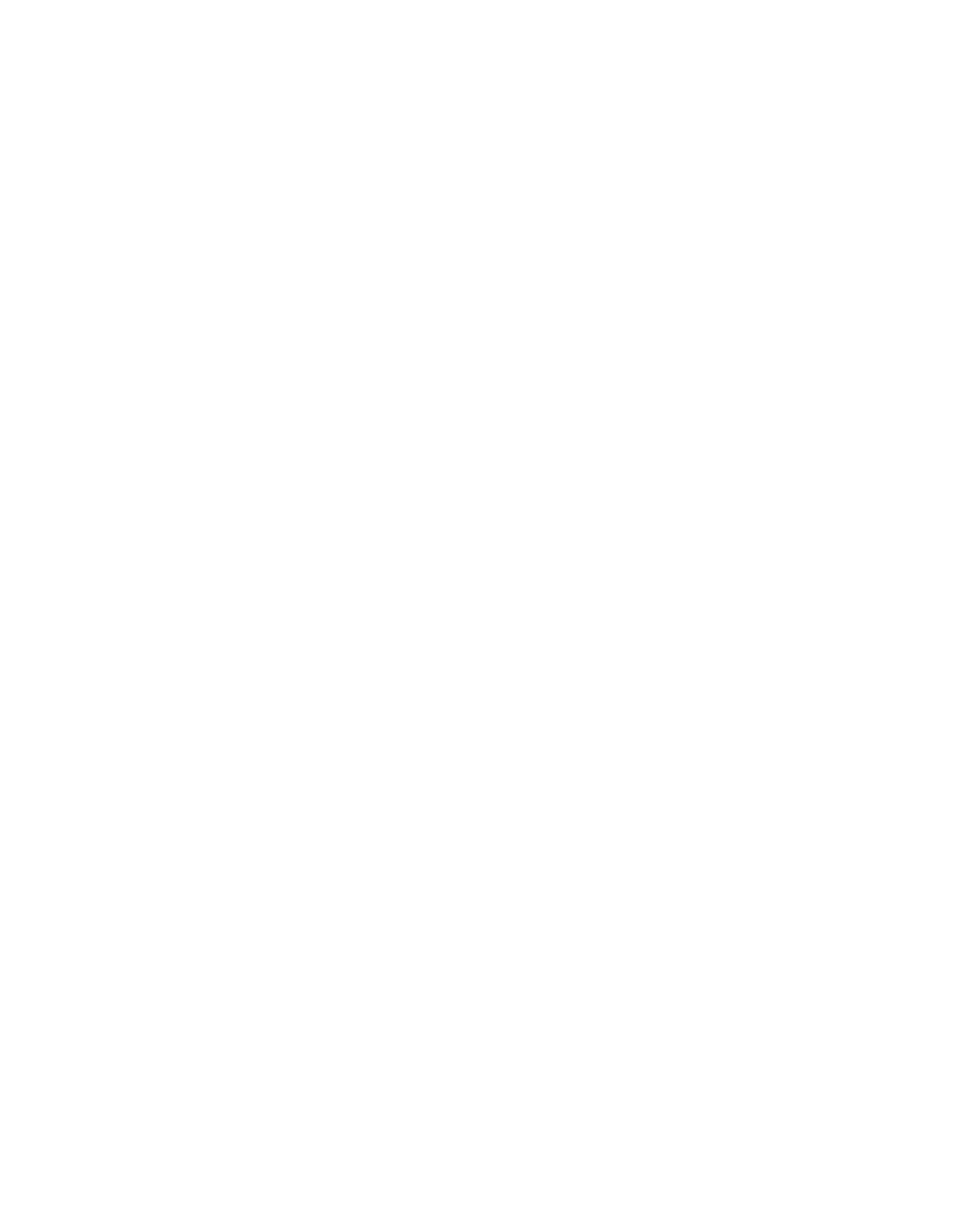# Introduction

he *Multi-Site Survey of Victims of Crime and Criminal Justice Professionals* was The Multi-Site Survey of Victims of Crime and Criminal Justice Professionals was<br>conducted in 2002 under the direction of the Policy Centre for Victim Issues (PCVI) of the Department of Justice Canada in collaboration with the Research and Statistics Division. The PCVI implements the Victims of Crime Initiative which, through the Victims Fund, legislative reform, research, consultations and communication activities, works to increase the confidence of victims in the criminal justice system and responds to the needs of victims of crime as they relate to the Department of Justice.

The purpose of the *Multi-Site Survey of Victims of Crime and Criminal Justice Professionals* is to gather information on a wide range of issues concerning the criminal justice system as it pertains to victims and criminal justice professionals, with a particular emphasis on recent *Criminal Code* provisions, specifically Bill C-79, which was introduced in 1999. This legislation amended the *Criminal Code* in several areas, such as:

- $\rightarrow$  giving victims the right to read their victim impact statements at the time of sentencing if they wish to do so;
- requiring the judge to inquire before sentencing whether the victim has been informed of the opportunity to give a victim impact statement;
- requiring that all offenders pay a victim surcharge of 15% where a fine is imposed or a fixed amount of \$50 or \$100 for summary or indictable offences, respectively, and can be increased by the judge (except where the offender can demonstrate undue hardship);
- clarifying the application of publication bans and providing discretion to order, in appropriate circumstances, a publication ban on information that could disclose the identity of victims as witnesses;
- Expanding the protection of victims and witnesses under the age of 18 years from cross-examination by a self-represented accused in sexual and personal violence offences;
- $\rightarrow$  allowing any victim or witness with a mental or physical disability to be accompanied by a support person while giving evidence; and
- ensuring that the safety of victims and witnesses are taken into consideration in judicial interim release determinations.

To a more limited extent, the survey also explored perceptions regarding amendments recently made to the *Corrections and Conditional Release Act* to provide victims with the opportunity to present prepared victim statements at parole board hearings.

Findings from this study will generate evidence to inform future legislative reforms and policy changes by providing insight on the use and awareness of recent reforms by criminal justice professionals as they pertain to victims of crime, the nature of information provided to victims during the criminal justice process, victims' experiences with the legal provisions and other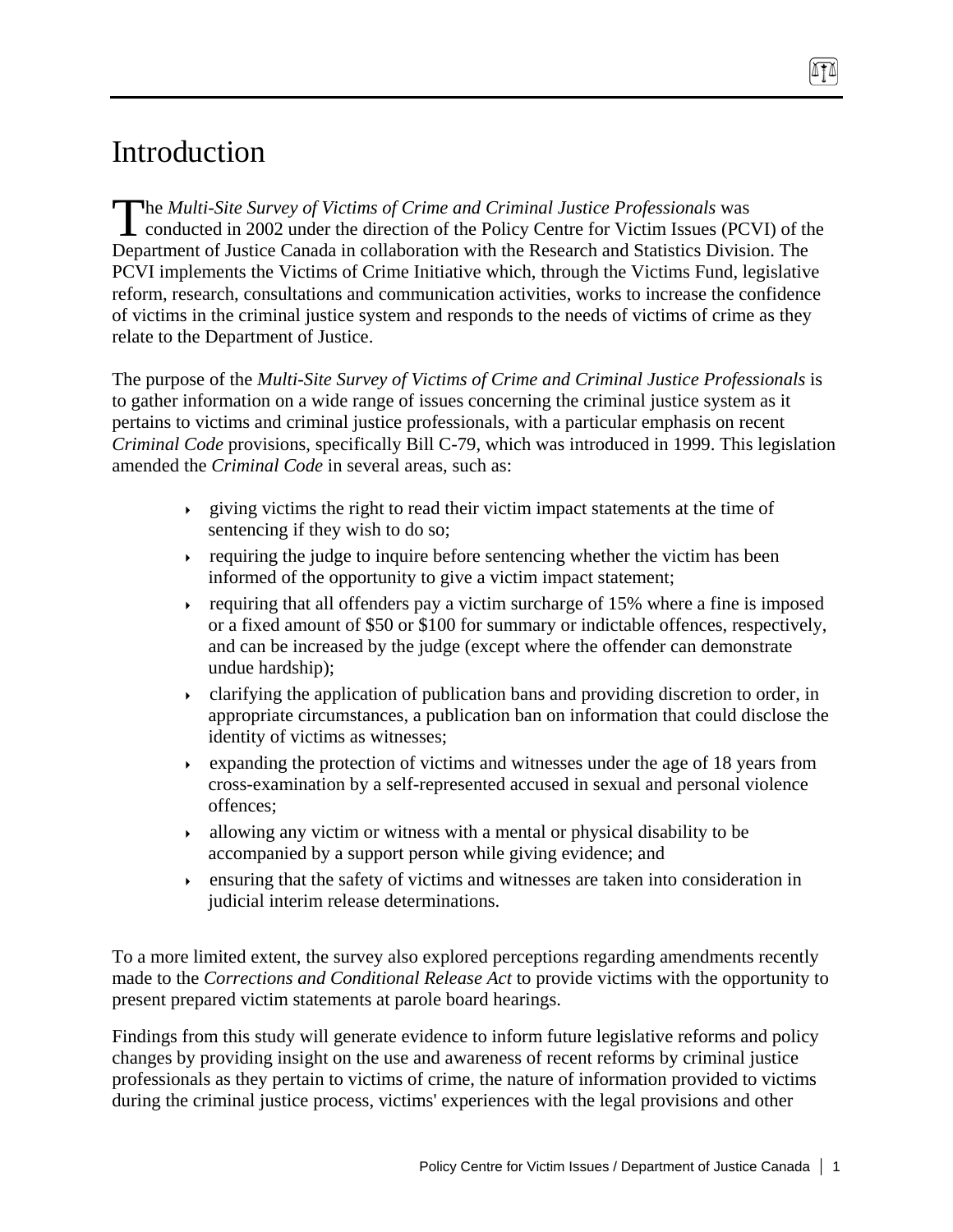services that are intended to benefit them throughout the criminal justice process, and barriers to the implementation of recent reforms for criminal justice professionals.

Given the breadth of findings in the final report the PCVI has prepared seven summary reports based on respondent groups in the survey.<sup>1</sup> This report is a summary of the findings from the victims of crime who participated in the study. Additional summaries are available that speak to the findings of Police respondents, Crown Attorney respondents, Defence counsel respondents, Judiciary respondents, Probation Officers and Parole Officer respondents, and Victim Services providers and victim advocacy groups who participated in the study. See the last page of this report for more details.

 $\frac{1}{1}$  The full report and copies of the other summaries are available at: http://canada.justice.gc.ca/en/ps/voc/pub.html. For copies contact the Policy Centre for Victim Issues, 284 Wellington Street, Ottawa, Ontario, K1A 0H8.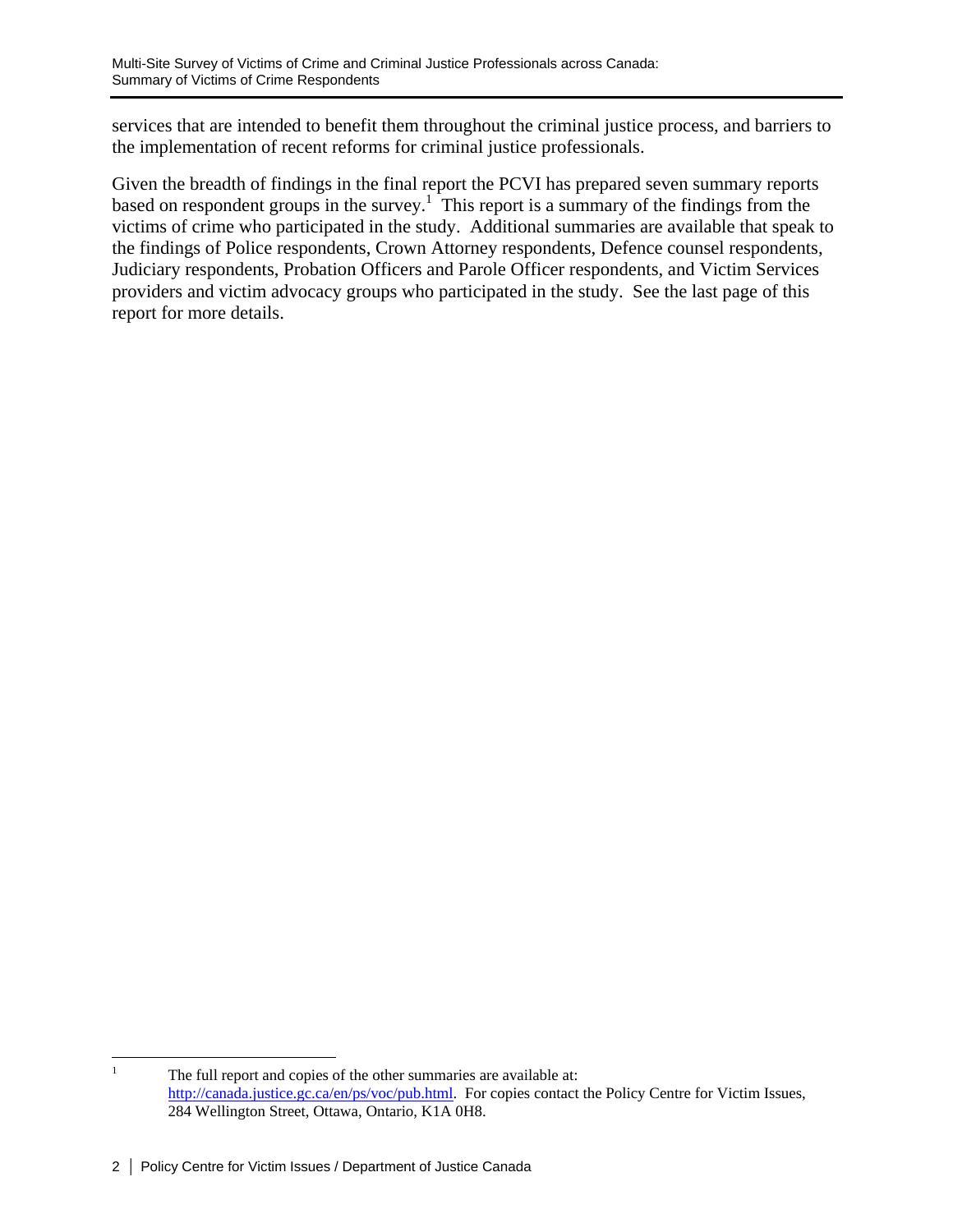# Methodology

The multi-site survey was conducted in 16 sites within the 10 provinces in Canada; the The multi-site survey was conducted in 16 sites within the 10 provinces in Canada; the territories were not included in this study. The 16 sites represent five regions: Atlantic (Nova Scotia, Prince Edward Island, New Brunswick, and Newfoundland and Labrador), Quebec, Ontario, Prairie (Saskatchewan and Manitoba), and Western (British Columbia and Alberta). Each region included at least three sites of varying size (small, medium, and large), with consideration of diversity in geography (rural, urban, northern) and population (especially cultural and linguistic). A subcommittee of the Federal Provincial Territorial Working Group (FPTWG) on Victims of Crime guided the research team and recommended some of the locations selected for site visits.

Data for this study came from criminal justice professionals and victims of crime. A total of 112 victims of crime participated in in-depth interviews, which were conducted in order to obtain detailed data on each individual victim's experience in the criminal justice system (see appendix A for the interview guides). Victim services providers assisted in contacting victims and obtaining their consent to participate in the study, which may have introduced selection bias into the research.

Criminal justice professionals who participated in the study were from 10 different groups: judges, Crown Attorneys, defence counsel, police, victim services providers, victim advocacy groups, probation officers, and three types of parole representatives (from the National Parole Board [NPB], Correctional Service Canada [CSC], and the provincial parole boards in Quebec, Ontario, and British Columbia). They participated through either self-administered questionnaires or interviews. Relying on two forms of data collection allowed for the most complete method of gathering information on the research questions. The use of selfadministered questionnaires ensured that a large proportion of the criminal justice professionals in each site could participate, while the use of interviews meant that more in-depth, qualitative data could also be obtained.

Interviews were conducted with 214 criminal justice professionals from five respondent groups: victim services providers; police; Crown Attorneys; judiciary; and defence counsel. Interview results were captured as part of the quantitative data corresponding to that generated by the selfadministered surveys. Self-administered questionnaires were also distributed to all 10 respondent groups. A total of 1,664 criminal justice professionals completed the self-administered questionnaire. Overall (in interviews and self-administered questionnaires), a total of 1,878 criminal justice professionals participated in this survey.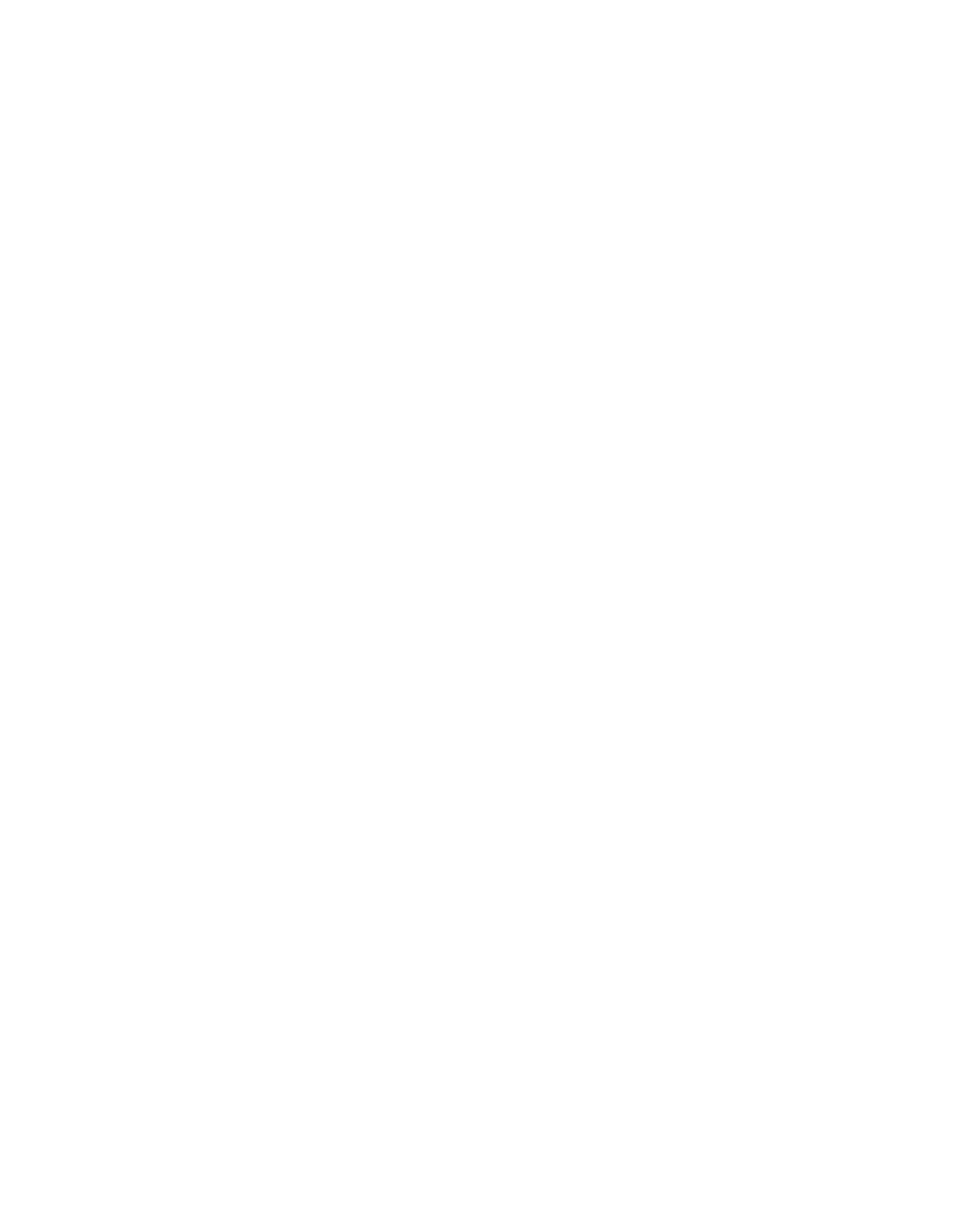# Findings from the Victims of Crime Respondents

his section presents the results from the victims of crime respondents. Unlike the data gathering methodology used with the criminal justice system respondents, all data from victims were gathered through in person interviews only.  $\prod_{g_i}$ 

# **1. Overview of Case and Victim Respondent Characteristics**

A total of 112 victims of crime took part in this study. Overall:

- About four-fifths are female.
- Almost three-quarters are between the ages of 25 and 64.
- Over half (57%) of victims are from large urban cities. Just over one-quarter are from medium-sized cities, and one-sixth are from small towns and rural areas.
- For just over one-tenth, French is their first language.
- Less than one-tenth is of Aboriginal origin.

Table 1 below presents their demographic characteristics.

| TABLE 1:<br><b>VICTIM RESPONDENT DEMOGRAPHICS</b> |                |                       |
|---------------------------------------------------|----------------|-----------------------|
|                                                   |                | Victims ( $N = 112$ ) |
|                                                   | #              | %                     |
| Gender                                            |                |                       |
| Female                                            | 88             | 79%                   |
| Male                                              | 24             | 21%                   |
| Aboriginal identity                               |                |                       |
| Aboriginal                                        | 8              | 7%                    |
| Non-Aboriginal                                    | 102            | 91%                   |
| No response                                       | $\overline{2}$ | 2%                    |
| Age                                               |                |                       |
| Less than 18                                      | $\overline{4}$ | 4%                    |
| 18-24                                             | 14             | 13%                   |
| 25-34                                             | 23             | 21%                   |
| 35-44                                             | 29             | 26%                   |
| 45-54                                             | 23             | 21%                   |
| 55-64                                             | $\overline{7}$ | 6%                    |
| 65 and over                                       | 10             | 9%                    |
| No response                                       | $\overline{2}$ | 2%                    |
| Language                                          |                |                       |
| English                                           | 92             | 82%                   |
| French                                            | 14             | 13%                   |
| Other                                             | 6              | 5%                    |
| Size of site where victims located                |                |                       |
| Large                                             | 64             | 57%                   |
| Medium                                            | 30             | 27%                   |
| Small                                             | 18             | 16%                   |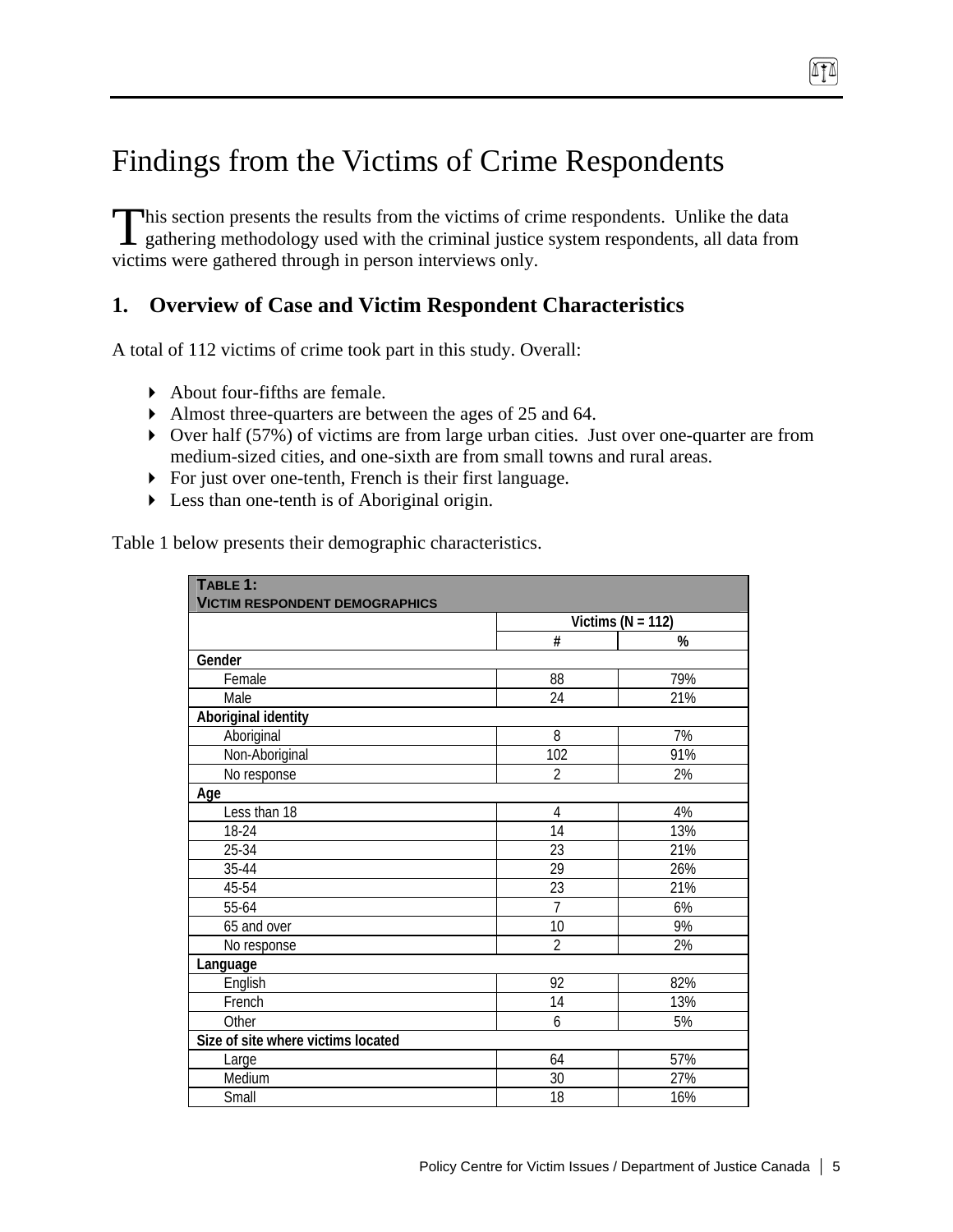Among these 112 victim respondents, four-fifths (n=92) directly experienced the crime, 16 had family members who were victims of crime, and four were representatives of corporate victims. Of the 16 with family members who were victims of crime, ten were parents of the victim, four were siblings, one was a child, and one was a spouse.

Overall, the victim respondents had experienced a variety of a total of 141 violent and/or property crimes, ranging from uttering threats to murder. The most common were sexual assault (27), common assault (17), assault causing bodily harm (17), and uttering threats (14). While violent crimes predominated, i.e., violent crimes accounted for 74% of all crimes experienced by victim respondents, some respondents were victims of property crimes, such as theft and break and enter. Table 2 provides the complete results of the crimes upon which victim respondents based their experience of the criminal justice system.

| TABLE 2:<br>WOULD YOU PLEASE TELL ME WHAT THE CRIME WAS THAT YOU AGREED TO DISCUSS FOR THIS<br>STUDY? |                                        |                             |  |  |  |
|-------------------------------------------------------------------------------------------------------|----------------------------------------|-----------------------------|--|--|--|
| <b>Type of crime</b>                                                                                  |                                        | <b>Victims</b><br>(N = 112) |  |  |  |
|                                                                                                       | <b>Number of crimes</b><br>$(N = 144)$ | %                           |  |  |  |
| Sexual assault                                                                                        | 27                                     | 24%                         |  |  |  |
| Assault (common)                                                                                      | 17                                     | 15%                         |  |  |  |
| Assault causing bodily harm                                                                           | 17                                     | 15%                         |  |  |  |
| <b>Uttering threats</b>                                                                               | 14                                     | 13%                         |  |  |  |
| Theft                                                                                                 | 9                                      | 8%                          |  |  |  |
| Break and enter                                                                                       | 9                                      | 8%                          |  |  |  |
| Criminal harassment                                                                                   | 9                                      | 8%                          |  |  |  |
| Murder or manslaughter                                                                                | 9                                      | 8%                          |  |  |  |
| Assault with a weapon                                                                                 | 8                                      | 7%                          |  |  |  |
| Fraud                                                                                                 | 5                                      | 4%                          |  |  |  |
| Child molestation or interference with a child                                                        | 3                                      | 3%                          |  |  |  |
| Impaired or dangerous driving causing death                                                           | $\overline{2}$                         | 2%                          |  |  |  |
| Property damage                                                                                       | $\overline{2}$                         | 2%                          |  |  |  |
| Other                                                                                                 | 8                                      | 7%                          |  |  |  |
| No response                                                                                           | 1                                      | 1%                          |  |  |  |
| Note: Some incidents involved more than one crime; total does not sum to 100%.                        |                                        |                             |  |  |  |

Most (75%) victims knew the accused. Almost 40% reported that they had a current or former intimate relationship with the accused, and 8% said that the accused was some other family member. Most of the remaining victims identified the accused as an acquaintance (19%), a neighbour (4%), or a friend (4%). About one-quarter (23%) of victims reported that a stranger committed the crime. Another 2% either did not know or chose not to respond to the question.

Over nine-tenths of victims (93%) discussed a crime that had occurred since 1990, and over half (56%) had experienced the crime since 2001. Thirteen percent of victims reported that they first became involved with the criminal justice system between 1990 and 1998. Most (85%) said that their involvement with the system began on or after 1999 (Bill C-79). Table 3 provides more detailed results.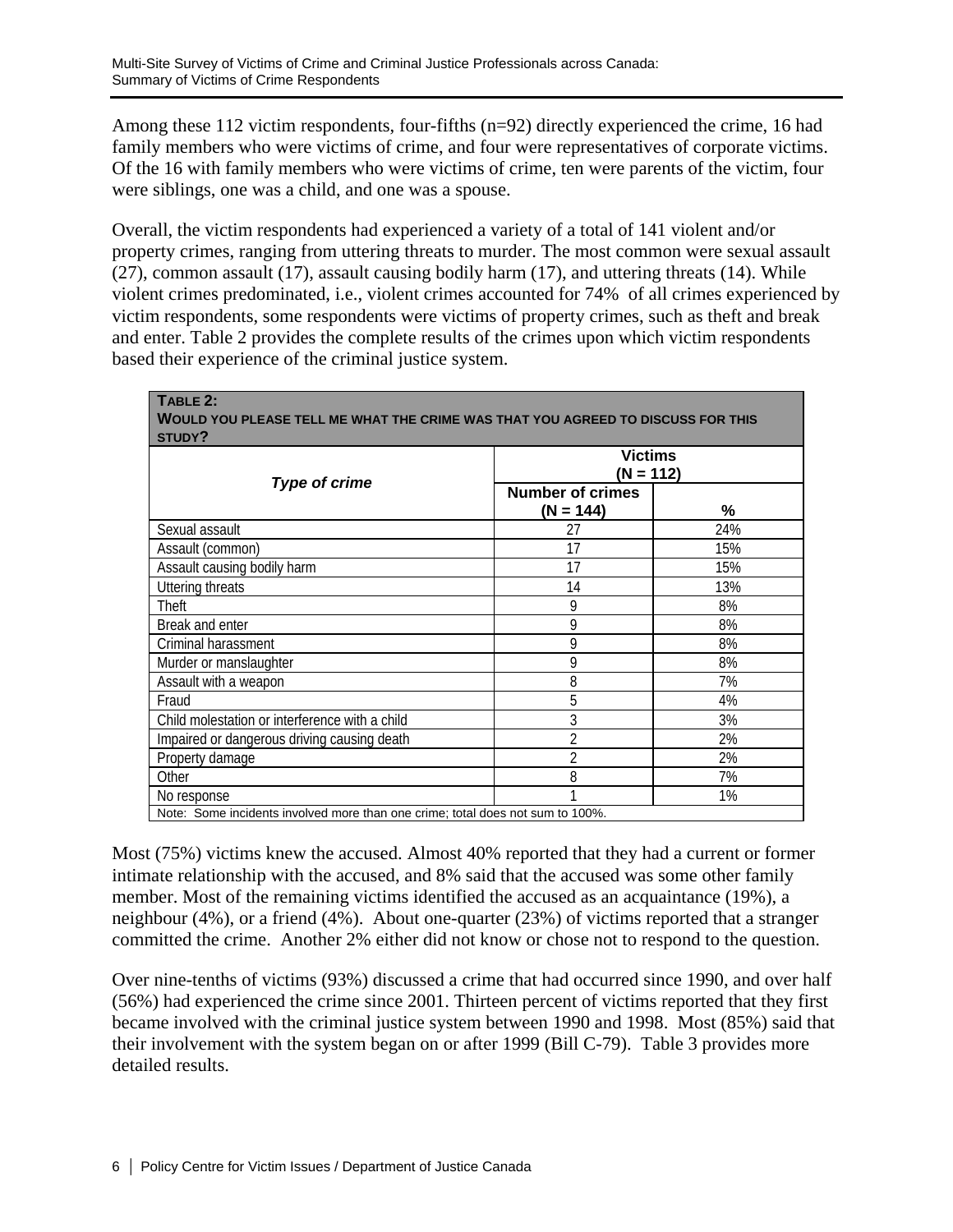| OF THIS CRIME? | first occurred | Year in which crime<br>$(N = 112)$ |    | Year first involved with criminal<br>justice system<br>$(N = 112)$ |
|----------------|----------------|------------------------------------|----|--------------------------------------------------------------------|
|                | #              | %                                  |    |                                                                    |
| Pre-1990       |                | 6%                                 | 0  |                                                                    |
| 1990-1998      | 16             | 14%                                | 14 | 13%                                                                |
| 1999           | 9              | 8%                                 | 12 | 11%                                                                |
| 2000           | 16             | 14%                                | 15 | 13%                                                                |
| 2001           | 24             | 21%                                | 22 | 20%                                                                |
| 2002           | 38             | 34%                                | 44 | 39%                                                                |
| 2003           |                | $1\%$                              | 2  | 2%                                                                 |
| Not applicable |                |                                    | າ  | 2%                                                                 |
| Don't know     |                | 1%                                 |    | 1%                                                                 |

**TABLE 3:** 

About two-thirds of all cases resulted in either guilty pleas (37%) or convictions at trial (28%). In these cases, the most common sentences were jail time (46%) and/or probation (44%). About one-sixth of victims' cases had not yet been concluded at the time of the interview. Complete results are in Tables 4 and 5.

| TABLE 4:<br><b>DISPOSITION OF CASES TO DATE</b>   |    |                               |  |  |  |
|---------------------------------------------------|----|-------------------------------|--|--|--|
|                                                   |    | <b>Victims</b><br>$(N = 112)$ |  |  |  |
|                                                   | #  | %                             |  |  |  |
| No charges laid                                   | 9  | 8%                            |  |  |  |
| Charges dropped                                   | 4  | 4%                            |  |  |  |
| Awaiting final disposition                        | 18 | 16%                           |  |  |  |
| Pleaded guilty                                    | 41 | 37%                           |  |  |  |
| Convicted at trial                                | 31 | 28%                           |  |  |  |
| Found not guilty at trial                         | 5  | 5%                            |  |  |  |
| Other                                             | 4  | 4%                            |  |  |  |
| Note: Total does not sum to 100% due to rounding. |    |                               |  |  |  |

| TABLE 5:<br>SENTENCE FOR CASES WHERE VICTIM REPORTED THAT THE OFFENDER PLEADED GUILTY OR WAS<br><b>CONVICTED</b> |          |     |  |  |  |
|------------------------------------------------------------------------------------------------------------------|----------|-----|--|--|--|
|                                                                                                                  | #        |     |  |  |  |
| <b>Sentence</b>                                                                                                  | $(n=72)$ | %   |  |  |  |
| Incarcerated                                                                                                     | 33       | 46% |  |  |  |
| Probation                                                                                                        | 32       | 44% |  |  |  |
| Conditional sentence                                                                                             | 16       | 22% |  |  |  |
| Suspended sentence                                                                                               | າ        | 3%  |  |  |  |
| Restitution                                                                                                      |          | 3%  |  |  |  |
| Other                                                                                                            | 5        |     |  |  |  |
| Don't know                                                                                                       | 5        | 7%  |  |  |  |
| Note: Victims could provide more than one response; total sums to more than 100%.                                |          |     |  |  |  |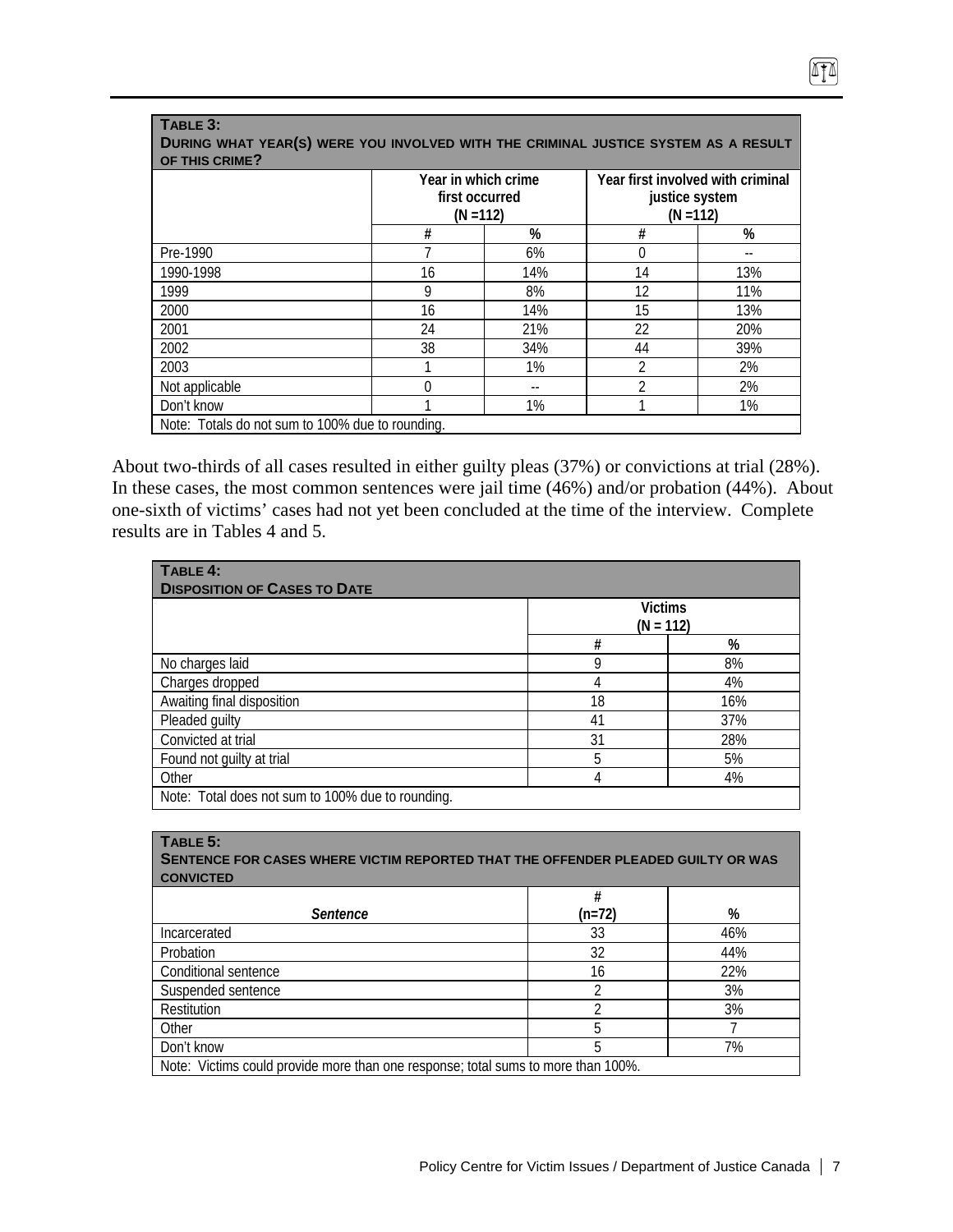# **2. Services Received by Victims**

Almost nine-tenths (88%) of victims received some form of assistance. Of the 13 victims (12%) who did not receive any type of assistance, six refused the services that were offered to them, five said that they were unaware of the services that were available (one had not reported the crime to police), and two were promised assistance but victim services never contacted them. Table 6 presents these results.

| TABLE 6:<br>DID YOU RECEIVE ANY VICTIM ASSISTANCE AS A RESULT OF THIS EXPERIENCE? |        |                             |  |  |  |
|-----------------------------------------------------------------------------------|--------|-----------------------------|--|--|--|
|                                                                                   |        | <b>Victims</b><br>$(N=112)$ |  |  |  |
|                                                                                   | %<br># |                             |  |  |  |
| Yes                                                                               | 99     | 88%                         |  |  |  |
| No                                                                                | 13     | 12%                         |  |  |  |
| Reasons for no support                                                            |        |                             |  |  |  |
| Refused the services offered to them                                              | h      | 46%                         |  |  |  |
| Unaware of the services available                                                 | 5      | 38%                         |  |  |  |
| Promised services but were never contacted<br>∩<br>15%                            |        |                             |  |  |  |
| Note: Total does not sum to 100% due to rounding.                                 |        |                             |  |  |  |

### **Nature of Assistance Received**

A total of 99 victims received assistance from a variety of victim services organizations. About one-third reported receiving help from police-based victim services (36%) and another third from community-based victim services (31%). Just over one-quarter were assisted by court-based victim services and about one-fifth by system-based victim services (i.e., services delivered by the province to assist victims throughout their contact with the criminal justice system). Approximately one-fifth received medical assistance (e.g., from hospitals, clinics, private counsellors). As seen in Table 7 below, fewer victims used specialized victim services.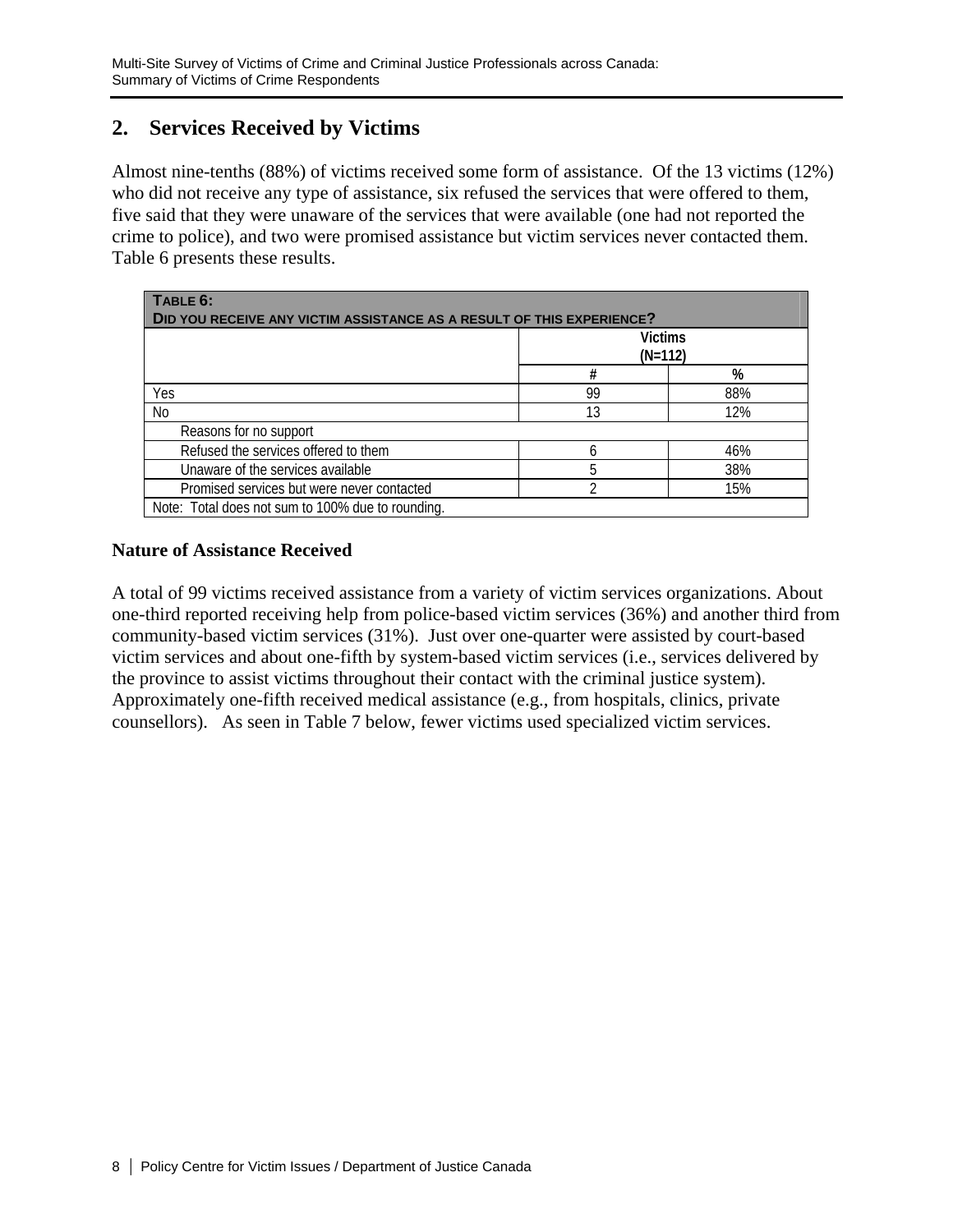| TABLE 7:<br>DID YOU (OR YOUR FAMILY MEMBER) RECEIVE ANY VICTIM ASSISTANCE AS A RESULT OF THIS<br><b>EXPERIENCE?</b><br>BASE: VICTIMS WHO RECEIVED VICTIM SERVICES (n=99).                                                                                         |    |                     |  |  |  |
|-------------------------------------------------------------------------------------------------------------------------------------------------------------------------------------------------------------------------------------------------------------------|----|---------------------|--|--|--|
|                                                                                                                                                                                                                                                                   |    | Victims<br>$(n=99)$ |  |  |  |
| %<br>#                                                                                                                                                                                                                                                            |    |                     |  |  |  |
| Police-based victim services                                                                                                                                                                                                                                      | 36 | 36%                 |  |  |  |
| Community-based victim services                                                                                                                                                                                                                                   | 31 | 31%                 |  |  |  |
| Court-based victim services                                                                                                                                                                                                                                       | 28 | 28%                 |  |  |  |
| Medical assistance and/or counselling                                                                                                                                                                                                                             | 23 | 23%                 |  |  |  |
| System-based victim services                                                                                                                                                                                                                                      | 21 | 21%                 |  |  |  |
| Specialized victim services for domestic violence                                                                                                                                                                                                                 | 13 | 13%                 |  |  |  |
| Victim compensation                                                                                                                                                                                                                                               | 8  | 8%                  |  |  |  |
| Specialized victim services for sexual assault                                                                                                                                                                                                                    | 3  | 3%                  |  |  |  |
| Specialized victim services for children                                                                                                                                                                                                                          |    | 2%                  |  |  |  |
| Other<br>2%                                                                                                                                                                                                                                                       |    |                     |  |  |  |
| Note 1: Victims could provide more than one response; total sums to more than 100%.<br>Note 2: Some victim services organizations are categorized as more than one type of service (e.g., both<br>community-based and specialized service for domestic violence). |    |                     |  |  |  |

Victims were asked about the types of assistance they received. Most victims (85%) received information in areas such as the police investigation, court procedures, and court outcomes. About half reported receiving counselling (53%) and an equal number reported receiving witness support (53%). Fewer (41%) had help with preparing their victim impact statement. About onequarter (27%) received medical assistance, and about one-fifth received crisis assistance after the crime (18%), or financial assistance (18%). Table 8 gives the complete results.

| TABLE 8:<br><b>TYPES OF ASSISTANCE RECEIVED</b><br>BASE: VICTIMS WHO RECEIVED VICTIM SERVICES (n=99). |                            |     |  |  |  |
|-------------------------------------------------------------------------------------------------------|----------------------------|-----|--|--|--|
| Type of assistance received                                                                           | <b>Victims</b><br>$(n=99)$ |     |  |  |  |
|                                                                                                       | #                          | %   |  |  |  |
| Information (e.g., about police investigation, court procedures, outcomes)                            | 84                         | 85% |  |  |  |
| Counselling                                                                                           | 52                         | 53% |  |  |  |
| Witness support / court accompaniment                                                                 | 52                         | 53% |  |  |  |
| With preparing victim impact statement                                                                | 41                         | 41% |  |  |  |
| Medical assistance                                                                                    | 27                         | 27% |  |  |  |
| Crisis assistance immediately after the crime                                                         | 18                         | 18% |  |  |  |
| Financial assistance                                                                                  | 18                         | 18% |  |  |  |
| Referrals                                                                                             | 9                          | 9%  |  |  |  |
| <b>Shelter</b>                                                                                        | 7                          | 7%  |  |  |  |
| Emotional support                                                                                     | 6                          | 6%  |  |  |  |
| Compensation                                                                                          | 3                          | 3%  |  |  |  |
| Post-sentencing services                                                                              | 2                          | 2%  |  |  |  |
| Other                                                                                                 | 6                          | 6%  |  |  |  |
| Note: Victims could provide more than one response; total sums to more than 100%.                     |                            |     |  |  |  |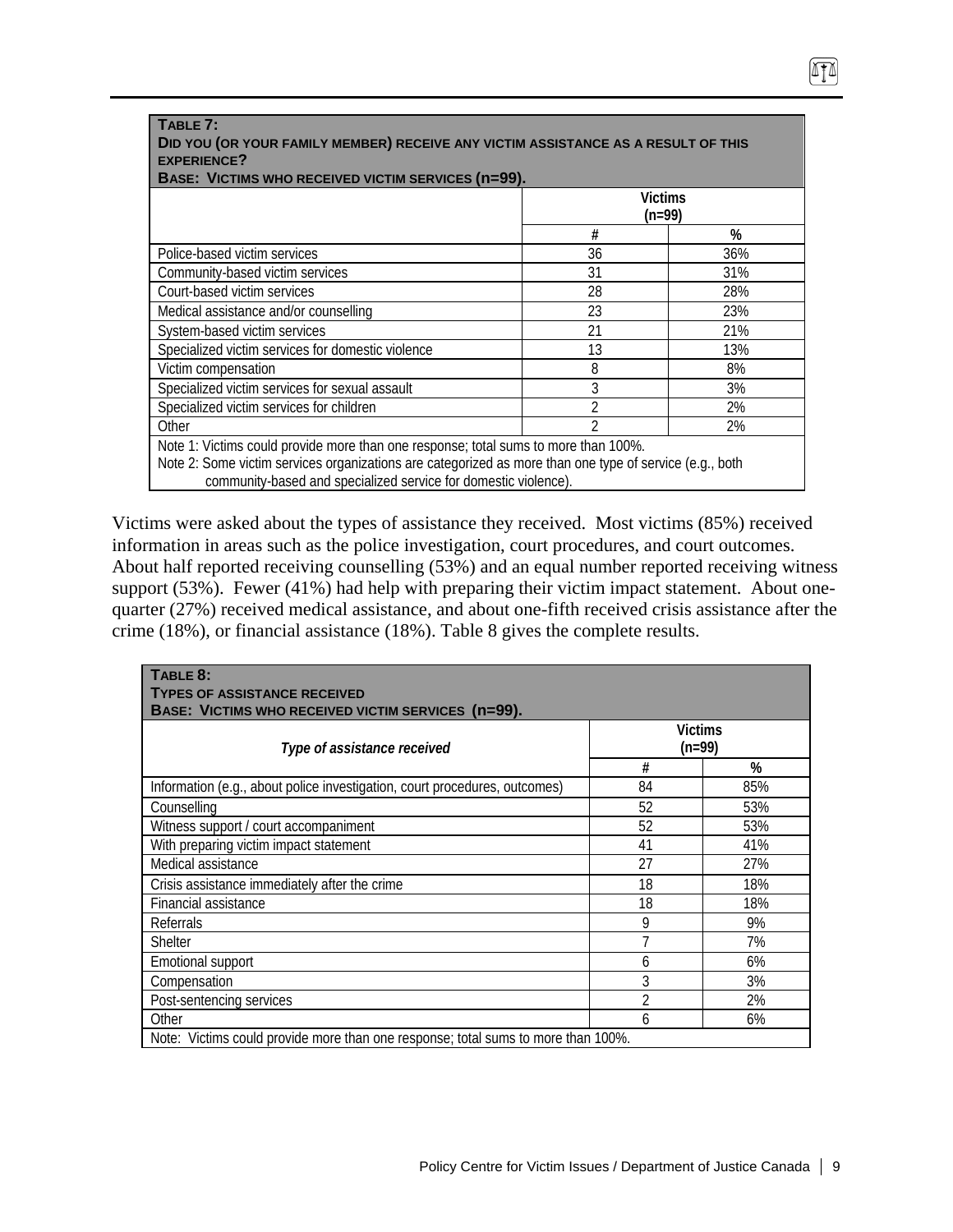When asked to identify what was most helpful about the assistance received, victims most often mentioned counseling and emotional support (36%). Victims believe that this support enabled them to get through the initial shock of the crime and to cope with the subsequent fear and trauma. Victims also said that it was important to have someone objective to talk to.

About a third (31%) of victims considered provision of information to be the most helpful type of assistance. Of these victims, 11 singled out receiving information about the criminal justice system as important. They noted that this information was comforting because it gave them some idea what to expect, and without this assistance, they would not have understood the court process. Eleven victims also mentioned that they appreciated receiving information about the case against their accused.

About a quarter of victims said that assistance received from victim services organizations generally was beneficial. These victims did not identify specific ways in which the services were helpful but, instead, reported that overall, they found the assistance useful. Others did comment on specific aspects of the services they received. Fourteen commented that witness support and court accompaniment gave them the confidence to proceed with the case and testify in court. Nine mentioned that they found the assistance with their victim impact statement helpful because they had trouble discussing the crime and they valued the instruction on what they could include in their statement.

Three or four victims mentioned each of the following types of assistance as being particularly beneficial: the assistance of shelters in providing a place to stay after the crime as well as emotional support; financial assistance through victim compensation funds; and assistance with establishing security measures so that they felt safe returning home. Six victims reported that they did not find any of the assistance useful. Table 9 provides the complete findings.

| TABLE 9:<br><b>WHAT WAS MOST HELPFUL ABOUT THE ASSISTANCE YOU RECEIVED?</b>       |    |                            |  |  |  |
|-----------------------------------------------------------------------------------|----|----------------------------|--|--|--|
| BASE: VICTIMS WHO RECEIVED ASSISTANCE FROM VICTIM SERVICES (n=99).                |    |                            |  |  |  |
| Type of assistance found most helpful                                             |    | <b>Victims</b><br>$(n=99)$ |  |  |  |
|                                                                                   | #  | %                          |  |  |  |
| Counselling                                                                       | 36 | 36%                        |  |  |  |
| Information (e.g., about police investigation, court procedures,<br>outcomes)     | 31 | 31%                        |  |  |  |
| Victim services generally                                                         | 23 | 23%                        |  |  |  |
| Witness support / court accompaniment                                             | 14 | 14%                        |  |  |  |
| With preparing victim impact statement                                            | 9  | 9%                         |  |  |  |
| <b>Shelter</b>                                                                    | 4  | 4%                         |  |  |  |
| Financial assistance or compensation                                              | 3  | 3%                         |  |  |  |
| Assistance with security measures                                                 | 3  | 3%                         |  |  |  |
| Other                                                                             | 4  | 4%                         |  |  |  |
| Nothing or was not much help                                                      | 6  | 6%                         |  |  |  |
| No response                                                                       | 6  | 6%                         |  |  |  |
| Note: Victims could provide more than one response; total sums to more than 100%. |    |                            |  |  |  |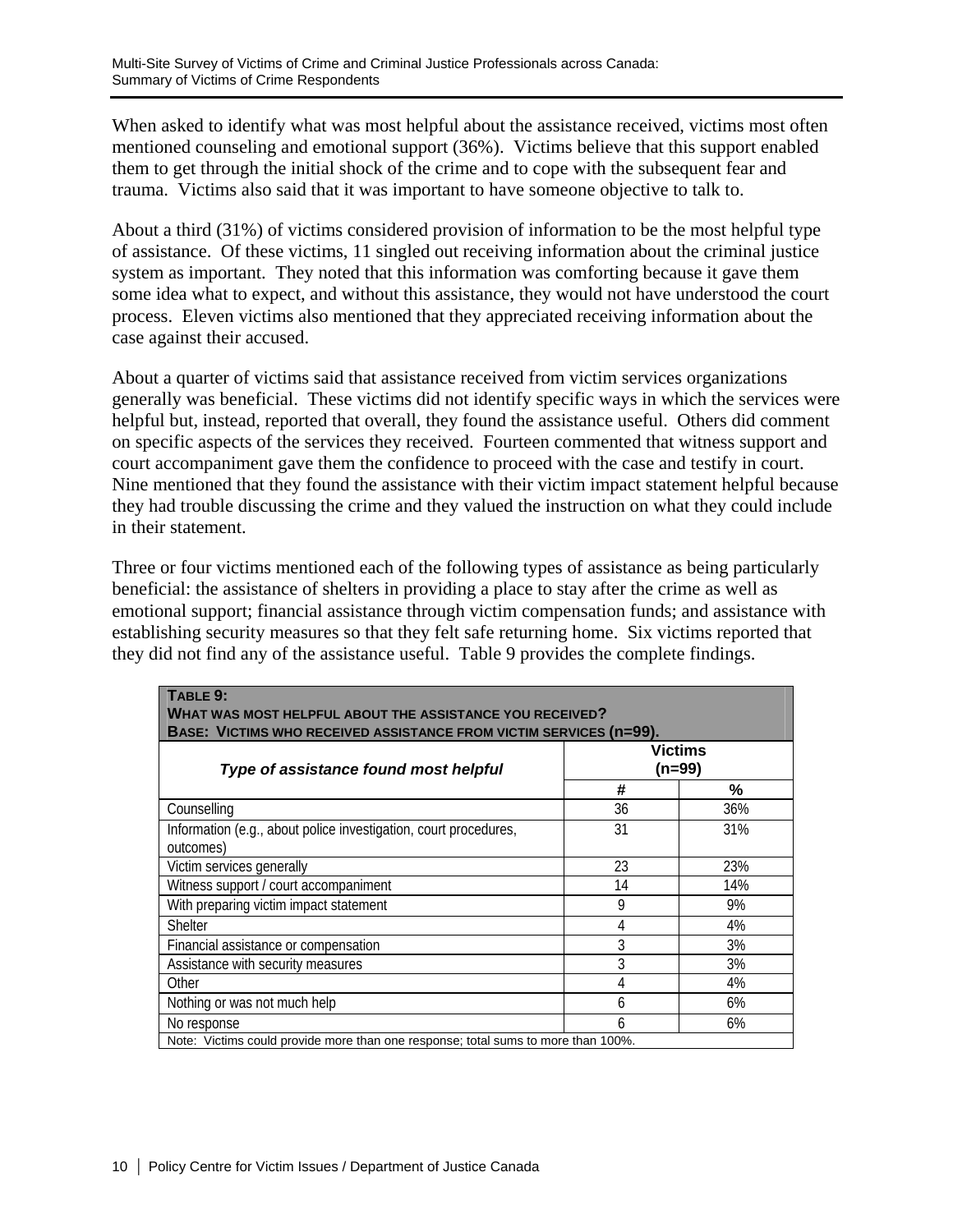### **Informing Victims about Services Available**

### *How Victims were Informed*

Victims relied on various referral sources to direct them to available services. Police were the most common source of referrals for all types of victim services. Other sources of referrals were Crown Attorneys, other victim services, community organizations, family or friends, and medical care providers. Several victims cited the service itself as the source of their referral. Table 10 presents the sources of referrals for each type of victim services organization.

m

| <b>TABLE 10:</b><br><b>SOURCE OF REFERRALS OF VICTIMS TO VICTIM SERVICES</b>      |                                             |                                      |                                          |     |                                           |     |                                                |     |
|-----------------------------------------------------------------------------------|---------------------------------------------|--------------------------------------|------------------------------------------|-----|-------------------------------------------|-----|------------------------------------------------|-----|
|                                                                                   |                                             | Types of victim services referred to |                                          |     |                                           |     |                                                |     |
| Source of referrals                                                               | Police-based<br>victim services<br>$(n=36)$ |                                      | Court-based<br>victim services<br>(n=28) |     | System-based<br>victim services<br>(n=21) |     | Community-based<br>victim services<br>$(n=31)$ |     |
|                                                                                   | #                                           | %                                    | #                                        | %   | #                                         | %   | #                                              | %   |
| Referred by police                                                                | 20                                          | 56%                                  | 12                                       | 43% | 9                                         | 43% | 9                                              | 29% |
| Referred by Crown Attorney                                                        | $\mathbf 0$                                 | --                                   | 6                                        | 21% | 1                                         | 5%  | $\overline{2}$                                 | 6%  |
| Referred by other victim<br>services                                              | $\overline{2}$                              | 6%                                   | $\Omega$                                 |     | 3                                         | 14% | 5                                              | 16% |
| Referred by community<br>organization                                             |                                             | 3%                                   | $\Omega$                                 |     | $\Omega$                                  |     | 3                                              | 10% |
| From service itself                                                               |                                             | 19%                                  | $\overline{2}$                           | 7%  | 7                                         | 33% |                                                | 3%  |
| Medical service provider                                                          | 0                                           |                                      |                                          | 4%  | $\Omega$                                  |     | 6                                              | 19% |
| Family or friend or co-worker                                                     |                                             | 3%                                   |                                          | 4%  |                                           | 5%  | $\overline{2}$                                 | 6%  |
| Telephone book                                                                    | 0                                           |                                      | 0                                        |     | $\Omega$                                  |     | $\overline{2}$                                 | 6%  |
| Other                                                                             | 2                                           | 6%                                   | 4                                        | 14% |                                           | 5%  | 3                                              | 10% |
| Don't know                                                                        | 4                                           | 11%                                  | 4                                        | 14% | 4                                         | 19% | 3                                              | 10% |
| Note: Victims could provide more than one response; totals sum to more than 100%. |                                             |                                      |                                          |     |                                           |     |                                                |     |

Fifty-eight organizations initiated contact with victims, and victims initiated contact with 47. System-based and police-based organizations were more likely to initiate contact with victims. About three-quarters of system-based organizations contacted the victim, and two-thirds of police-based victim services contacted the victim. Just over half of the court-based services initiated contact. In community-based victim services it was the victim who usually initiated the contact. Table 11 provides details.

| TABLE 11:<br>WAS VICTIM CONTACTED BY VICTIM SERVICES OR DID VICTIM INITIATE CONTACT? |    |                                                                                         |    |     |    |                                             |                                                |     |  |
|--------------------------------------------------------------------------------------|----|-----------------------------------------------------------------------------------------|----|-----|----|---------------------------------------------|------------------------------------------------|-----|--|
|                                                                                      |    | Police-based<br>Court-based<br>victim services<br>victim services<br>$(n=36)$<br>(n=28) |    |     |    | System-based<br>victim services<br>$(n=21)$ | Community-based<br>victim services<br>$(n=31)$ |     |  |
|                                                                                      | #  | %                                                                                       | #  | %   | #  | %                                           | #                                              | %   |  |
| Victim services<br>contacted victim                                                  | 23 | 64%                                                                                     | 16 | 57% | 15 | 71%                                         |                                                | 13% |  |
| Victim initiated<br>contact                                                          |    | 19%                                                                                     | 10 | 36% |    | 19%                                         | 26                                             | 84% |  |
| Don't know                                                                           | 6  | 17%                                                                                     |    | 7%  | າ  | 10%                                         |                                                | 3%  |  |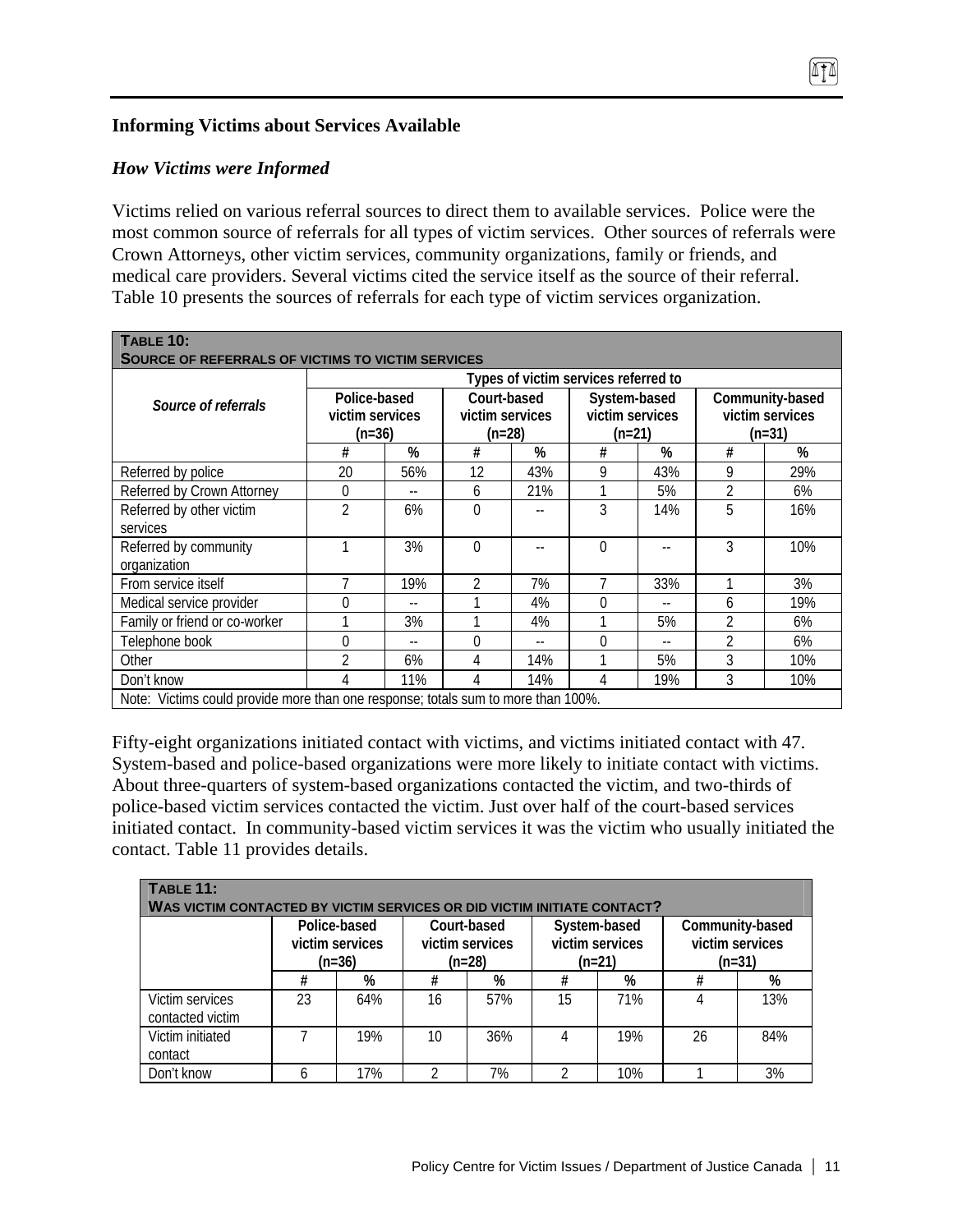# *When and How Victims should be Informed*

Victims were asked their opinions on how best to inform victims about available services. Three-quarters emphasized the importance of giving this information to victims as soon as the crime is reported because they need information during the initial stages of the criminal justice process. Several (n=6) cautioned that while victims need this information quickly, waiting until a few days after the crime provides victims with time to recover from the initial shock and become more receptive to receiving information.<sup>2</sup> A few ( $n=4$ ) commented that the imperative for providing information about available services depends on the type of crime. These respondents believe that for major crimes, such as those that are violent and/or cause personal injuries, information provision should be immediate, but for property crimes or more minor crimes against the person, the need for information is not as urgent.

As seen in Table 12, victims suggested many different methods of information provision. The most common suggestion was some form of oral communication, either in person or by telephone. These victims consider this form of contact more personal and preferable to written information, especially if language or literacy is an issue. However, many victims desired written materials, such as brochures or personal letters, because they could refer to this information later. Victims also emphasized the importance of follow-up. They explained that victims are in shock and overwhelmed after the crime and may have difficulty remembering what they were told or where they put written information.

| TABLE 12:<br><b>BASED ON YOUR EXPERIENCE, WHAT DO YOU THINK WOULD BE THE BEST WAY TO HELP VICTIMS</b><br>FIND THE ASSISTANCE THEY NEED?<br><b>BASE: VICTIMS WHO RECEIVED VICTIM SERVICES (n=99)</b> |    |     |  |
|-----------------------------------------------------------------------------------------------------------------------------------------------------------------------------------------------------|----|-----|--|
| <b>Victims</b><br>$(N = 112)$<br>Best ways to help victims find assistance they need                                                                                                                |    |     |  |
|                                                                                                                                                                                                     | #  | %   |  |
| In person                                                                                                                                                                                           | 56 | 50% |  |
| Telephone                                                                                                                                                                                           | 44 | 39% |  |
| <b>Brochure</b>                                                                                                                                                                                     | 39 | 35% |  |
| Personal letter                                                                                                                                                                                     | 23 | 21% |  |
| Doesn't matter, any of these                                                                                                                                                                        | 13 | 12% |  |
| Other                                                                                                                                                                                               | 4  | 4%  |  |
| Don't know                                                                                                                                                                                          | າ  | 2%  |  |
| No response                                                                                                                                                                                         |    | 2%  |  |
| Note: Victims could provide more than one response; total sums to more than 100%.                                                                                                                   |    |     |  |

Victims provided additional comments on the best way to help victims find the assistance that they need. About one-quarter wanted to receive information from the police; however, several  $(n=12)$  preferred to receive the information directly from victim services. All of these victims

emphasized that the victim of a crime should not have to look for available services. Several others (n=15) suggested that more public education and outreach about available victim services would assist victims. A few  $(n=4)$  pointed out that in certain situations, such as domestic violence, people have difficulty identifying themselves as victims and that public education

 $\frac{1}{2}$  However, one victim wished that victim services had come to the hospital to provide her with information about available services.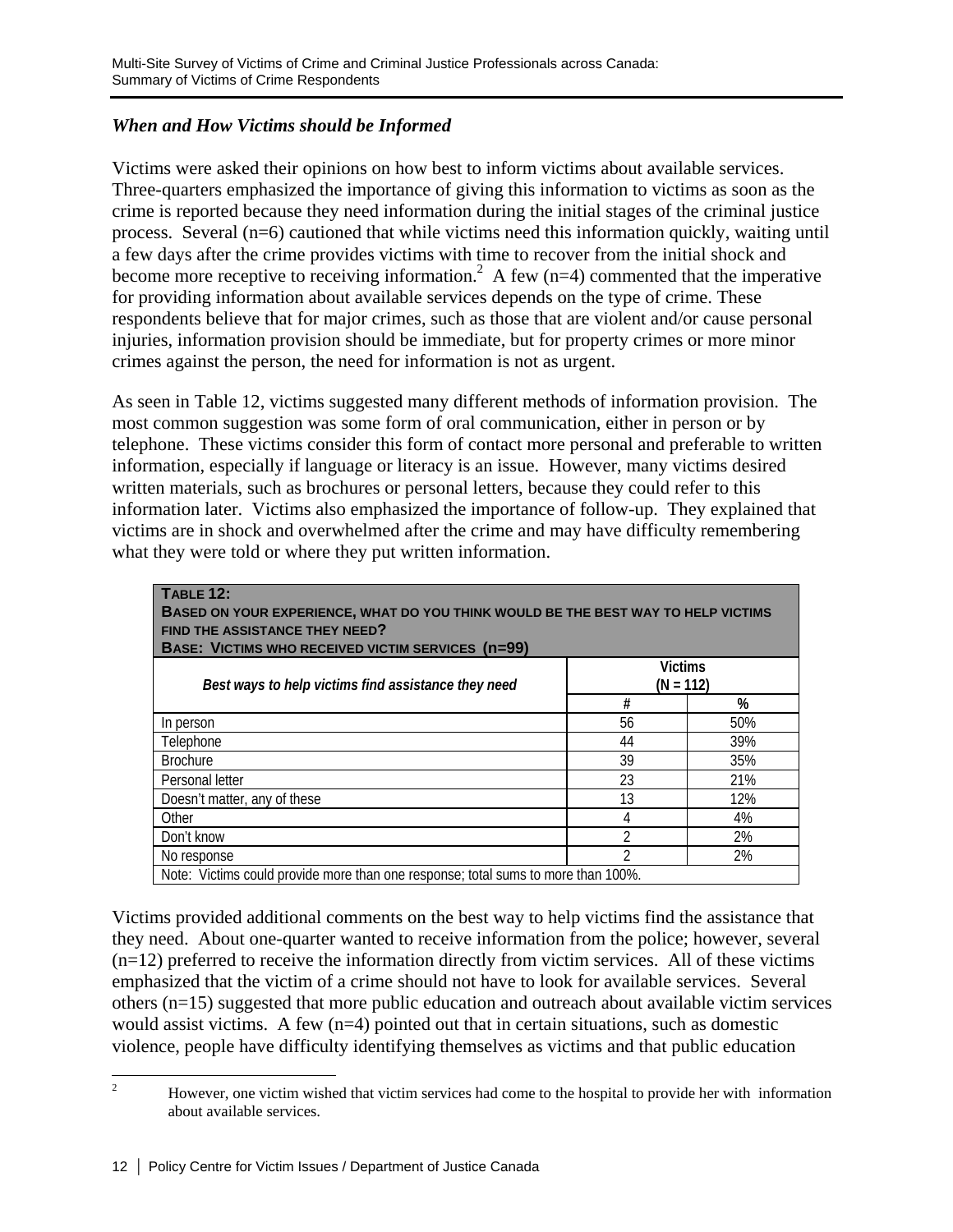would assist these individuals in coming forward and reporting crimes. The most common suggestion for public education and outreach was advertisements, especially on public transport and in places targeted to reach domestic violence victims, such as doctor's offices.

A few victims (n=4) suggested a victim liaison or advocate who would work outside of the government and would assist victims with navigating the criminal justice system. One person would be assigned to the victim and would ensure that the victim is kept apprised of the court case, understands the court procedures, and knows generally what to expect. These victims thought that it would be helpful if the victim advocate had been a victim at one time, as this would ensure both empathy and an understanding of the information that victims want and need.

Victims were asked whether they would prefer to have victim services contact them or to be given a telephone number for victim services, so that they can initiate the contact. About half said that they would prefer victim services to take the initiative and contact them directly. They noted that victims are often too traumatized or embarrassed to call and, therefore, may not receive help unless victim services contacts them. However, about a quarter of victims stated that they would prefer to contact victim services themselves because: it allows them to feel more in control and independent; they do not like being contacted by someone they do not know; and it is less stressful. Several victims (n=6) commented that the decision depends on the individual; some victims might not appreciate unsolicited contact. They suggested that both options be available to victims and that victim services only initiate contact with those who have given consent or after a reasonable period of time has passed without hearing from the victim. The remaining victims did not express a preference.

#### *Waiting Period for Services*

About three-quarters of the victims who received victim services said that assistance was generally prompt. Almost one-fifth reported having to wait for services, and less than one-tenth said that the timeliness of the response depended on the service.

Victims were asked to specify how long it took to receive services, but because some initiated contact with victim services and victim services contacted others directly, slightly different questions were asked. Those who initiated contact with victim services  $(n=47)$  gave the time between making their request and receiving assistance. One-third reported receiving a response with assistance the same day; just over a quarter were helped between two and seven days; and about one-sixth (13%) waited more than a week. One-quarter could not remember the length of time it took to receive assistance.

Victims contacted by victim services  $(n=58)$  also were asked to estimate the time between reporting the crime and receiving assistance. Overall, about one-fifth received service the same day; one-third was helped between two and seven days; and another quarter waited more than a week. About one-sixth could not remember the length of time it took to receive assistance.

Response from community-based victim services was the quickest when the victim made the initial contact. However, police-based victim services were the quickest to respond when it was a services-based initial contact. Table 13 provides the waiting periods for victim services.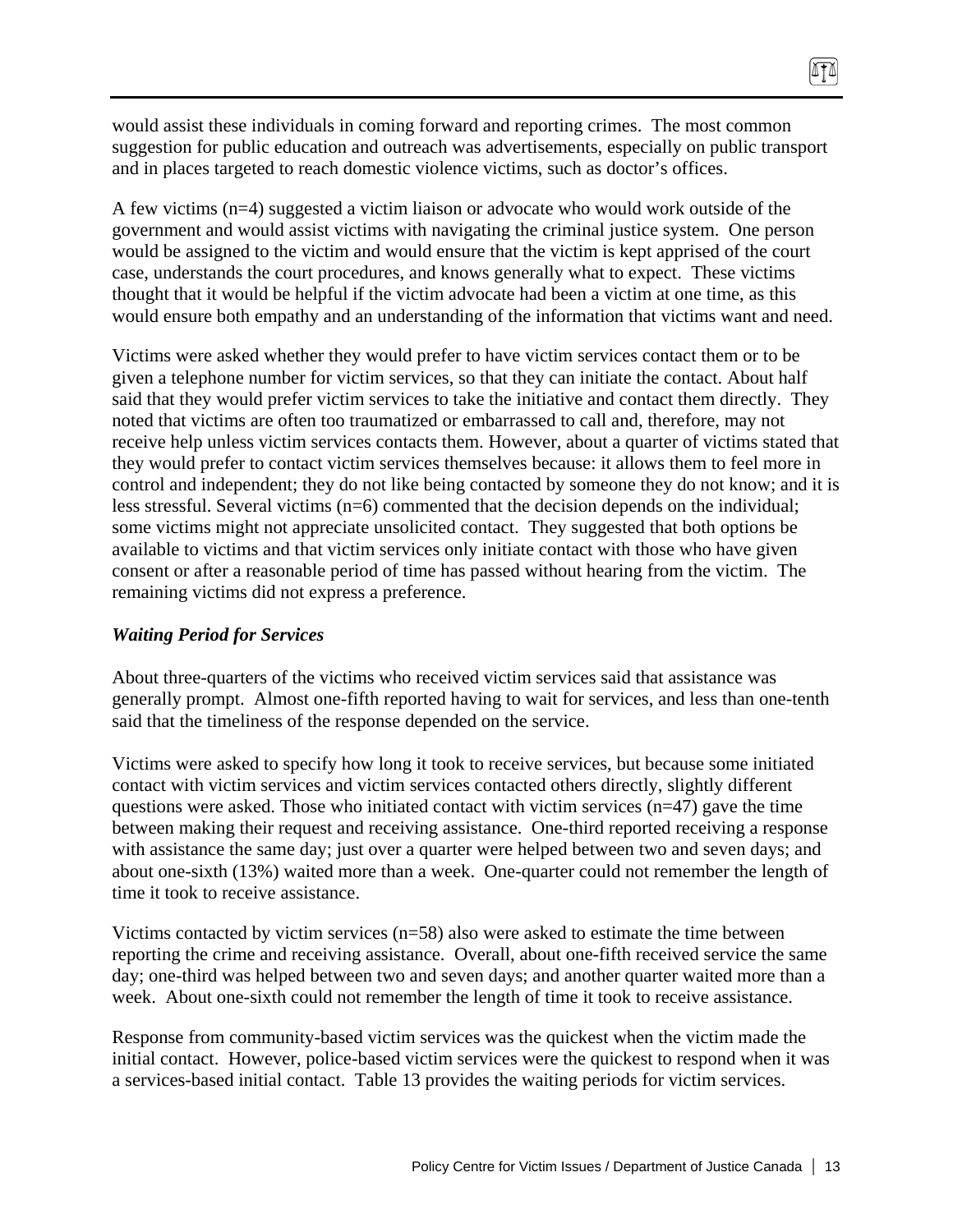| <b>TABLE 13:</b><br><b>LENGTH OF TIME UNTIL RECEIPT OF ASSISTANCE</b><br>BASE: VICTIMS WHO PROVIDED THIS INFORMATION (n=105) |             |                 |                                          |               |             |                 |                                           |               |
|------------------------------------------------------------------------------------------------------------------------------|-------------|-----------------|------------------------------------------|---------------|-------------|-----------------|-------------------------------------------|---------------|
| Source of assistance                                                                                                         |             |                 | Victim initiated the contact<br>$(n=47)$ |               |             |                 | Service initiated the contact<br>$(n=58)$ |               |
|                                                                                                                              | Same<br>dav | $2 - 7$<br>days | More than<br>7 days                      | Don't<br>know | Same<br>dav | $2 - 7$<br>days | More than<br>7 days                       | Don't<br>know |
| Police-based victim services                                                                                                 |             |                 |                                          |               | 10          | 8               |                                           |               |
| Court-based victim services                                                                                                  |             |                 |                                          | 3             |             | 5               | 5                                         |               |
| Community-based victim<br>services                                                                                           | 10          |                 |                                          | 8             |             |                 |                                           |               |
| System-based victim services                                                                                                 |             |                 |                                          |               |             |                 | <sub>6</sub>                              |               |
| Total                                                                                                                        | 16          | 13              | h                                        | 12            | 13          | 20              | 16                                        | g             |

# **Information Received by Victims**

There were 102 victims involved in a case where the accused was charged. These victims were asked what information they received during their involvement with the criminal justice system, who provided it, and whether they received it in person, by telephone, or in writing. They also were asked to provide feedback on each of these. These results are discussed in more detail below.

### *General Information about the Justice System*

Victims who were involved in a case where the accused was charged  $(n=102)$  were asked whether they were informed about their role in court as witness; about the role of the Crown Attorney in handling the case and the Crown Attorney's relationship with them; and about the criminal justice system in general. Seventy percent were told about their role in court as a witness, while about two-thirds (64%) were told about the role of the Crown Attorney, and just over one half (57%) were told about the criminal justice process in general. Table 14a provides details.

| TABLE 14A:<br>TYPES OF INFORMATION RECEIVED BY VICTIMS WHERE THE ACCUSED WAS CHARGED<br>BASE: CASES IN WHICH ACCUSED WAS CHARGED (n=102) |                                               |                                     |  |  |
|------------------------------------------------------------------------------------------------------------------------------------------|-----------------------------------------------|-------------------------------------|--|--|
| Information received where<br>accused was charged                                                                                        | Number of victims who<br>received information | Percent who<br>received information |  |  |
| The Criminal justice process in general                                                                                                  | 58                                            | 57%                                 |  |  |
| Victim's role in court as a witness                                                                                                      | 71                                            | 70%                                 |  |  |
| Crown Attorney's role                                                                                                                    | 65                                            | 64%                                 |  |  |

Victim services were the main source of information at this stage of the process; more than threequarters of victims reported that victim services personnel informed them about their role as a witness and about the criminal justice process in general. Victim services also provided information about the Crown Attorney's role in about two-thirds of cases, although in just over one-third of cases, the Crown Attorney handling the case provided this information. Almost all victims were informed in person.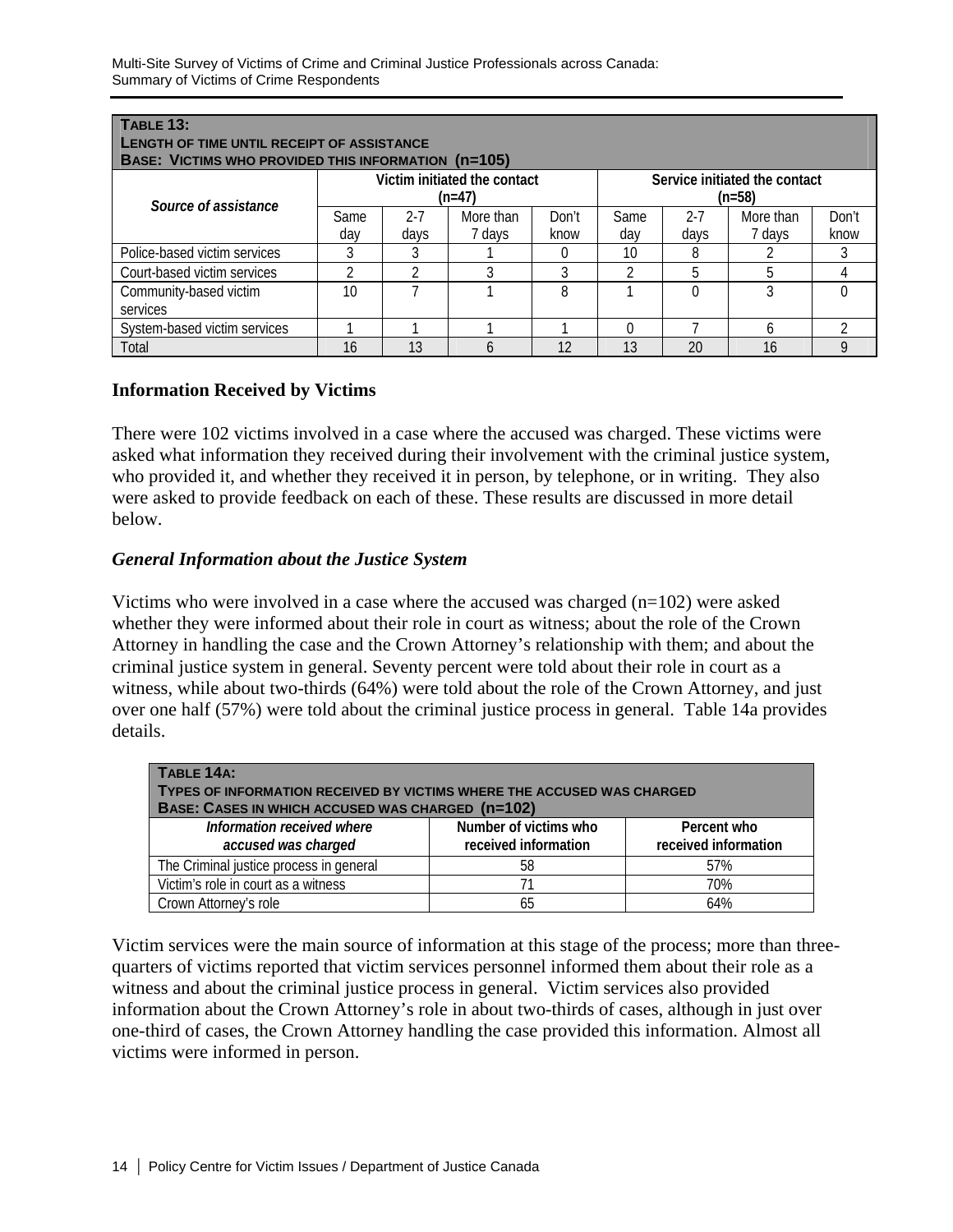A small proportion of victims who received general information about the criminal justice system were critical of the information they received. About one-tenth reported that they received only minimal information and would have liked to receive more. A few said that the information they were given was vague or inaccurate. Another one-tenth said that they were informed too late or received information only as court proceedings were unfolding, the unpredictability of which they found stressful.

### *Information about Bail*

Victims who were involved in a case where charges were laid (n=102) were also asked several questions about the information they received about bail. Two-thirds reported that they were told whether the accused was released on bail. In cases where bail was granted (n=83), just over half of victims were informed about when the accused was released (55%) and about conditions of release (57%). Table 14b provides details.

| TABLE 14B:<br><b>TYPES OF INFORMATION RECEIVED BY VICTIMS WHERE BAIL WAS GRANTED</b><br>BASE: CASES IN WHICH BAIL WAS GRANTED (n=83) |                                               |                                     |
|--------------------------------------------------------------------------------------------------------------------------------------|-----------------------------------------------|-------------------------------------|
| Information received about bail                                                                                                      | Number of victims who<br>received information | Percent who<br>received information |
| When accused was released on bail                                                                                                    | 46                                            | 55%                                 |
| Conditions of bail                                                                                                                   | 47                                            | 57%                                 |

Police were the main source of information about bail; they provided information about whether, and when, the accused was released in over half of cases, and information about conditions of release in more than 60% of cases. Victim services provided this information in approximately one-third of cases. Information about bail was relayed to victims by telephone in about 60% of cases.

Approximately one-tenth of victims reported that although they received information about bail, they had to take the initiative to call the police, the court, or the Crown Attorney to request it. A few said that the information they received was insufficient or incomplete (for example, one victim reported having been told about conditions but not what an undertaking was; another said that the reason for the release of the accused was not explained). A small number found out about the accused's release through the news media or through friends or family members, and two reported that they were given information only after the release of the accused.

#### *Information about Pleas*

Victims who were involved in a case where charges were laid  $(n=102)$  were also asked about the information they received with respect to pleas. About 60% reported having been told whether the accused pleaded guilty; this information was equally likely to have come from the Crown Attorney, the police, and victim services, and was provided by telephone and in person in about 40% and 33% of cases, respectively.

Of the 42 cases where agreements were made with the accused to plead guilty, half of the victims (n=21 or 50%) reported having been told of these agreements. The Crown Attorney was the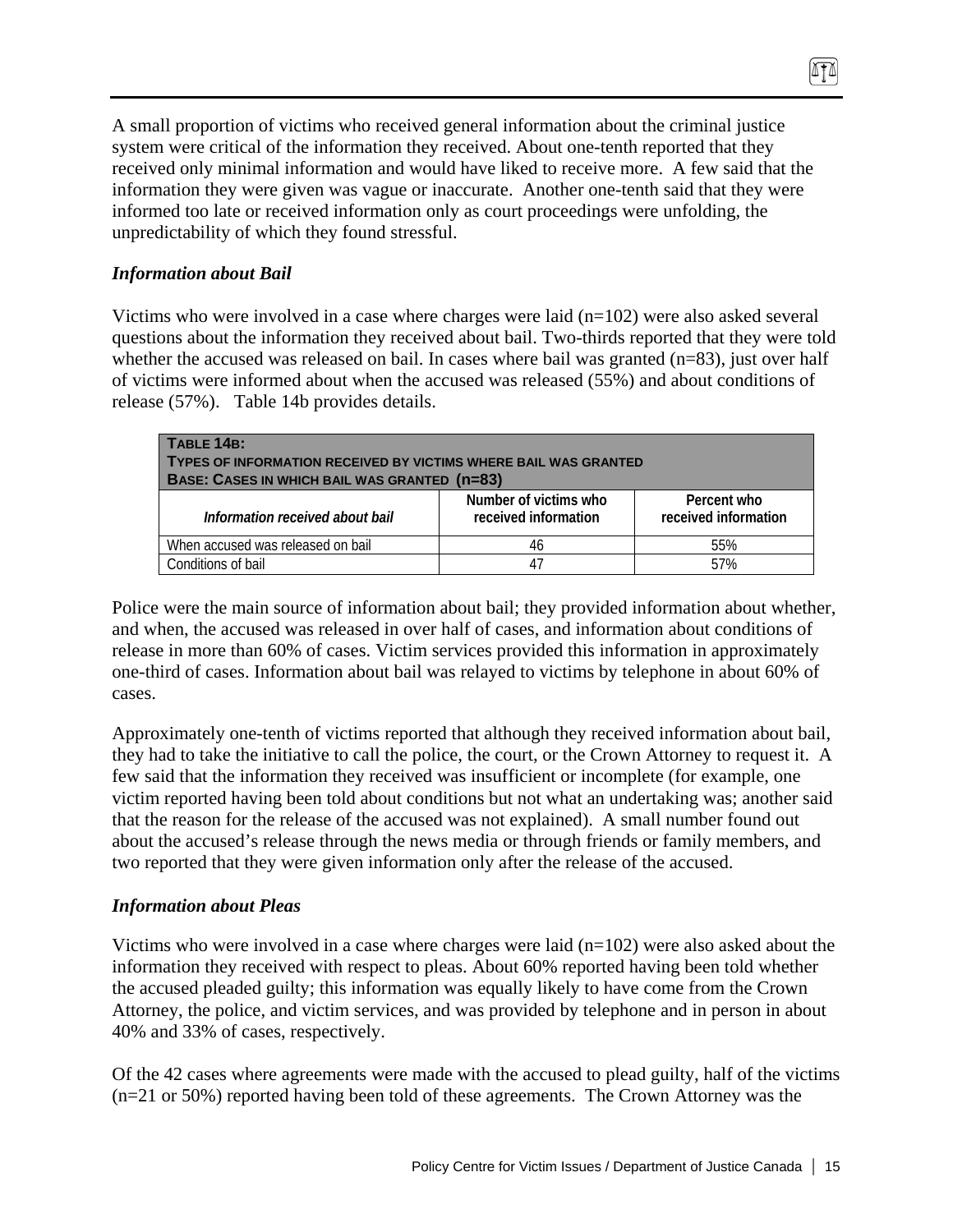most frequent source of information about plea agreements  $(n=9)$ , followed by police  $(n=7)$  and victim services  $(n=6)$ . A small number of victims were present in court at the time the guilty plea was entered or said that they were informed that the accused would plead guilty just prior to what would have been their own testimony in court.

### *Information about the Trial*

Victims who were involved in a case that went to trial (n=36) were asked several questions about the information they received about the trial. With three exceptions, all were told whether there was a trial and about important trial dates. About two-thirds were told about changes in trial dates and received updates on their case, while all but seven said that they were told the outcome of their case. Table 14c provides details.

| TABLE 14C:<br>TYPES OF INFORMATION RECEIVED BY VICTIMS WHERE THE CASE WENT TO TRIAL<br>BASE: CASES WHICH WENT TO TRIAL (n=36) |                       |                   |  |  |
|-------------------------------------------------------------------------------------------------------------------------------|-----------------------|-------------------|--|--|
|                                                                                                                               | Number of victims who | Percent receiving |  |  |
| Information received about trial                                                                                              | received information  | information       |  |  |
| Whether there was a trial                                                                                                     | 33                    | 92%               |  |  |
| Important trial dates                                                                                                         | 33                    | 92%               |  |  |
| Changes in trial dates                                                                                                        | 23                    | 64%               |  |  |
| Updates on the case                                                                                                           | 22                    | 61%               |  |  |
| Outcome of the case                                                                                                           | 29                    | 81%               |  |  |

Victim services were the main source of information about trials, followed by the Crown Attorney; these two agencies provided this information in about 60% and 20% of cases, respectively, with the exception of information about the trial outcome. Information about the outcome of the trial was provided by victim services in almost half of cases. However, almost as many victims found out about the outcome of the trial because they were present in court at the time of the disposition. A small number of victims received trial information through the police, through a subpoena, or through the court registry. Information was provided by telephone in about 60% of cases and in person in about 20%.

### *Information about Sentencing*

Victims involved in a case where the accused pleaded guilty or was convicted  $(n=72)$  were asked several questions about the information they received about sentencing. The majority reported that they were informed about the date of the sentencing hearing (78%) and about the sentence (83%). Table 14d provides details. In cases where the offender received probation (n=40), 83% of victims said that they were told whether conditions were placed on the offender.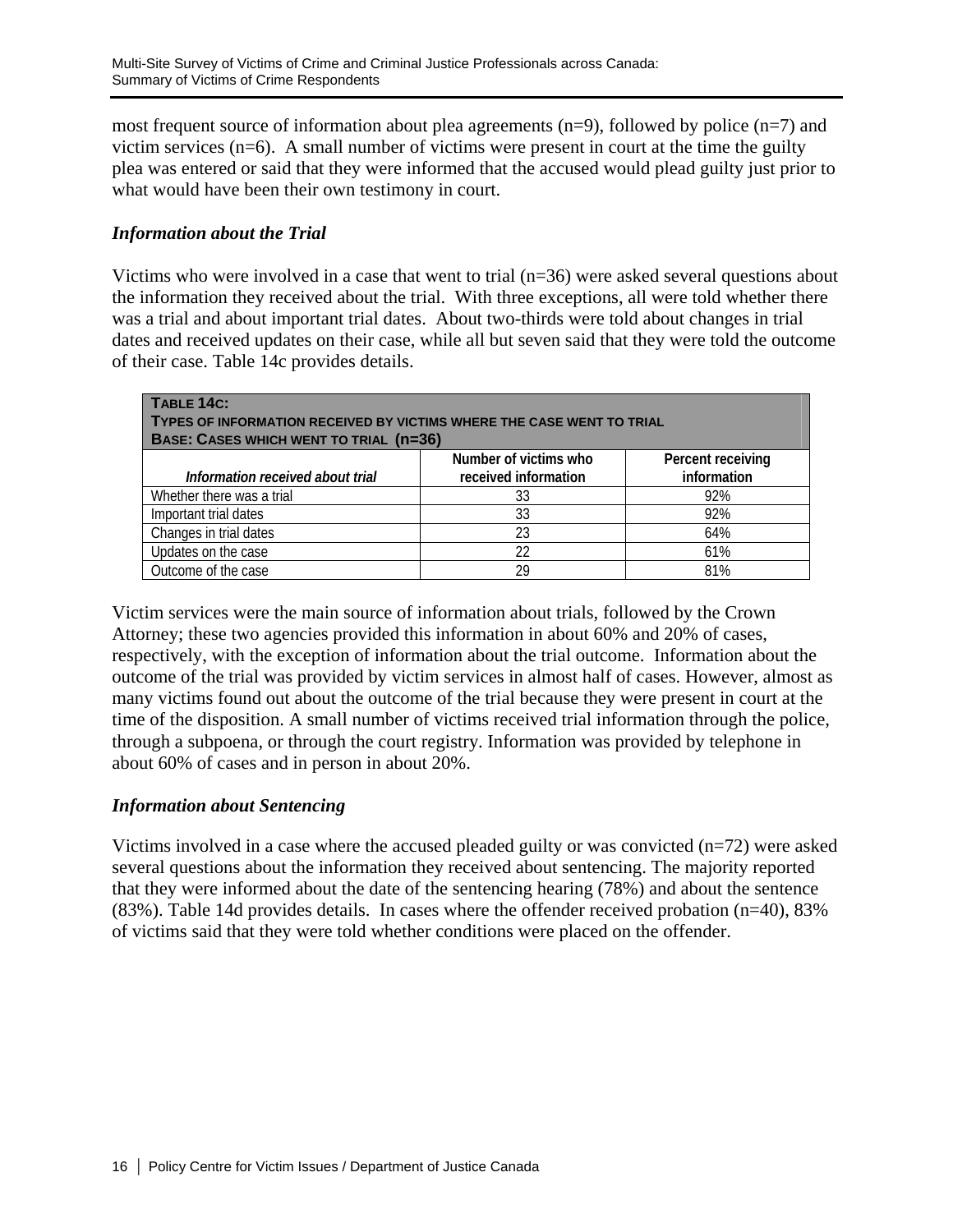| TABLE 14D:<br>TYPES OF INFORMATION RECEIVED BY VICTIMS WHERE THE ACCUSED WAS SENTENCED<br>BASE: CASES IN WHICH THE ACCUSED RECEIVED A SENTENCE (n=72) |                                 |                                  |  |
|-------------------------------------------------------------------------------------------------------------------------------------------------------|---------------------------------|----------------------------------|--|
| Information about sentence                                                                                                                            | Number receiving<br>information | Percent receiving<br>information |  |
| Date of sentencing hearing                                                                                                                            | 56                              | 78%                              |  |
| The sentence                                                                                                                                          | 60                              | 83%                              |  |

In over half of the cases, victim services provided information about the date of the sentencing hearing; in about one-third of the cases, victims learned the date of the hearing because they were present in court. With respect to the sentence itself, about half of the victims were present in court at the time the offender was sentenced, whereas victim services provided this information in about one-third of cases. In cases where the offender received probation, victims were most likely to have been informed about conditions by victim services, although almost as many found out in court. For all three pieces of sentencing information, victims who were not in court were about equally as likely to receive the information in person as by telephone. Two reported that they learned about the sentence in the media.

### *Information about the Offender's Incarceration*

Victims involved in a case where the offender was sentenced to jail time (n=33) were asked several questions about the information they received about the incarceration. Fifty-eight percent said that they were told where the offender was incarcerated. Two-thirds (67%) were told the date the sentence began, and 82% were told the length of the sentence. Table 14e provides details. In cases where the offender was moved  $(n=28)$ , 43% were told the offender's new location.

| TABLE 14E:<br>TYPES OF INFORMATION RECEIVED BY VICTIMS WHERE THE ACCUSED WAS INCARCERATED<br>BASE: CASES IN WHICH THE ACCUSED WAS INCARCERATED (n=33) |                                 |                                  |  |
|-------------------------------------------------------------------------------------------------------------------------------------------------------|---------------------------------|----------------------------------|--|
| Information about incarceration                                                                                                                       | Number receiving<br>information | Percent receiving<br>information |  |
| Where offender was incarcerated                                                                                                                       | 19                              | 58%                              |  |
| Date sentence began                                                                                                                                   | 22                              | 67%                              |  |
| Length of sentence                                                                                                                                    | 27                              | 82%                              |  |

Victims reported receiving information about the offender's incarceration from a variety of sources. Information on where the offender was incarcerated was most often provided by victim services, but several victims received this information from other sources, such as the police, the Crown Attorney, or the victim liaison coordinator at the correctional institution; a few found out in court. In most instances where the offender was moved and victims were informed about the relocation, a victim liaison coordinator provided the information.

Victims most frequently learned about the date the sentence began and the length of the sentence because they were present in court at the sentencing hearing. However, a few found out from other sources, such as victim services, the Crown Attorney, the police, or a victim liaison coordinator. Except for those who were present in court, most received information about the offender's incarceration by telephone.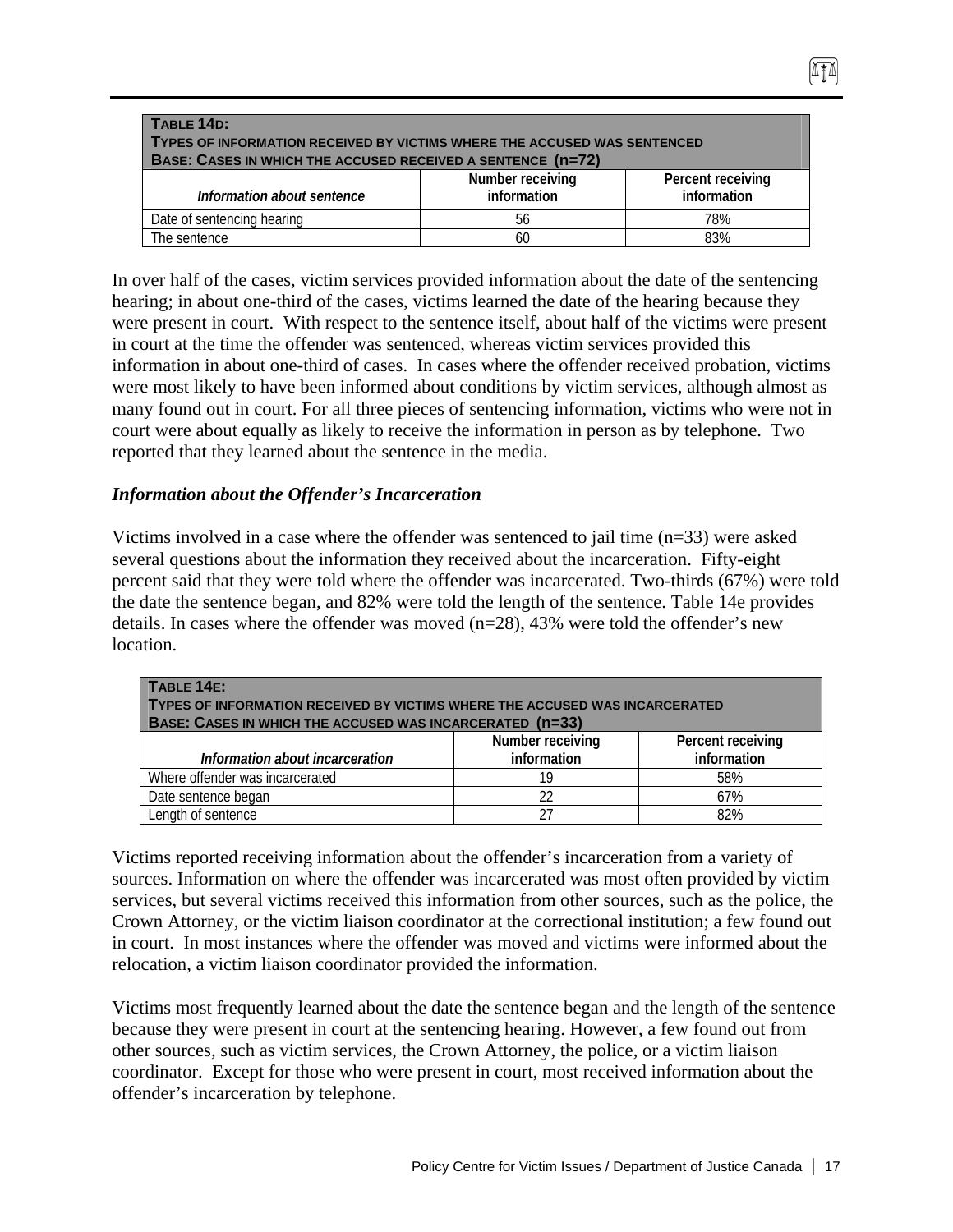# *Information about Parole*

Of the 25 victims who were involved in a case where the offender was eligible for parole, 11 (44%) received information about the offender's parole eligibility. Of those who were involved in a case where a parole hearing had been set or had already occurred  $(n=20)$ , one-third were informed about the dates of the hearing. In instances where parole had been granted  $(n=18)$ , eight (44%) victims were informed about release dates; six (33%) were informed about conditions imposed on release; and five (28%) were informed about the offender's destination on release. Table 14f provides details.

| $TABLE 14F$ :<br>TYPES OF INFORMATION RECEIVED BY VICTIMS ABOUT THE OFFENDER'S PAROLE CONDITIONS<br>BASE: CASES IN WHICH THE ACCUSED RECEIVED PAROLE (n=18) |                                 |                                  |  |
|-------------------------------------------------------------------------------------------------------------------------------------------------------------|---------------------------------|----------------------------------|--|
| Information on parole conditions                                                                                                                            | Number receiving<br>information | Percent receiving<br>information |  |
| Release date                                                                                                                                                |                                 | 44%                              |  |
| Conditions imposed on release                                                                                                                               |                                 | 33%                              |  |
| Destination of offender on release                                                                                                                          |                                 | 28%                              |  |

Information about parole came from either the victim liaison coordinator at the correctional institution, the victim liaison coordinator attached to the local parole office, or the National Parole Board. The information was provided either by telephone or via a personal letter.

# **Overall Satisfaction with Information Provided and Suggestions for Improvement**

All victim respondents were asked about their overall satisfaction with the way in which information was provided to them. Just over 60% agreed that, in general, they received a sufficient amount and type of information and that they received the information in a timely manner.

Several singled out victim services or police as being particularly helpful in providing information. A few victims said that Crown Attorneys were helpful, and just as many said that Crown Attorneys were unhelpful.

Those who were dissatisfied, most often explained that the information was limited, inaccurate, or confusing. Other sources of dissatisfaction included having to initiate contact with a criminal justice professional or seek out information on their own and receiving inconsistent information because of turnover in the investigating officer, Crown Attorney, or victim services worker dealing with the case.

Victims were also asked how the provision of information could be improved. The most common suggestion was regular contact and follow-up by police and Crown Attorneys to keep victims abreast of developments. Another common suggestion was that information be provided by a single source (such as a designated victim advocate or liaison) throughout the entire criminal justice process; some victims observed that receiving information from a variety of different sources often leads to confusion.

Other suggestions included providing information in a more timely manner; providing more information at the outset of the victim's involvement with the criminal justice system; and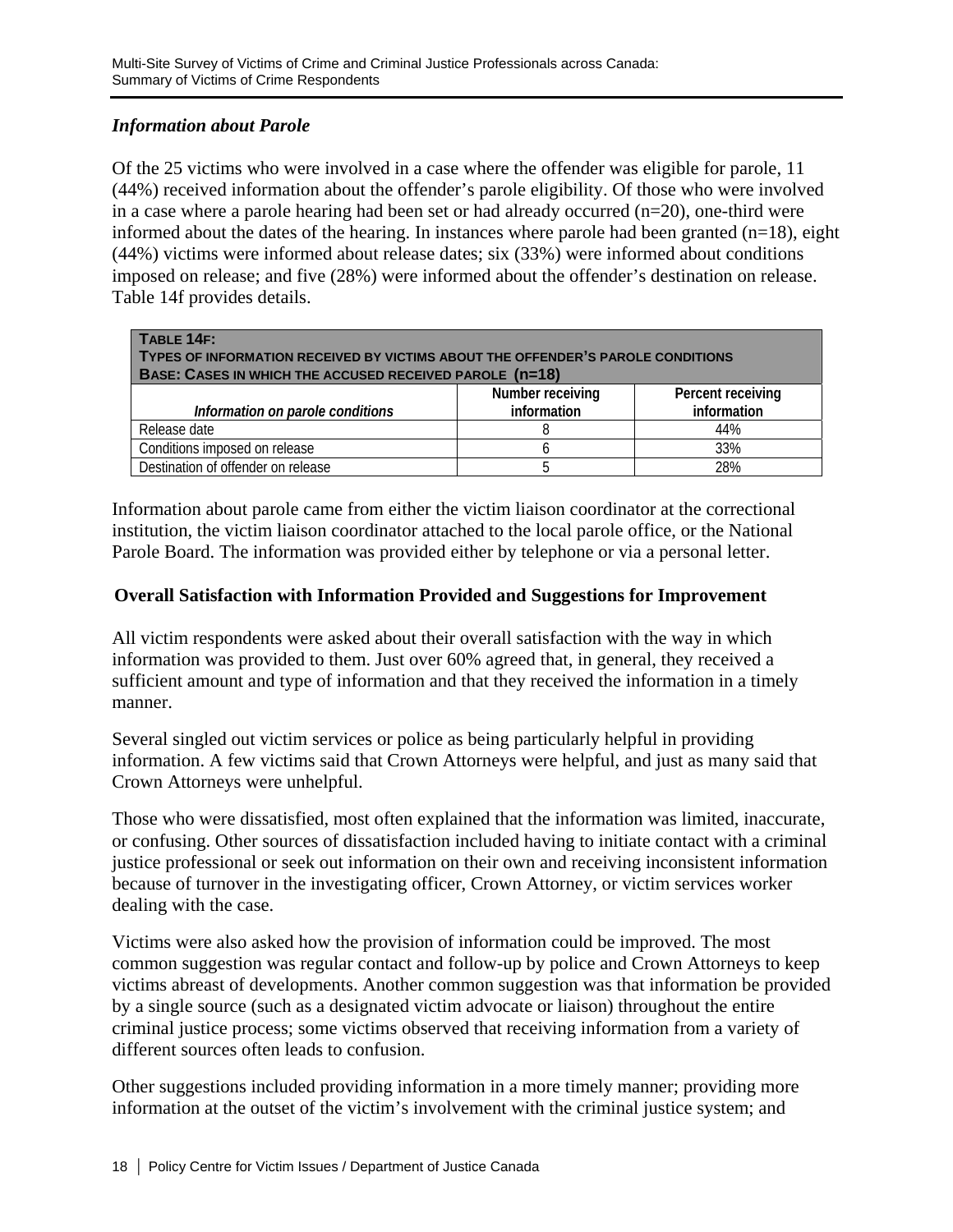providing more detailed information or more information in print form. Several victims mentioned a need for counselling and public education.

As shown in Table 15 below, when asked what kinds of information victims of crime most want to receive, victims most often mentioned updates on the status of the police investigation and their court case (mentioned by over 40% of victims). One-third wanted information about the criminal justice system in general, while fewer than one-fifth mentioned each of: information about the accused; information about the victim services available to them; information about possible outcomes and case time lines; and information about safety protections for victims.

| TABLE 15:<br>BASED ON YOUR EXPERIENCE, WHAT KIND OF INFORMATION DO YOU THINK VICTIMS OF CRIME<br><b>MOST WANT TO RECEIVE?</b><br><b>BASE: ALL VICTIM RESPONDENTS (N=112)</b> |    |                     |  |
|------------------------------------------------------------------------------------------------------------------------------------------------------------------------------|----|---------------------|--|
| Information victims most want to receive                                                                                                                                     |    | Victims $(N = 112)$ |  |
|                                                                                                                                                                              | #  | %                   |  |
| Case updates or information on the status of investigation                                                                                                                   | 49 | 44%                 |  |
| General information about the criminal justice system                                                                                                                        | 37 | 33%                 |  |
| Information about the accused                                                                                                                                                | 19 | 17%                 |  |
| Information about available victim services                                                                                                                                  | 17 | 15%                 |  |
| Information about possible outcomes or time lines                                                                                                                            | 15 | 13%                 |  |
| Information about safety protections for victims                                                                                                                             | 12 | 11%                 |  |
| Information about victim rights or options                                                                                                                                   | 3  | 3%                  |  |
| Other                                                                                                                                                                        | 17 | 15%                 |  |
| Don't know or No response                                                                                                                                                    | 9  | 8%                  |  |
| Note: Victims could provide more than one response; total sums to more than 100%.                                                                                            |    |                     |  |

Victims were divided on the best way by which to provide this information; approximately equal numbers prefer to receive it in person and by telephone. Fewer than one-fifth believe that a personal letter or brochure is the best method of providing the information.

# **3. Consideration of Victim Safety at Bail**

The 102 victims who were involved in a case where charges were laid were asked several questions about their experiences at bail. Two-thirds reported that the accused was released on bail in their case, and of these, almost 60% reported that the accused was detained for a period of time before being released.

Just over one-third of victims involved in cases where charges were laid said that they were aware that victim safety must be considered in release decisions, while almost half were unaware. The remaining victims did not feel that they could answer the question. Victims were much more likely to know that conditions of release could be placed on the accused. Threequarters reported being aware of the possibility of certain conditions being imposed, whereas less than one-fifth was unaware.

Victims in cases where charges were laid were evenly divided between those who found the information they received about release decisions to be clear and complete and those who did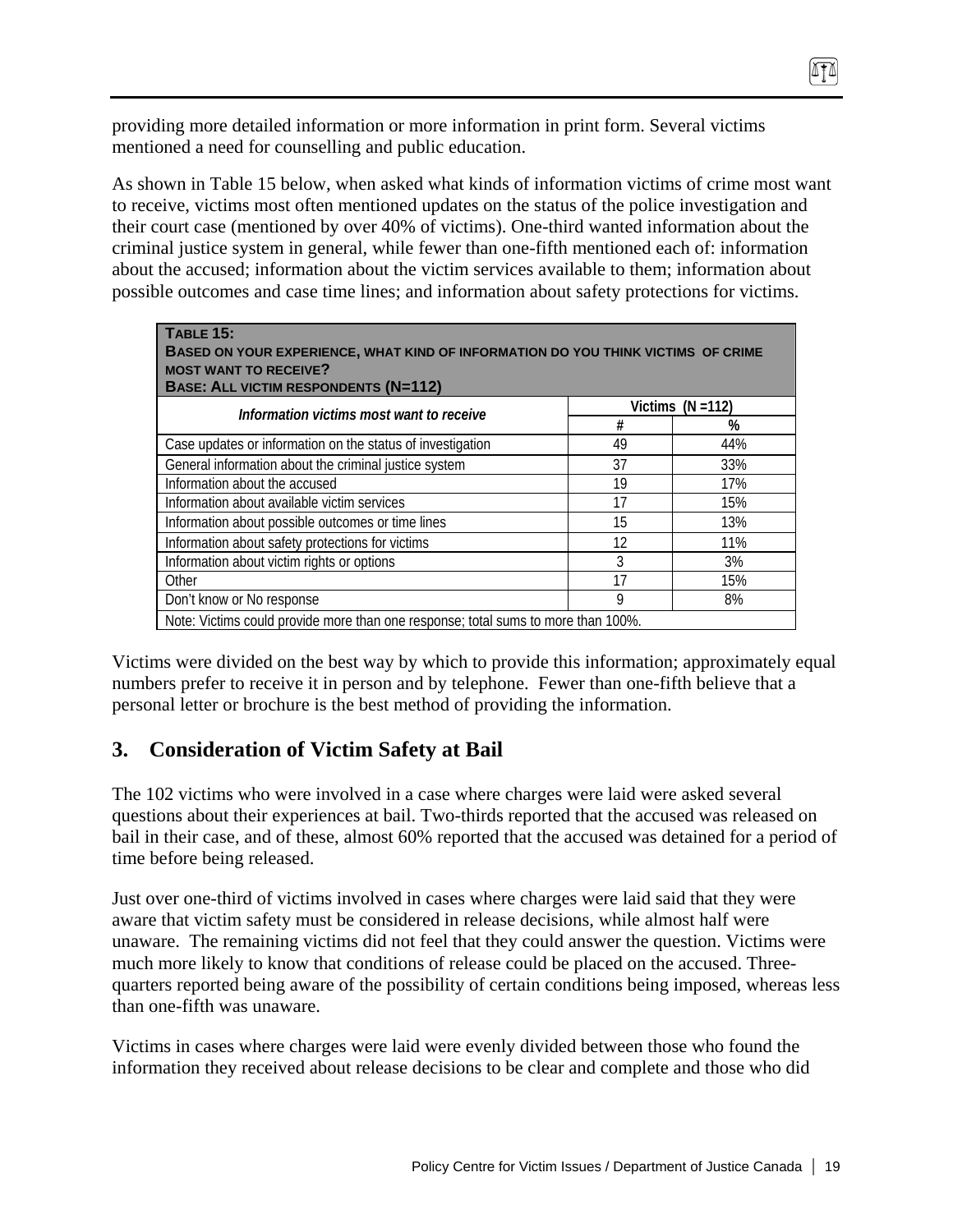not. Almost all of those who found the information unclear or incomplete explained that the problem was a lack of any information on the subject whatsoever.

Of the 68 victims who reported that the accused was released in their case, more than two-thirds reported that conditions were placed on the accused, although over one-quarter either did not know or gave no response. The most common condition, imposed in two-thirds of cases where the accused was released, was no contact with the victim. A condition to refrain from alcohol was imposed in almost one-quarter of cases, and a condition to keep the peace and be of good behaviour was imposed in about one-fifth of cases. Restrictions on movement were imposed in just less than one-fifth of cases. Twenty-nine (59%) of the victims involved in cases where conditions of release were imposed said that the conditions addressed their safety concerns. Table 16 gives further details on bail conditions.

| TABLE 16:<br><b>BAIL CONDITIONS</b><br>BASE: VICTIMS WHO REPORTED ACCUSED RELEASED ON BAIL (n=68)                                       |    |                                                           |  |  |
|-----------------------------------------------------------------------------------------------------------------------------------------|----|-----------------------------------------------------------|--|--|
| <b>Bail conditions of accused</b>                                                                                                       |    | Victims who reported accused released<br>on bail $(n=68)$ |  |  |
|                                                                                                                                         | #  | %                                                         |  |  |
| Were conditions placed on accused?                                                                                                      |    |                                                           |  |  |
| Yes                                                                                                                                     | 47 | 69%                                                       |  |  |
| Accused had existing conditions for other offences                                                                                      | 2  | 3%                                                        |  |  |
| No                                                                                                                                      |    | 2%                                                        |  |  |
| Don't know or No response                                                                                                               | 18 | 26%                                                       |  |  |
| What types of conditions?                                                                                                               |    |                                                           |  |  |
| No contact with the victim                                                                                                              | 45 | 66%                                                       |  |  |
| No alcohol                                                                                                                              | 16 | 24%                                                       |  |  |
| Keep peace and be of good behaviour                                                                                                     | 14 | 21%                                                       |  |  |
| Curfew                                                                                                                                  | 6  | 9%                                                        |  |  |
| No contact with other named individuals                                                                                                 | 6  | 9%                                                        |  |  |
| No weapons                                                                                                                              | 5  | 7%                                                        |  |  |
| Undergo therapy or treatment                                                                                                            | 5  | 7%                                                        |  |  |
| Restrictions on movement                                                                                                                | 5  | 7%                                                        |  |  |
| Other                                                                                                                                   | 12 | 18%                                                       |  |  |
| Don't know or No response                                                                                                               | 22 | 32%                                                       |  |  |
| Note: Victims could provide more than one response for the conditions that were placed on the accused; total<br>sums to more than 100%. |    |                                                           |  |  |

As shown in Table 17, of the total number of victims involved in cases where the accused was charged (n=102), about 40% believe that their safety was considered in the decision about the possible release of the accused. Just over one-quarter believe that their safety was not considered, while the remainder either had no safety concerns, did not know, or did not respond. Victims who believe that their safety was not considered (n=27) were asked what caused them to feel that way. Most commonly, they explained that the conditions placed on the accused were either insufficient or were not respected  $(n=16)$ . Of these victims, five reported having accidental contact with the accused after release, and four said that they were harassed or threatened by the accused after release. Two pointed out that the conditions imposed were at odds with preexisting family law orders (e.g., no contact orders conflicted with access orders).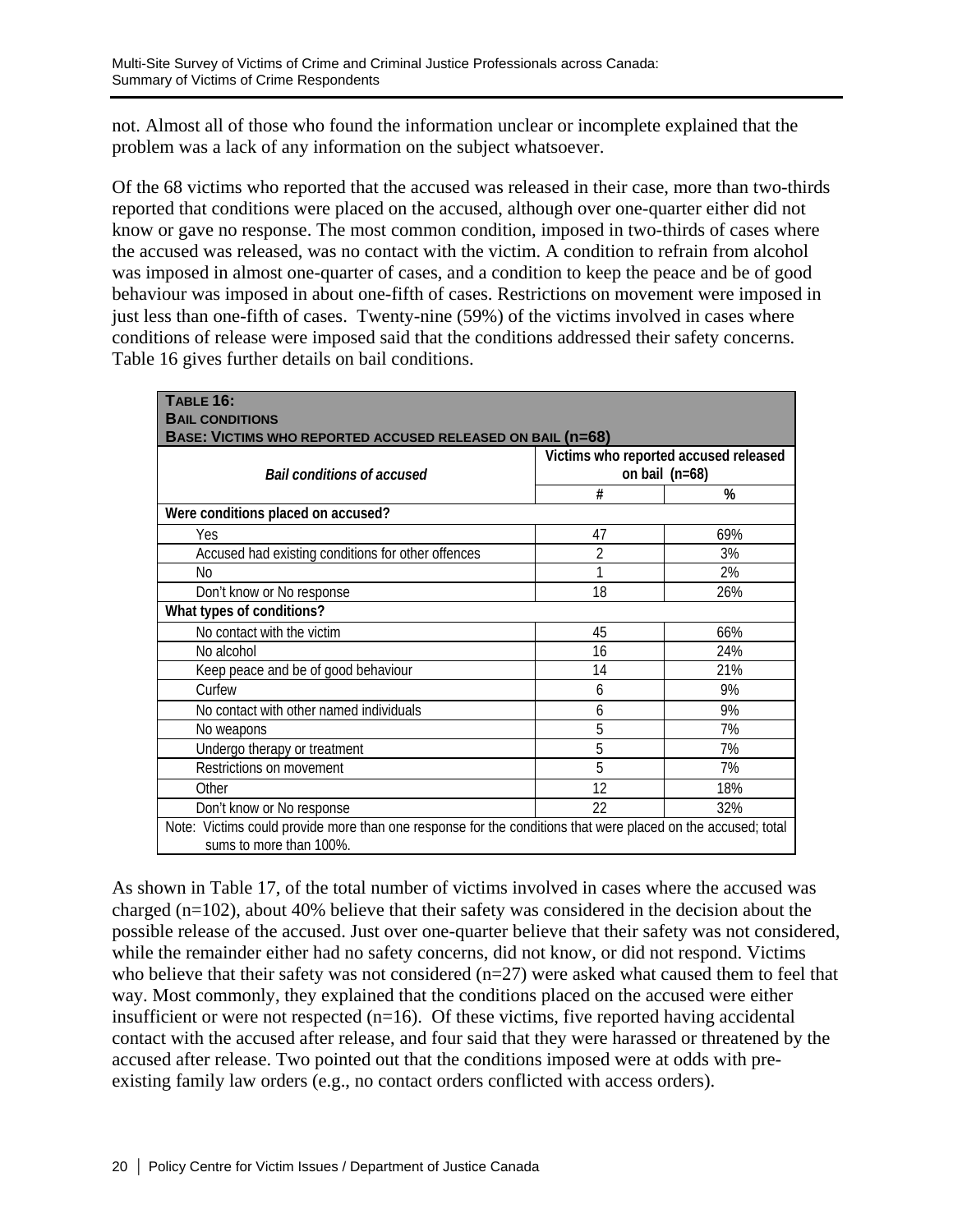| <b>TABLE 17:</b><br>WAS THE VICTIM'S SAFETY CONSIDERED IN THE DECISION ABOUT THE POSSIBLE RELEASE OF<br>THE ACCUSED?<br><b>BASE: VICTIMS WHOSE ACCUSED WAS CHARGED (n=102)</b> |                     |                                     |  |  |
|--------------------------------------------------------------------------------------------------------------------------------------------------------------------------------|---------------------|-------------------------------------|--|--|
| Whether safety considered                                                                                                                                                      | accused was charged | Victims in cases where<br>$(n=102)$ |  |  |
|                                                                                                                                                                                | #                   | %                                   |  |  |
| Yes                                                                                                                                                                            | 43                  | 42%                                 |  |  |
| N <sub>0</sub>                                                                                                                                                                 | 27                  | 27%                                 |  |  |
| N/A (victim had no safety concerns)                                                                                                                                            | 15                  | 15%                                 |  |  |
| Don't know or No response<br>17<br>17%                                                                                                                                         |                     |                                     |  |  |
| Note: Total does not sum to 100% due to rounding.                                                                                                                              |                     |                                     |  |  |

In addition to insufficient conditions, four victims each said that they were not asked about their safety concerns; that the police and/or the court did not appreciate the true extent of the danger posed to them by the accused; that the fact that the accused was released was evidence that their safety was not considered; and that they were not advised of the accused's release.

Among victims who had safety concerns (n=87), almost three-quarters said that they made their concerns known. Table 18 provides complete results.

| <b>TABLE 18:</b><br><b>DID VICTIMS MAKE THEIR CONCERNS WITH SAFETY KNOWN?</b><br>BASE: VICTIMS WITH SAFETY CONCERNS (n=87). |    |                                          |
|-----------------------------------------------------------------------------------------------------------------------------|----|------------------------------------------|
|                                                                                                                             |    | Victims with safety concerns<br>$(n=87)$ |
|                                                                                                                             | #  | %                                        |
| Yes                                                                                                                         | 62 | 71%                                      |
| No                                                                                                                          | 16 | 18%                                      |
| Don't know or No response                                                                                                   | Q  | 10%                                      |
| Note: Total does not sum to 100% due to rounding.                                                                           |    |                                          |

A majority of the victims who made their safety concerns known provided this information to police (n=41); relatively few discussed safety issues with the Crown Attorney (n=13) or with victim services (n=3). One or two victims each mentioned their safety concerns in a victim impact statement, wrote a letter to the judge outlining their concerns, or told the judge about their concerns during the bail hearing. Those who did not make their safety concerns known  $(n=16)$ most often explained that no one asked them about their concerns.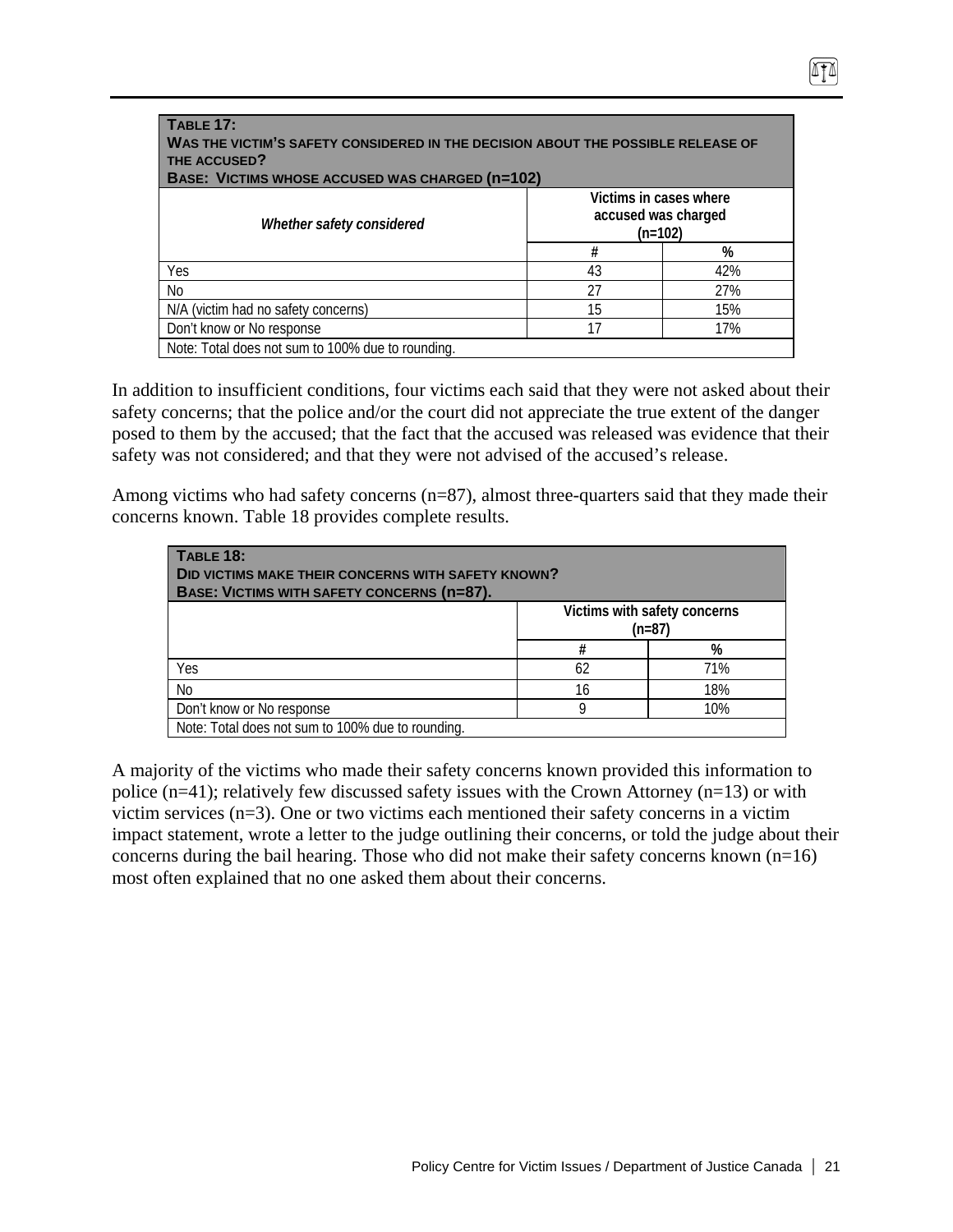# **4. Experience with Testifying**

Out of 36 victims whose cases went to trial, 24 reported that they or a family member testified at the trial; eight did not testify; and four did not answer the question. Of the 24 who testified, 20 received help in preparation, most often from victim services (n=17), but also from the Crown Attorney handling their case  $(n=9)$ .<sup>3</sup> The various types of assistance included an explanation of courtroom procedures; an explanation of the respective roles of the Crown Attorney and defence counsel; an introduction to the courtroom; and practice testifying. A small number of victims said that they received other types of assistance, such as a review of basic behaviour in the courtroom and what to expect. Table 19 provides complete details.

| <b>TABLE 19:</b><br>DID YOU RECEIVE HELP IN PREPARING TO TESTIFY?<br>BASE: VICTIMS WHO RECEIVED ASSISTANCE WITH TESTIFYING (n = 20). |    |                                                                  |  |
|--------------------------------------------------------------------------------------------------------------------------------------|----|------------------------------------------------------------------|--|
| Type of help received                                                                                                                |    | Victims who received help<br>in preparing to testify<br>$(n=20)$ |  |
|                                                                                                                                      | #  | %                                                                |  |
| Explanation of court procedures                                                                                                      | 15 | 75%                                                              |  |
| Explanation of roles of Crown Attorney and defence counsel                                                                           | 14 | 70%                                                              |  |
| Courtroom introduction                                                                                                               | 12 | 60%                                                              |  |
| Preparation for testifying or practice testifying                                                                                    | 10 | 50%                                                              |  |
| Review of basic courtroom behaviour or what to expect in courtroom                                                                   |    | 35%                                                              |  |
| Other                                                                                                                                | 5  | 25%                                                              |  |
| Note: Victims could provide more than one response; total sums to more than 100%.                                                    |    |                                                                  |  |

Just over half of the 24 victims who testified at trial reported that they felt prepared for it. Almost all of them attributed their preparedness to the support they received prior to and during their testimony. Those who felt unprepared for testifying either said that they felt frightened, threatened, or re-victimized or said that they had inadequate time to prepare. Several victims (both those who felt prepared and those who did not) said that they were nervous about testifying but that, in the end, they were able to handle the experience reasonably well.

Eight of the 36 victims whose cases went to trial reported that they did not testify at the trial. The most common reasons for not testifying were that the Crown Attorney had sufficient physical evidence (therefore, their testimony was unnecessary) and that they were not witnesses to the crime. In one case, the accused pleaded guilty at trial, and in one case, the victim reported being too fearful for her safety to testify.

All 36 victims whose cases went to trial were asked to suggest ways to help victims with testifying. The most common suggestions were better explanations of the court process and of what to expect in the courtroom (e.g., preparation for defence tactics) and improved protections or wider availability of existing protections. Other suggestions included preparing for testimony through role-playing and permitting victims of crime to have their own lawyer.

 $\frac{1}{3}$ Victims could provide more than one response.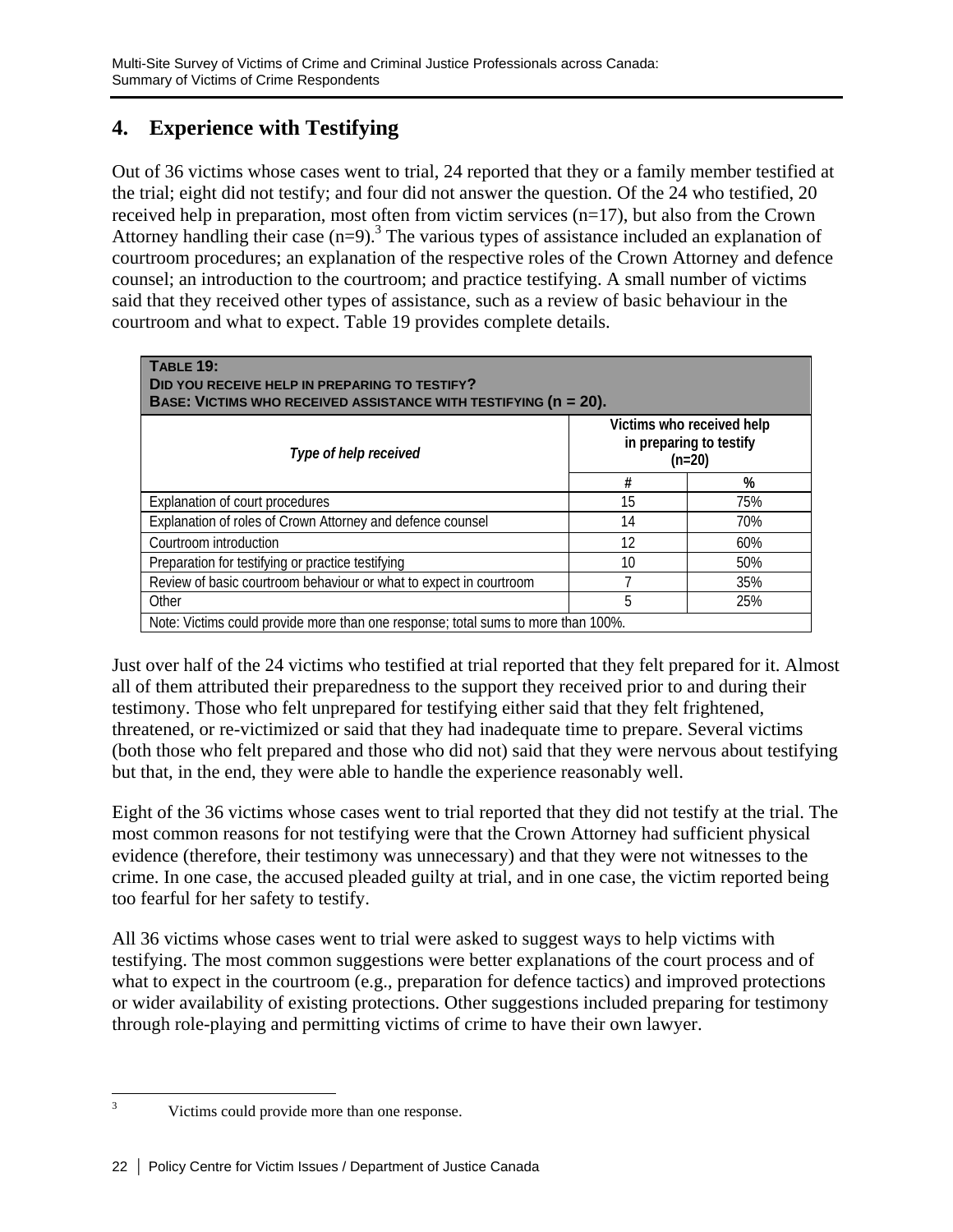# **Legal Provisions to Facilitate Testimony**

While criminal proceedings are generally held in open court, the *Criminal Code* sets out a number of exceptions in order to protect the privacy of victims and to help them in testifying in court.4 These provisions are described below.

# *Publication Bans*

- Judges must issue an order prohibiting publication of the identity, or any information that could disclose the identity, of sexual offence victims on application.
- Where deemed necessary for the proper administration of justice, a judge may order a publication ban, upon application, on the identity of a victim or witness of any offence.

# *Facilitating Testimony*

- In sexual offence proceedings, a support person may accompany a witness under the age of 14 years or who has a mental or physical disability. Additionally, a witness of specified offences, including sexual offences, who is under the age of 18 or who has difficulty communicating can provide testimony from behind a screen or by closed circuit television.
- A judge may prohibit personal cross examination by a self-represented accused, of a witness under the age of 18 years in sexual or personal violence offences. The court may appoint counsel for cross examination.
- In proceedings related to specified sexual offences, a victim/witness under the age of 18 years at the time of the alleged offence, or a victim/witness who has difficulty communicating, may provide testimony on videotape.

Victims in this study whose case characteristics fell within these parameters were asked about their experiences with these provisions. A total of nine victims received information about provisions to facilitate testimony. Of victims receiving information, five were under the age of 18 at the time of their involvement in the criminal justice system; three were victims of sexual assault but were over 18 years of age (they were only informed of publication bans); and one was a victim of stalking who was offered several types of protections even though this person was over 18 years of age and did not have a mental or physical disability.

These nine victims received information about different types of protections. More specifically:

- Eight received information about publication bans.
- $\blacktriangleright$  Five received information about the possibility of testifying behind a screen.
- $\blacktriangleright$  Five received information about the possibility of a support person accompanying the victim.
- Two received information about the possibility of testifying by closed-circuit television.

 $\frac{1}{4}$  These exceptions are included in Sections 276.2 and 276.3, Section 486, and Sections 715.1 and 715.2 of the *Criminal Code*.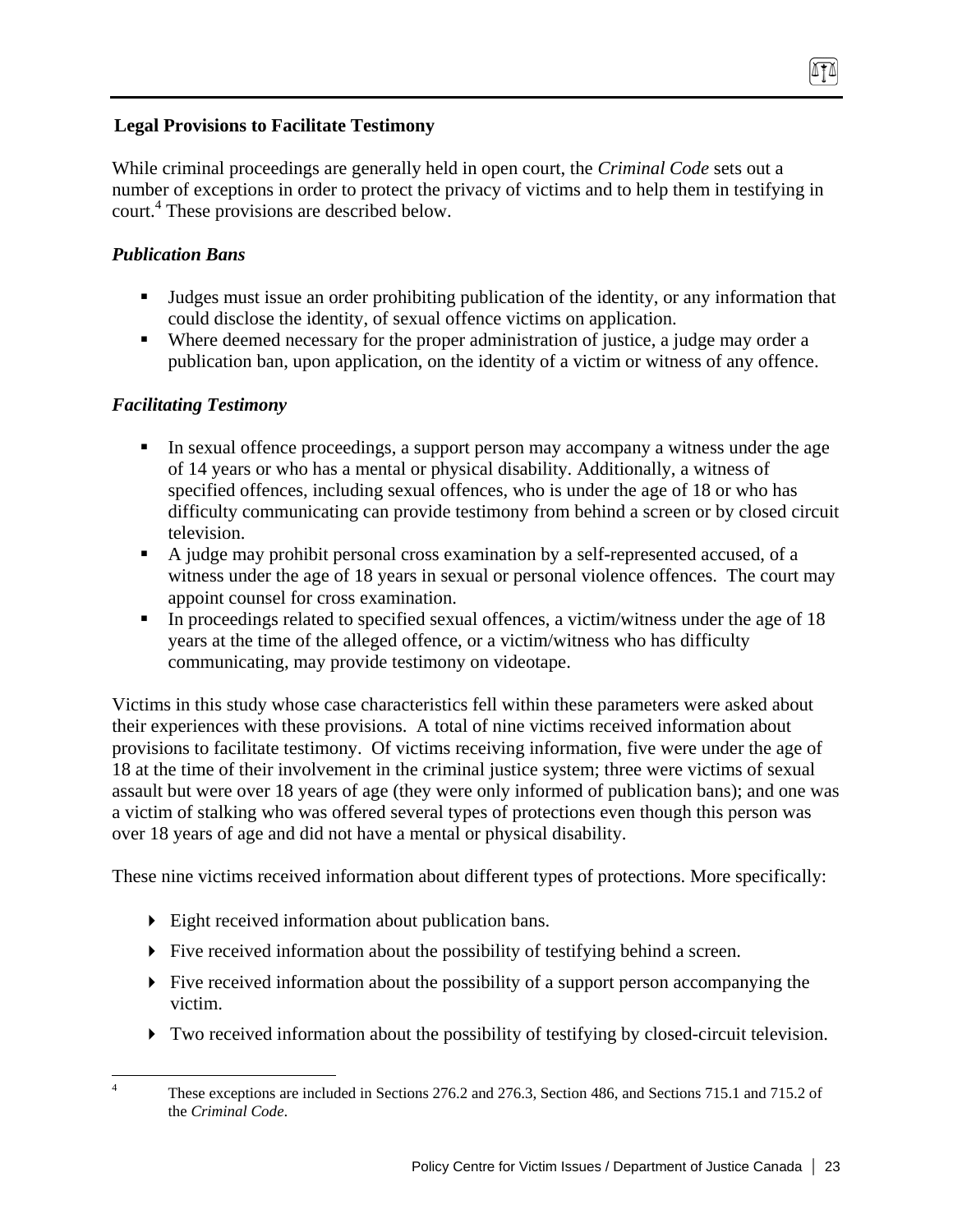- Two received information about section 486  $(2.3)$ .<sup>5</sup>
- One received information about the possibility of testifying by videotape.

Six of the victims were given information about more than one of the protections. One was told about publication bans and screens; one was told about publication bans and support persons; two were told about publication bans, screens, and support persons; one was told about publication bans, screens, closed-circuit television, support persons, and s. 486 (2.3); and one was told about screens, closed-circuit television, videotape, support persons, and s. 486 (2.3). Information was provided by either victim services, the police, or the Crown Attorney. Four victims received information from two sources.

These nine victims were asked if they received information about provisions with enough time to decide whether to use them. Seven of the nine said that they were given the information in a timely manner; two disagreed. When asked what kind of information they received about the protections, victims reported being told that the protection(s) was available  $(n=6)$  and the pros and cons of using the protection(s)  $(n=4)$ . Two reported that they were simply informed that a certain protection(s) would be implemented in their case but that they were not part of the decision whether to use the protection. All nine victims were asked if anything about the information they received was unclear or incomplete. Six said that nothing was unclear or incomplete. The three victims who believe that the information they received was unclear or incomplete reported that they were given only general information about the protections.

Four of the nine victims who received information about protections to facilitate testimony actually received one or more of the protections (the remaining five did not testify, have not yet testified, or declined the aids). Of the four who received protections, three received publication bans, and one was accompanied by a support person and granted a ban on cross-examination by the self-represented accused under section 486 (2.3). The three victims who received publication bans reported different experiences on the effectiveness of the bans in helping them to testify; one reported being more comfortable because the ban was in place, and two said that the ban did not really help and that they were still afraid to testify. The victim who was accompanied by a support person reported being more comfortable because the support person was present, even though they could not communicate during court. This victim was also protected by s. 486 (2.3) and said that she was less nervous and upset than she would have been if the accused had been permitted to cross-examine her.

In addition to the four victims who received information and subsequently received protection(s), one reported not receiving any information but nevertheless receiving a publication ban. This victim said that the ban did not make testifying any easier.

 5

Subsection 486(2.3) of the *Criminal Code* provides, in sexual and personal violence offence proceedings, generally the self-represented accused shall not personally cross-examine a witness under 18 years of age.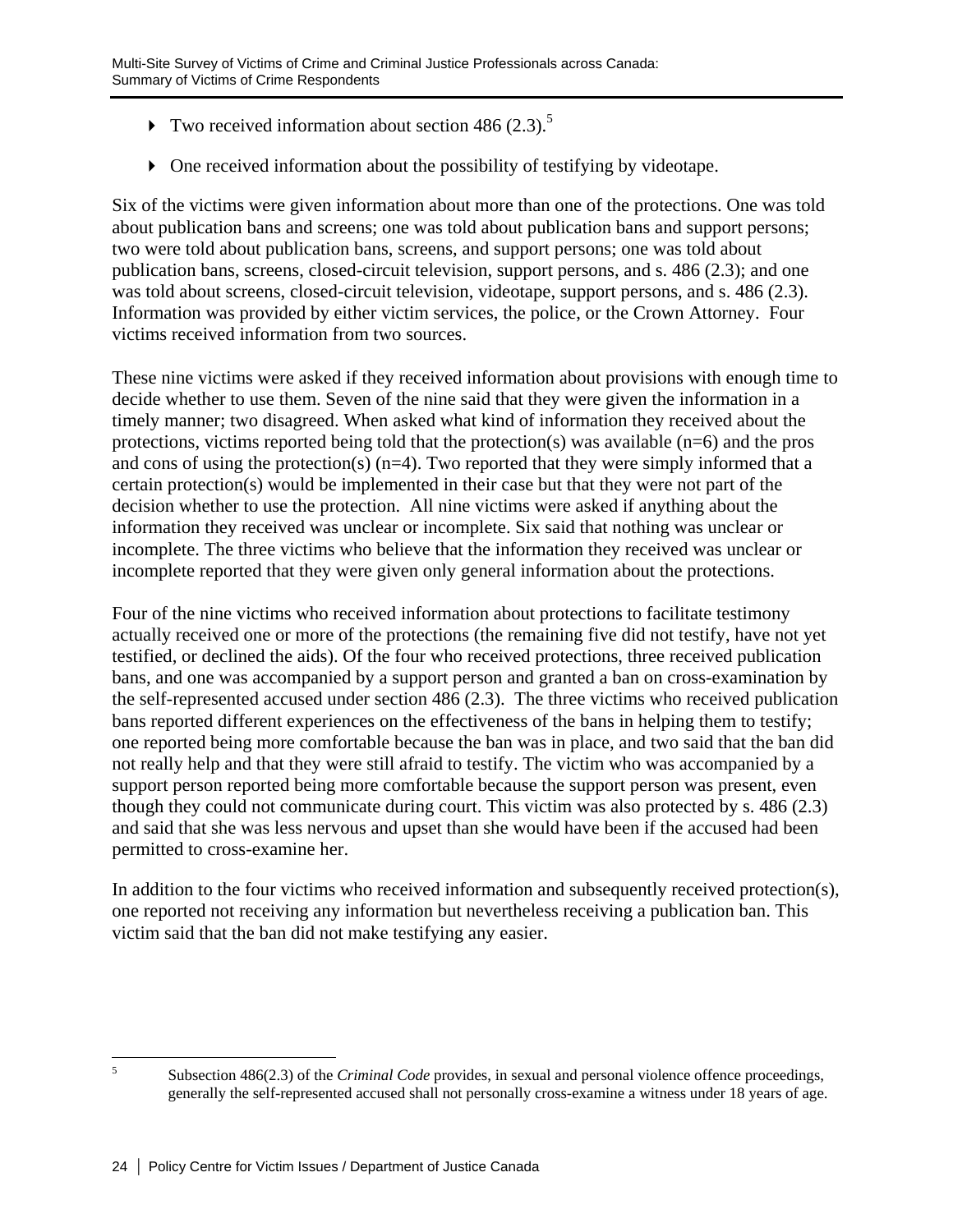# **5. Victim Impact Statements**

Victim impact statements (VIS) are written statements in which victims can describe the effect of the crime on them and any harm or loss suffered as a result of the crime. The 1999 amendments to the *Criminal Code* allow victims to read their statements aloud during sentencing, require the judge to ask before sentencing whether the victim has been informed of the opportunity to complete a VIS and permit the judge to adjourn the sentencing to give the victim time to prepare the statement.

Victims of crime can submit victim impact statements at sentencing and at parole. At parole, the victim can rely on the victim impact statement from sentencing and/or provide another statement to the parole board. The following discussion considers victim impact statements at sentencing. Because only one victim prepared a victim impact statement for the parole board, those results are not reported.

# **Information Provided to Victims**

Out of 102 victims whose offenders were charged, eighty-one (80%) reported receiving information on victim impact statements. About three-quarters of these victims received this information from victim services and just over one-fifth from the police. Other sources of information were the Crown Attorney (n=6) and the court registry (n=6). <sup>6</sup> As seen in Table 20, victims received the information in a variety of ways, but the most common was in person, followed by a brochure, a personal letter, and telephone.

| <b>TABLE 20:</b><br>HOW VICTIM RECEIVED INFORMATION ON VICTIM IMPACT STATEMENTS (VIS)<br><b>BASE: VICTIMS WHO RECEIVED INFORMATION (n=81)</b> |    |     |  |
|-----------------------------------------------------------------------------------------------------------------------------------------------|----|-----|--|
| Victims who received information on VIS (n=81)                                                                                                |    |     |  |
| How information on VIS provided                                                                                                               | #  | %   |  |
| In person                                                                                                                                     | 36 | 44% |  |
| <b>Brochure</b>                                                                                                                               | 24 | 30% |  |
| Personal letter                                                                                                                               | 22 | 27% |  |
| Telephone                                                                                                                                     | 16 | 20% |  |
| Other                                                                                                                                         | 8  | 10% |  |
| Don't know                                                                                                                                    |    | 5%  |  |
| No response                                                                                                                                   |    | 1%  |  |
| Note: Victims could provide more than one response; total sums to more than 100%.                                                             |    |     |  |

The timing of the information varied. Most victims received the information either within one month of the crime (26%) or just before the final disposition (28%). Table 21 provides the complete results.

6

Victims could provide more than one response.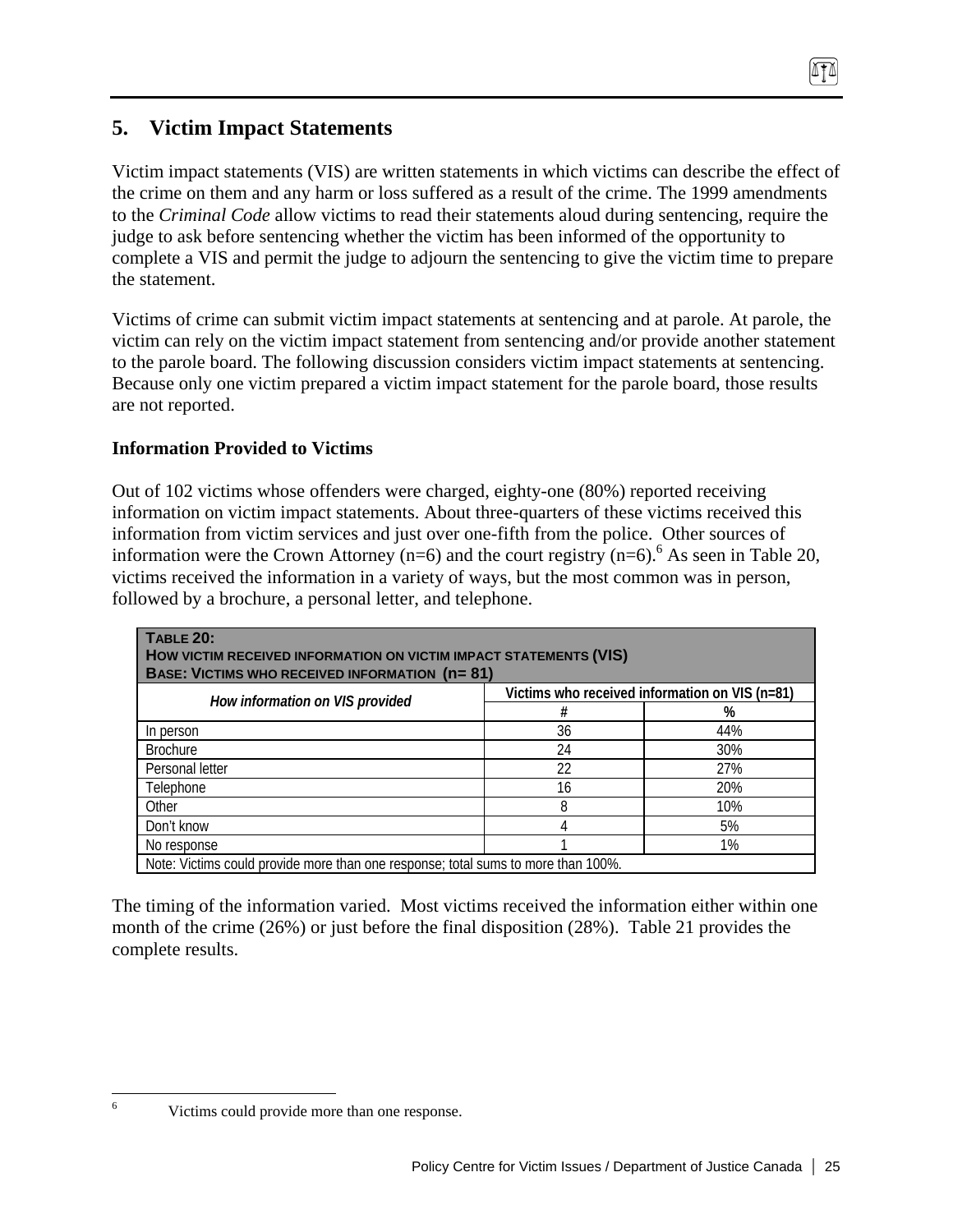| <b>TABLE 21:</b><br>WHEN WERE YOU PROVIDED THE INFORMATION ABOUT VICTIM IMPACT STATEMENTS?<br><b>BASE: VICTIMS WHO RECEIVED INFORMATION (n=81)</b> |    |     |  |
|----------------------------------------------------------------------------------------------------------------------------------------------------|----|-----|--|
| Victims who received information on VIS (n=81)<br>When information provided                                                                        |    |     |  |
|                                                                                                                                                    | #  | %   |  |
| Immediately after the arrest of the accused                                                                                                        | g  | 11% |  |
| When first contacted by victim services                                                                                                            | 5  | 6%  |  |
| Within one month of the crime                                                                                                                      | 21 | 26% |  |
| At preliminary hearing                                                                                                                             | 5  | 6%  |  |
| Just prior to final disposition (trial or quilty plea)                                                                                             | 23 | 28% |  |
| After a finding of quilt                                                                                                                           | า  | 2%  |  |
| Other                                                                                                                                              | 8  | 10% |  |
| Don't know                                                                                                                                         | n  | 7%  |  |
| No response                                                                                                                                        | ኅ  | 2%  |  |
| Note: Victims could provide more than one response; total sums to more than 100%.                                                                  |    |     |  |

The interviews also explored the adequacy of information received by victims. When asked whether the information explained victim impact statements so that they understood what could be included, four-fifths of victims who received information said yes. Seventy percent said that the information explained that their statement would be provided to defence counsel and the accused and that the information provided sufficient detail so that they knew how to complete the statement (what form, if any, to use; where to submit form, etc.). Just over two-thirds said that the information explained how victim impact statements are used in court. Table 22 provides full results.

| <b>TABLE 22:</b><br><b>TYPE OF INFORMATION PROVIDED ABOUT VICTIM IMPACT STATEMENTS</b><br><b>BASE: VICTIMS WHO RECEIVED INFORMATION (N=81)</b> |    |                            |  |
|------------------------------------------------------------------------------------------------------------------------------------------------|----|----------------------------|--|
| Information provided on victim impact statements                                                                                               |    | <b>Victims</b><br>$(n=81)$ |  |
|                                                                                                                                                | #  | %                          |  |
| What could be included in a victim impact statement                                                                                            | 65 | 80%                        |  |
| What victim generally needed to do to complete a victim impact<br>statement                                                                    | 57 | 70%                        |  |
| That once submitted to a Crown Attorney, the victim impact statement<br>has to be provided to the defence counsel and the accused              | 57 | 70%                        |  |
| How victim impact statements are used in court<br>56<br>69%                                                                                    |    |                            |  |
| Note: Victims could provide more than one response; total sums to more than 100%.                                                              |    |                            |  |

However, a substantial proportion of victims who received information about victim impact statements described it as unclear or incomplete.<sup>7</sup> Ten victims reported that, in general, they found the written instructions insufficient or confusing, and therefore, they relied heavily on victim services to assist them with their statements. Other victims detailed the ways in which the information was insufficient. Several said that they did not know what information victims can include in their impact statement (n=9), or how the court would use the impact statement (n=8). A few (n=4) said that the information did not make clear the disclosure of the impact statement to defence counsel and the accused; finding out after the fact that the information went to these

—<br>7

Victims could provide more than one explanation of how information was unclear or incomplete.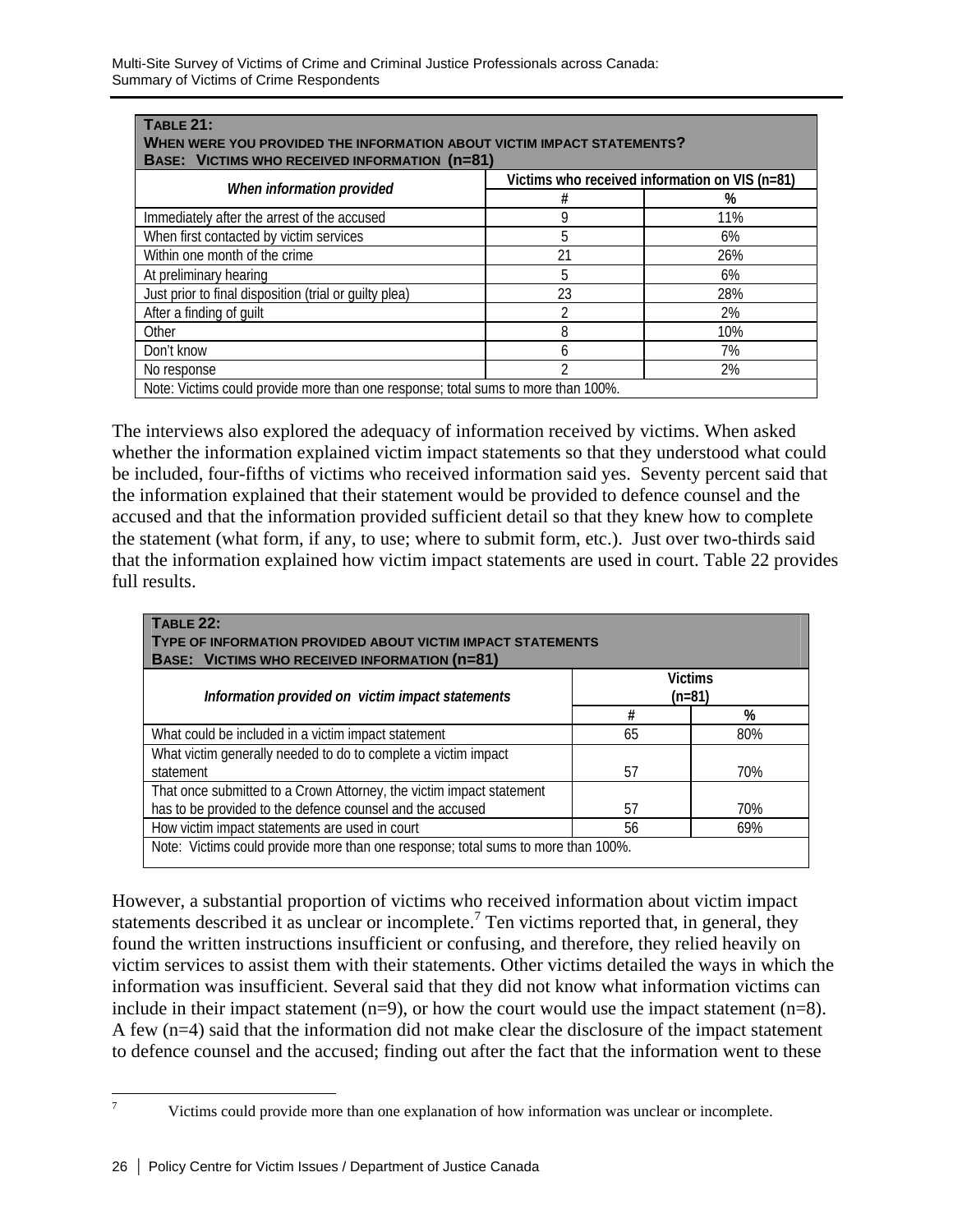individuals was very upsetting. Several victims (n=7) also reported receiving conflicting advice on when to complete the victim impact statement. This seemed to occur because of the concerns about cross-examination on the impact statement; for example, one victim said that the Crown Attorney wanted the impact statement as soon as possible, while victim services said that he should wait.

m

Victims were asked how best to provide information about victim impact statements. About half of victims liked in-person contact, while 40% said that a brochure would be useful. Victims were equally amenable to contact by telephone or letter. Those victims who preferred oral communication commented that it allows people to ask questions, while those who liked written material said that the ability to refer to the information later was important. Table 23 provides the complete results.

| <b>TABLE 23:</b><br>WHAT DO YOU THINK WOULD BE THE BEST WAY TO PROVIDE VICTIMS OF CRIME INFORMATION ON<br><b>VICTIM IMPACT STATEMENTS?</b><br>BASE: VICTIMS WHOSE ACCUSED WAS CHARGED (n=102). |                |     |  |
|------------------------------------------------------------------------------------------------------------------------------------------------------------------------------------------------|----------------|-----|--|
| <b>Victims</b><br>$(n=102)$                                                                                                                                                                    |                |     |  |
| How information should be provided                                                                                                                                                             | #              | %   |  |
| In person                                                                                                                                                                                      | 52             | 51% |  |
| <b>Brochure</b>                                                                                                                                                                                | 41             | 40% |  |
| Personal letter                                                                                                                                                                                | 22             | 22% |  |
| Telephone                                                                                                                                                                                      | 22             | 22% |  |
| Doesn't matter (any of these)                                                                                                                                                                  | $\mathfrak{D}$ | 2%  |  |
| Depends on person or type of case                                                                                                                                                              | 3              | 3%  |  |
| Other                                                                                                                                                                                          | 2              | 2%  |  |
| No response                                                                                                                                                                                    | 4              | 4%  |  |
| Don't know                                                                                                                                                                                     |                | 1%  |  |
| Note: Victims could provide more than one response; total sums to more than 100%.                                                                                                              |                |     |  |

Opinion as to when victims should receive this information varied, as shown in Table 24. Thirty-four percent of victims said that someone should provide this information to victims shortly after the crime is reported, and an additional 15% believe that the victim should receive this information shortly after the arrest of the accused or when charges are laid. However, 19% of victims think that the information should be provided close to the time of final disposition (either just before trial or just after a finding of guilt). Eleven percent of victims warned that the information should not be provided too early; victim services should let enough time pass so that the victim is less overwhelmed by the experience.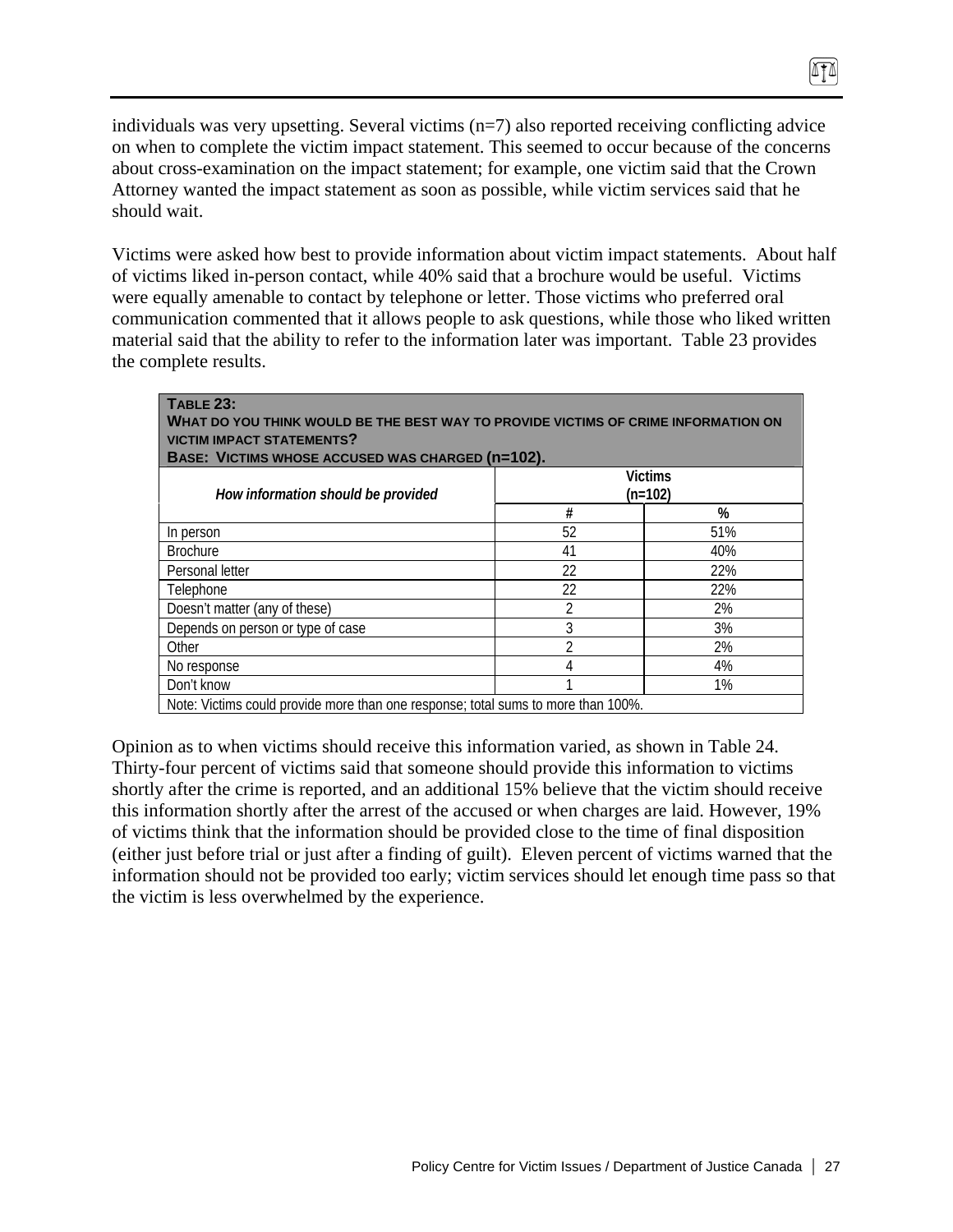| <b>TABLE 24:</b><br>WHEN SHOULD VICTIMS RECEIVE INFORMATION ABOUT VICTIM IMPACT STATEMENTS?<br>BASE: VICTIMS WHOSE ACCUSED WAS CHARGED (n= 102). |    |     |  |
|--------------------------------------------------------------------------------------------------------------------------------------------------|----|-----|--|
| <b>Victims</b><br>(n=102)<br>When information should be provided                                                                                 |    |     |  |
|                                                                                                                                                  | #  | %   |  |
| Shortly after the crime is reported                                                                                                              | 35 | 34% |  |
| Just prior to the start of the trial or before quilty plea                                                                                       | 19 | 19% |  |
| Shortly after the arrest of the accused or charges laid                                                                                          | 15 | 15% |  |
| After enough time has passed so victim not<br>overwhelmed                                                                                        | 11 | 11% |  |
| Other                                                                                                                                            | 10 | 10% |  |
| Don't know or No response                                                                                                                        | 12 | 12% |  |
| Note: Victims could provide more than one response; total sums to more than 100%.                                                                |    |     |  |

### **Preparing and Submitting Impact Statements**

About two-thirds of victims in cases where someone was charged with the crime prepared a victim impact statement for sentencing (65 of 102). Close to two thirds ( $n = 40$ ) of the 65 victims who prepared a statement received some form of assistance. As shown in Table 25, 88% (n=35) were assisted by victim services. The others reported assistance from family or friends (n=3), the Crown Attorney  $(n=2)$ , and police  $(n=1)$ .

| <b>TABLE 25:</b><br>WHO HELPED YOU IN PREPARING YOUR VICTIM IMPACT STATEMENT?<br>BASE: VICTIMS WHO RECEIVED ASSISTANCE WITH PREPARING VICTIM IMPACT STATEMENT (n=40). |    |                            |  |
|-----------------------------------------------------------------------------------------------------------------------------------------------------------------------|----|----------------------------|--|
| Who provided help to the victim                                                                                                                                       |    | <b>Victims</b><br>$(n=40)$ |  |
|                                                                                                                                                                       | #  | %                          |  |
| Victim services                                                                                                                                                       | 35 | 88%                        |  |
| Family or friends                                                                                                                                                     | 3  | 8%                         |  |
| Crown Attorneys                                                                                                                                                       |    | 5%                         |  |
| Police                                                                                                                                                                |    | 3%                         |  |
| Other                                                                                                                                                                 | ำ  | 5%                         |  |
| Note: Victims could provide more than one response; total sums to more than 100%.                                                                                     |    |                            |  |

Victims received several types of assistance with their victim impact statements. Three-quarters said that the person who assisted them either provided the necessary forms or told them where forms could be obtained. About three-quarters had the kinds of information permitted in victim impact statements and the general instructions on how to complete the statement explained to them. For almost two-thirds of victims, the person who assisted them reviewed their statement and collected the statement for submission to the court or Crown Attorneys. A number of victims received the following: assistance in formulating their thoughts (38%); information about where to send their completed statement (28%); and help with completing their statement (20%) where the person assisting them wrote down what the victim said about the crime's effects. Table 26 provides these results.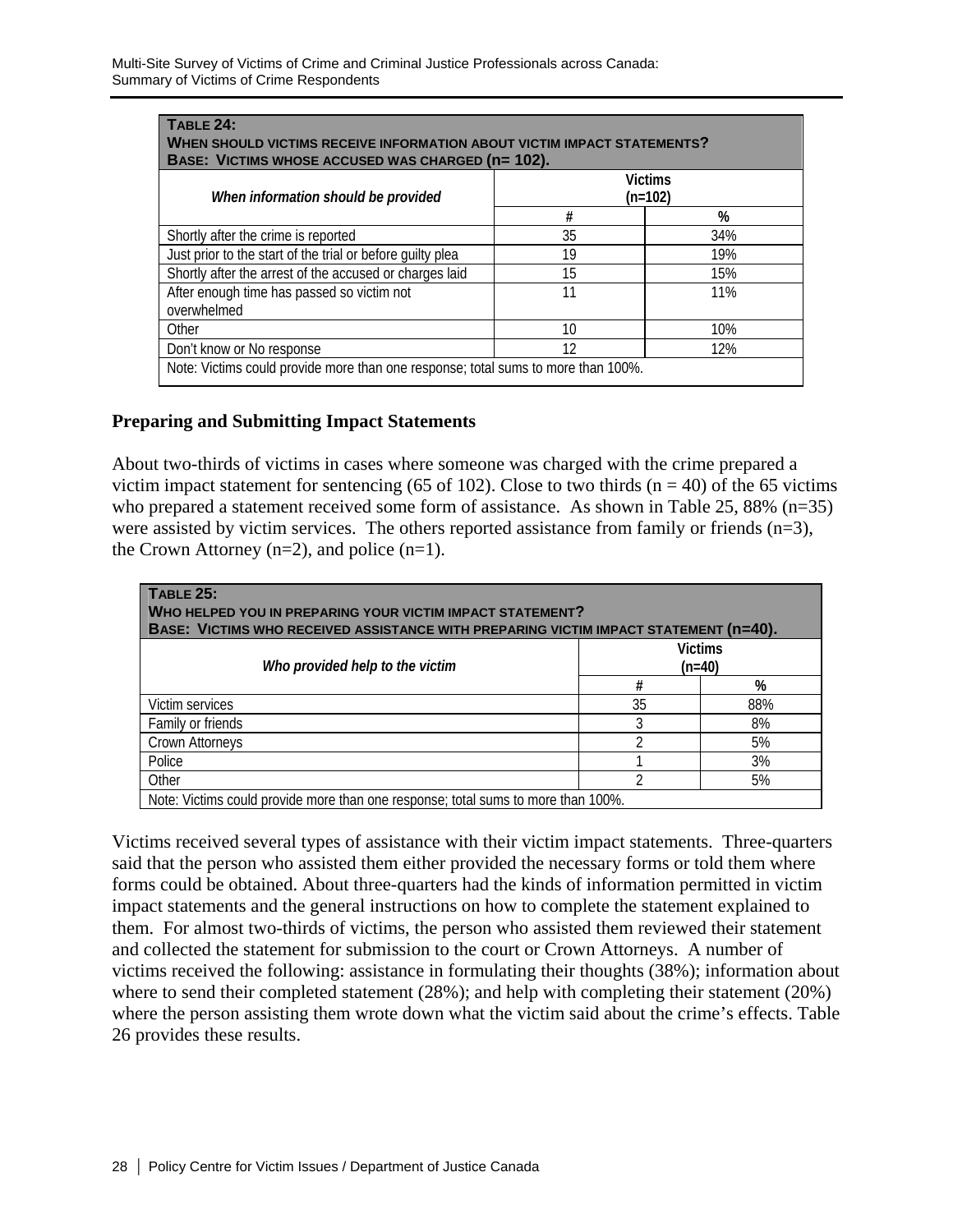#### **TABLE 26: WHAT KINDS OF HELP DID YOU RECEIVE IN PREPARING YOUR VICTIM IMPACT STATEMENT (VIS)? BASE: VICTIMS WHO RECEIVED ASSISTANCE (n=40). Victim**  *Type of assistance received with VIS* **(n=40) # %**  Provided with forms 30 75% Explanation of information that can be included in VIS  $\vert$  29 73% Instructions on how to complete VIS 28 28 70%

Review of the completed statement 25 and 25 and 25 for 28% Collection of the completed statement 25 63% Help with drafting statement (assist victim with formulating his or her thoughts) | 15 | 38% Informed of where completed statements should be sent 11 1 28% Help completing statement (writing what victim says) and the statement of the same statement of the same statement of the same statement of the same statement of the same statement of the same statement of the statement of Informed of where to obtain forms 6 15% Other 6 15% and 15% and 15% and 15% and 15% and 15% and 15% and 15% and 15% and 15% and 15% and 15% and 15% an

Note: Victims could provide more than one response; total sums to more than 100%.

| In spite of this assistance, when asked if they had any problems with completing their victim     |
|---------------------------------------------------------------------------------------------------|
| impact statement, 43% of victims said that they did. They mentioned a number of different         |
| difficulties: 14 said that they felt unable to describe how the crime affected them and found the |
| process emotionally difficult; six commented that they were uncertain as to what information      |
| they could include; four had to revise their statement because it included inappropriate          |
| information; and five did not know who to give the completed statement to or when they should     |
| submit the statement. <sup>8</sup>                                                                |

Two-thirds of victims who prepared a statement (45 of 65) submitted it to victim services. Twelve submitted it to the Crown Attorneys. Of those remaining, two gave their statement to the police, one to the court directly, and five could not remember to whom they submitted their statement.

Victims submitted their impact statements at various stages of the criminal justice process. The most common stage was just prior to guilty plea or trial (40%). Their complete responses are presented chronologically in Table 27.

| <b>TABLE 27:</b><br>AT WHAT STAGE DID YOU SUBMIT A VICTIM IMPACT STATEMENT (VIS)?<br>BASE: VICTIMS WHO PREPARED A VICTIM IMPACT STATEMENT (n=65) |                |     |  |
|--------------------------------------------------------------------------------------------------------------------------------------------------|----------------|-----|--|
| <b>Victims</b><br>$(n=65)$<br>When VIS submitted                                                                                                 |                |     |  |
|                                                                                                                                                  | #              | %   |  |
| Shortly after crime                                                                                                                              | 3              | 5%  |  |
| Shortly after arrest of accused                                                                                                                  | 8              | 12% |  |
| Shortly after charges were filed                                                                                                                 | $\mathfrak{D}$ | 3%  |  |
| Just prior to guilty plea or trial                                                                                                               | 26             | 40% |  |
| During trial but before conviction                                                                                                               | 9              | 14% |  |
| After conviction or guilty plea but before sentencing                                                                                            | 10             | 15% |  |
| Other                                                                                                                                            | 3              | 5%  |  |
| Don't know                                                                                                                                       | 4              | 6%  |  |

 8 Victims could provide more than one response.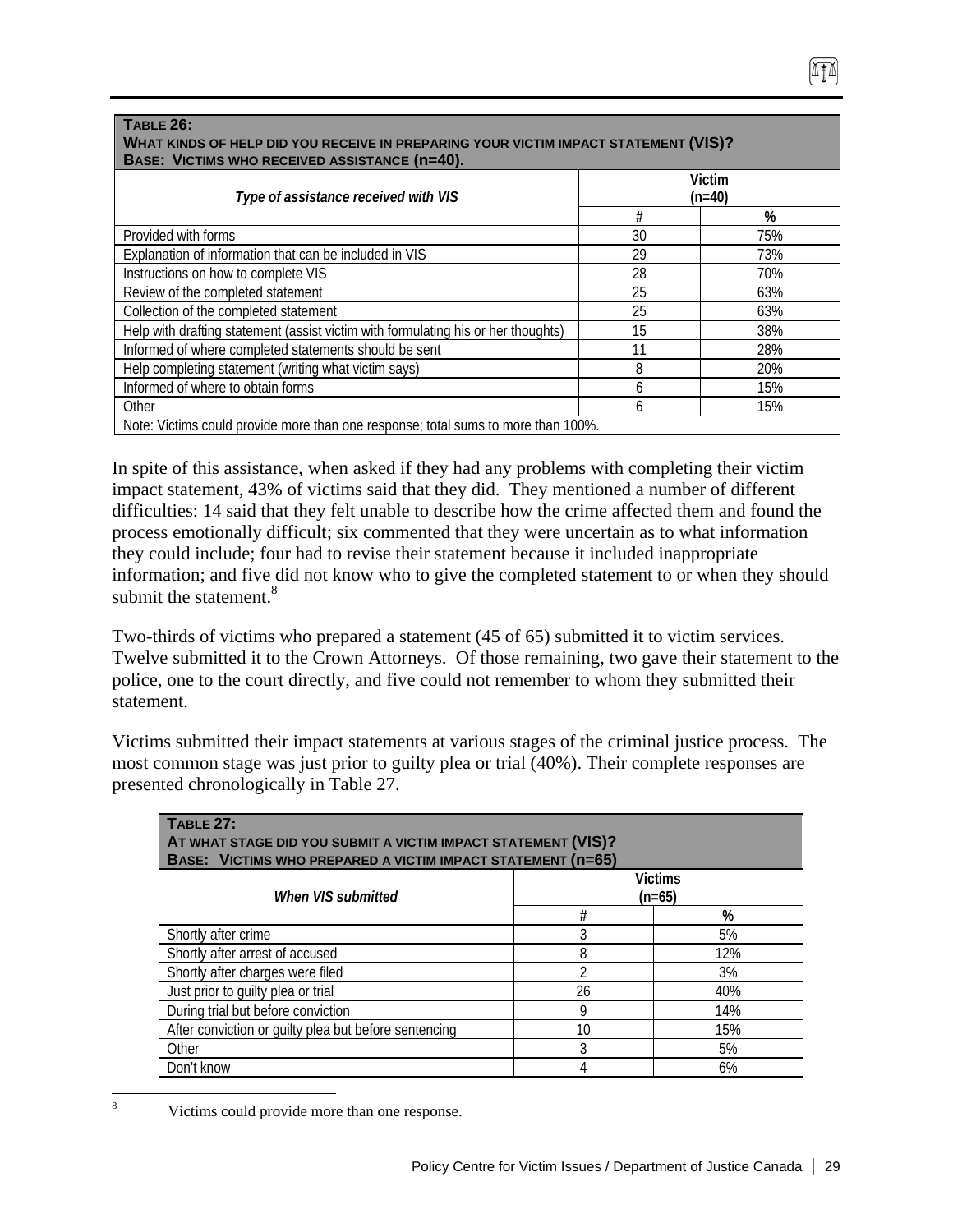# **Presenting Impact Statements**

Starting in 1999, victims could read their impact statement in court. Sixty-three of the 65 respondents who completed a victim impact statement had been victimized since 1999, and, therefore, were eligible to read their statement in court. These respondents were asked whether they were told that they could read their statement in court. Of those victims, 48 (76%) were told that they could read their statement in court; nine of these victims chose to do so. The main reasons for not reading the victim impact statement were: there was no conviction or guilty plea  $(n = 11 \text{ cases})$ ; they did not feel emotionally ready to read the statement  $(n = 10)$ ; they felt it was not worthwhile ( $n = 5$ ); they did not want to read the statement in public ( $n = 5$ ); or they found the accused intimidating  $(n = 4)$ .<sup>9</sup>

Of the 72 victims whose offender pleaded guilty or was convicted at trial, about one-fifth said that the judge asked them whether they had been given the opportunity to prepare a victim impact statement. One-third said that the judge already had the statement so the question was not necessary, while one-quarter reported that they were not asked even though they had not submitted a statement. The remaining victims did not remember whether the judge asked them this question.

# **Satisfaction with Preparing Impact Statements**

Before asking victims about their satisfaction with preparing a victim impact statement, the interviews sought insight into their rationale for giving a statement. Over half of the 65 respondents who prepared a statement did so because they wanted the court to understand the effect of the crime (54%); many also wanted the offender to know the crime's full effect (39%). Only 28% of victims who prepared a victim impact statement thought that the statement would affect the offender's sentence. Table 28 presents victims' reasons for preparing a statement.

| <b>TABLE 28:</b><br>WHY DID YOU DECIDE TO PREPARE A VICTIM IMPACT STATEMENT (VIS)?<br>BASE: VICTIMS WHO PREPARED A VICTIM IMPACT STATEMENT (n=65). |    |     |  |
|----------------------------------------------------------------------------------------------------------------------------------------------------|----|-----|--|
| <b>Victims</b><br>$(n=65)$<br>Reasons for preparing a VIS:                                                                                         |    |     |  |
|                                                                                                                                                    | #  | %   |  |
| Wanted court to understand effect of crime                                                                                                         | 35 | 54% |  |
| Wanted offender to understand effect of crime                                                                                                      | 25 | 39% |  |
| Thought statement would affect sentence                                                                                                            | 18 | 28% |  |
| Felt statement would help victim heal from crime                                                                                                   | 12 | 18% |  |
| Was asked to or encouraged to give statement                                                                                                       | 11 | 17% |  |
| Wanted to have a voice                                                                                                                             | 5  | 8%  |  |
| Other                                                                                                                                              | 5  | 8%  |  |
| Don't know                                                                                                                                         | 2  | 3%  |  |
| 6%<br>No response                                                                                                                                  |    |     |  |
| Note: Victims could provide more than one response; total sums to more than 100%.                                                                  |    |     |  |

<sup>-&</sup>lt;br>9 Victims could provide more than one response.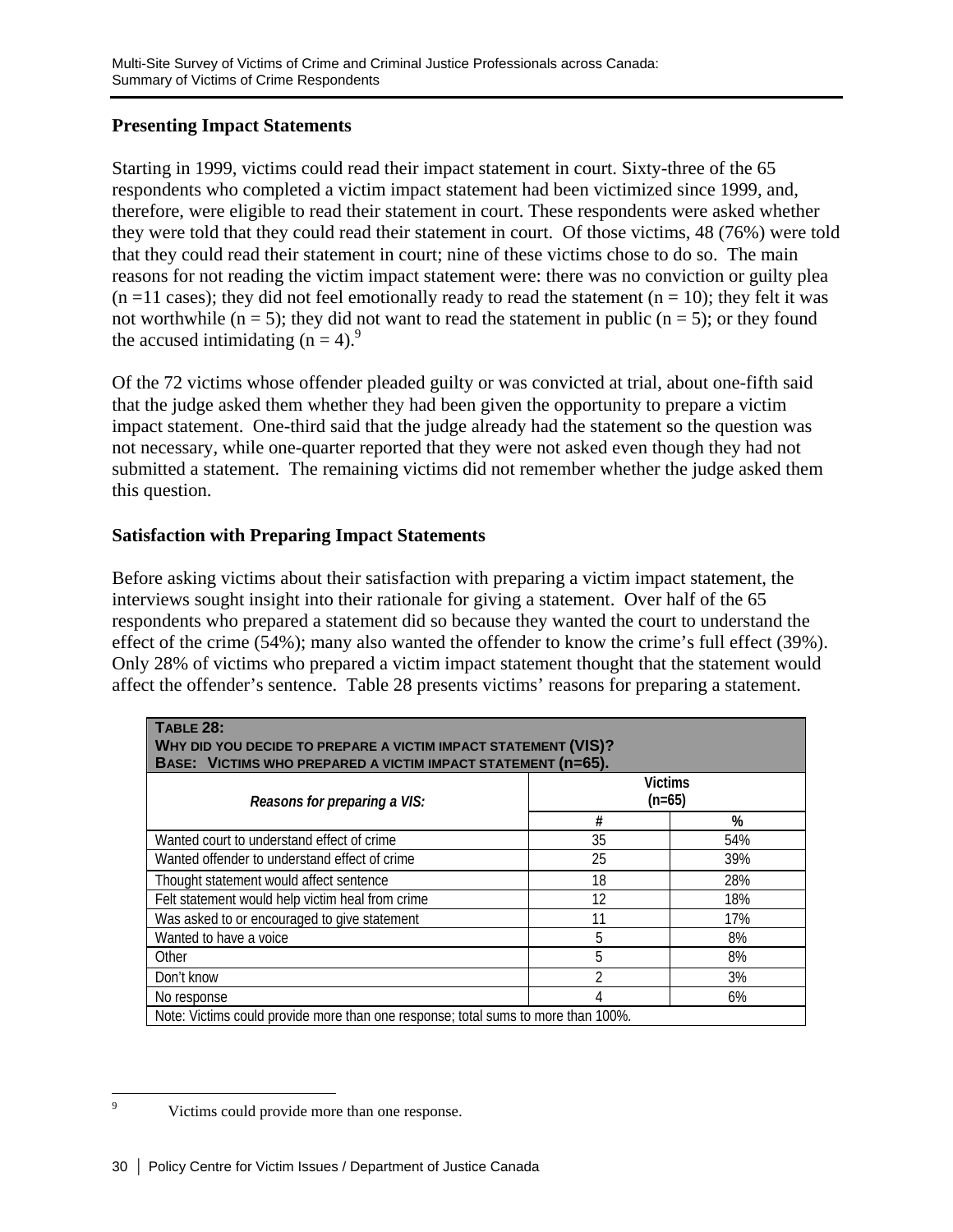Of the 29<sup>10</sup> victims who did not prepare a statement, nine either have not yet decided on whether to complete a statement (the case is ongoing) or the charges were dropped. Of the 20 who could have prepared a statement but chose not to, about half (n=9) said that they did not know about victim impact statements. Other reasons included: that the crime was too minor to have an effect on them; they were told they were not eligible to complete a statement; and they felt the statement violated their privacy (i.e., they did not want the offender to receive a copy or did not want the statement read in public).

Fifty-three of the 65 victims who prepared a victim impact statement had the opportunity to submit their victim impact statement to the court for consideration at sentencing.  $\frac{11}{11}$  Almost twothirds of these victims reported that they were satisfied with their opportunity to give their statement. Sixteen were dissatisfied and four did not respond.

Most of the 16 victims who expressed dissatisfaction with their opportunity to present their victim impact statement either did not like the restrictions placed on the content of statements  $(n=6)$  or wished that they had read their statement  $(n=7)$ . Those who disliked the content restrictions said that they could not adequately explain themselves and elaborate on the effects of the crime. They also wanted to discuss items such as their history with the offender and were frustrated by not being able to do so. A few said that they wanted to comment on issues like the sentence of the offender (e.g., they wanted to encourage anger management counselling), or their frustration with the criminal justice system. One victim had to substantially revise her victim impact statement because it contained inappropriate information. This person found it traumatic to have to remove information of importance to her.

Seven victims in cases since 1999 wanted to read their victim impact statement but did not have the opportunity. The reasons varied: some were not informed that they could read their statements; others were not allowed to read their statement (either by the judge or the Crown Attorney);<sup>12</sup> and one wanted to read her statement but was too intimidated by the offender's presence.

Victims who prepared a victim impact statement (n=65) were asked whether they were pleased that they prepared the statement. Over four-fifths  $(n=53)$  said that they were. As shown in Table 29, they provided several reasons: victim impact statements give victims a voice and are therapeutic; they give victims an opportunity to make the judge aware of the effect of the crime; and they give victims an opportunity to make the offender aware of the affect of the crime.

 $10<sup>10</sup>$ 10 Of the 102 cases where the accused was charged, there were eight victims who did not respond to the question of whether they prepared a VIS.<br>The other 12 victims who prepared victim impact statements either are involved in ongoing cases or their

accused was not found guilty.<br>
One of these victims was told that reading her victim impact statement was unnecessary because the offender was receiving the maximum penalty under the law.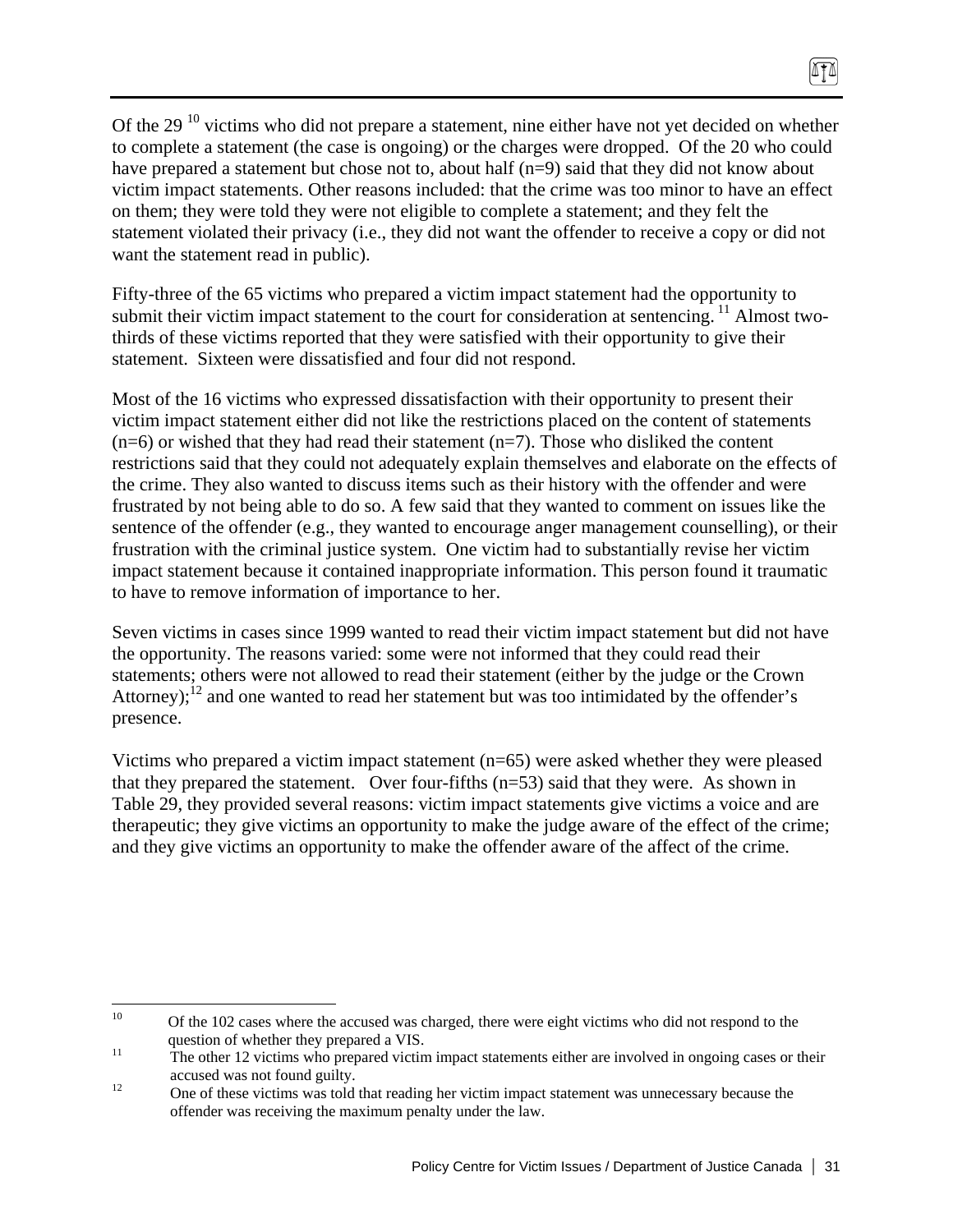| <b>TABLE 29:</b><br>REASONS WHY VICTIMS WERE PLEASED THAT THEY PREPARED A VICTIM IMPACT STATEMENT<br>BASE: VICTIMS WHO WERE PLEASED THAT THEY PREPARED A VIS (n= 53) |    |     |  |  |
|----------------------------------------------------------------------------------------------------------------------------------------------------------------------|----|-----|--|--|
| <b>Victims</b><br>Reasons victims were pleased they prepared VIS<br>$(n=53)$                                                                                         |    |     |  |  |
|                                                                                                                                                                      | #  | %   |  |  |
| Gave them a voice and are therapeutic                                                                                                                                | 27 | 51% |  |  |
| Made judge aware of affect of crime                                                                                                                                  | 13 | 25% |  |  |
| Made offender aware of affect of crime                                                                                                                               | 10 | 19% |  |  |
| Generally pleased                                                                                                                                                    | 8  | 15% |  |  |
| Other                                                                                                                                                                | 5  | 9%  |  |  |
| Don't know or No response<br>3<br>6%                                                                                                                                 |    |     |  |  |
| Note: Victims could provide more than one response; total sums to more than 100%.                                                                                    |    |     |  |  |

The remaining 12 victims who prepared a victim impact statement were about evenly divided between those who did not know how they felt  $(n=6)$  and those who were not pleased  $(n=6)$ . The latter questioned whether victim impact statements have any effect on sentencing. In fact, a few (n=3) who were pleased that they prepared a statement also questioned whether the statement had any real effect on the outcome.

Of those whose victim impact statement was submitted to the court  $(n=53)$ , about 40% said that they thought the judge considered their impact statement. When asked what led them to believe this, 10 said that the judge mentioned their impact statement, five believed that the judge appeared moved by their statement, four thought that the sentence received by the offender reflected consideration of the impact statement, and two said that either the Crown Attorney or defence counsel commented on their statement's effectiveness. Victims who thought that the judge did not consider their statement  $(n=19)$  gave the following reasons for holding that view: the sentence of the offender was not proportionate to the harm described in the impact statement  $(n=10)$ ; the judge did not mention the impact statement or did not appear moved by the statement (n=5); the Crown Attorney commented that the impact statement would not affect the sentence and/or did not submit the statement (n=4).

# **6. Other Criminal Code Provisions and Restorative Justice**

This section briefly discusses victims' experiences with respect to restitution, the victim surcharge, conditional sentences, and restorative justice. Overall, very small proportions of victims had relevant experience with these provisions.

# **Restitution**

Restitution requires the offender to compensate the victim for any monetary loss or any quantifiable damage to, or loss of, property. The court can order restitution as a condition of probation, where probation is the appropriate sentence, or as an additional sentence (a standalone restitution order), which allows the victim to file the order in civil court and enforce it civilly if not paid.

Victims who were involved in a case where there was a conviction or guilty plea (n=72) were asked whether the court ordered restitution in their case. Eleven reported that restitution was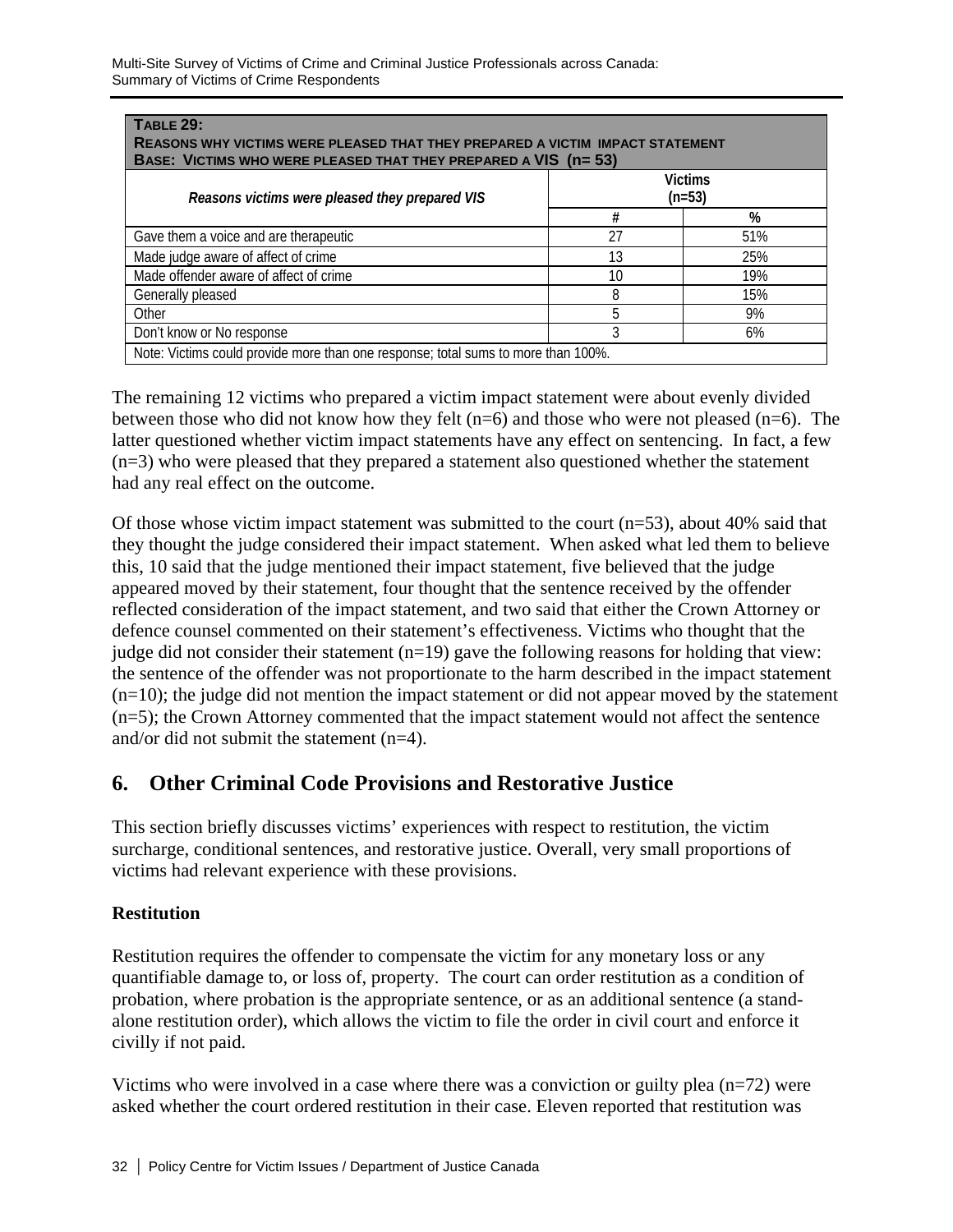ordered in their case. Ten of these respondents answered subsequent questions pertaining to restitution.

Five victims said they were given information about restitution after the crime was committed, and two reported being aware of restitution as a sentencing option. Information about restitution was provided by victim services in three cases and by the Crown Attorney in one case; one victim (speaking on behalf of a corporate entity) received information through her employment. Four out of the five victims who received information said that the information explained restitution so that they knew how to request it. Two of the five victims said that the information they received was unclear or incomplete; in particular, it was not clear what they had to do to collect restitution.

Of the victims who said that restitution was ordered in their case, five reported that the offender did not pay the full amount of the order; three said that the time to pay the order has not expired; and one said the offender did pay the full amount. The remaining victim, speaking on behalf of a corporate entity that had been the target of multiple crimes, reported that the corporation's experience was that offenders sometime pay the full amount of the restitution order.

Victims who were granted restitution mentioned encountering several difficulties with enforcing these orders, including not receiving the payment or the full amount of the payment; waiting longer than expected to receive payment; not knowing what to do to enforce the orders; and not being informed of a payment schedule. The victim representing a corporate entity noted the greater difficulty in collecting payment in cases of stand-alone restitution orders compared to probation orders.

#### **Victim Surcharge**

The victim surcharge is a penalty of 15% where a fine is imposed or a fixed amount of \$50 or \$100 for summary or indictable offences, respectively, and can be increased by the judge. It is imposed on the offender at sentencing and used by provincial and territorial governments to fund services for victims of crime. The 1999 amendments to the *Criminal Code* made the surcharge automatic in all cases except where the offender has requested a waiver and demonstrated that paying the surcharge would cause undue hardship.

The 72 victims involved in a case where there was a conviction or guilty plea were also asked if they were aware of the victim surcharge. Nine of these victims reported being aware of the surcharge. Three found out about the surcharge from victim services, two found out through the news media, and one each found out in court, through personal experience, or from a victim advocacy group. One could not recall how she was informed about the surcharge.

Three of the nine victims reported that the offender in their case was ordered to pay the surcharge. Four said the offender was not ordered to pay the surcharge (they did not know why) and two did not know if the offender in their case was ordered to pay the surcharge.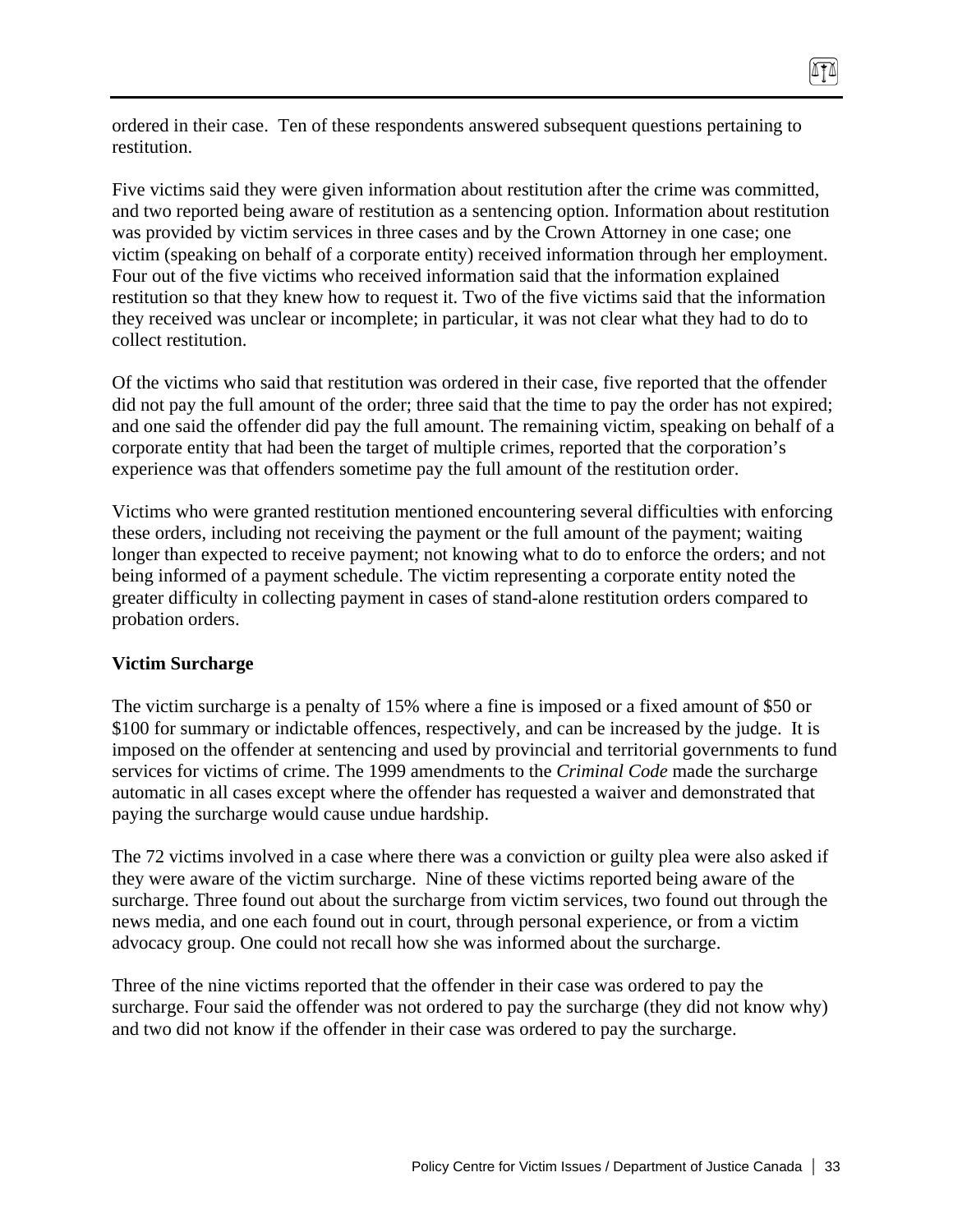# **Conditional Sentences**

The *Criminal Code* permits judges to order that sentences of less than two years' imprisonment be served in the community instead of in jail. Conditional sentences may be imposed only when the court is convinced that the offender poses no threat to public safety. They are accompanied by restrictive conditions that govern the behaviour of the offender and strictly curtail his or her freedom.

Victims involved in cases where the accused was convicted or pleaded guilty were asked if the offender was given a conditional sentence in their case. Seventeen of these victims reported that a conditional sentence was imposed. Nine of the 17 victims said that they disagreed with the decision to impose a conditional sentence; the remaining eight agreed with the conditional sentence. The majority of the victims  $(n=14)$  said that they were informed of the details of the conditional sentence, such as the conditions imposed on the offender. Six learned the details because they were present at court during the sentencing hearing; another five found out about the details of the sentence from victim services, and the remainder found out from the Crown Attorney or from police.

When asked what input victims of crime should have in the conditions attached to conditional sentences, victims said that they should have extensive input as a means of ensuring that the court considers all relevant information when making sentencing decisions, and in order to ensure that victims' safety concerns are considered.

### **Restorative Justice**

In recent years, restorative justice approaches have become more widely used at all stages of criminal proceedings. Restorative approaches seek to restore peace and equilibrium within a community by requiring the accused to accept responsibility for their actions and by reconciling them with whomever they have wronged. Restorative approaches can afford victims of crime greater opportunities to participate actively in decision-making than does the traditional criminal justice system and, in theory, may increase victims' satisfaction with the ultimate outcome of their case.

Victims involved in cases where charges were laid  $(n=102)$  were asked if they were given information about restorative justice processes after the crime. Three said that they were given such information. The information was provided by the Crown Attorneys in two cases (in one of these cases, the Crown Attorney provided the information at the request of the victim), and by the victim's parents in the other. One of the three victims was simply told that restorative justice could not be used because the offender did not plead guilty. The second received general information about restorative justice, and the third said that the information explained other ways that the case might be handled.

All victims involved in cases where charges were laid were also asked if whether a restorative justice approach was used in their case. The vast majority (90%) reported that such an approach was not used. The remainder did not know or did not respond.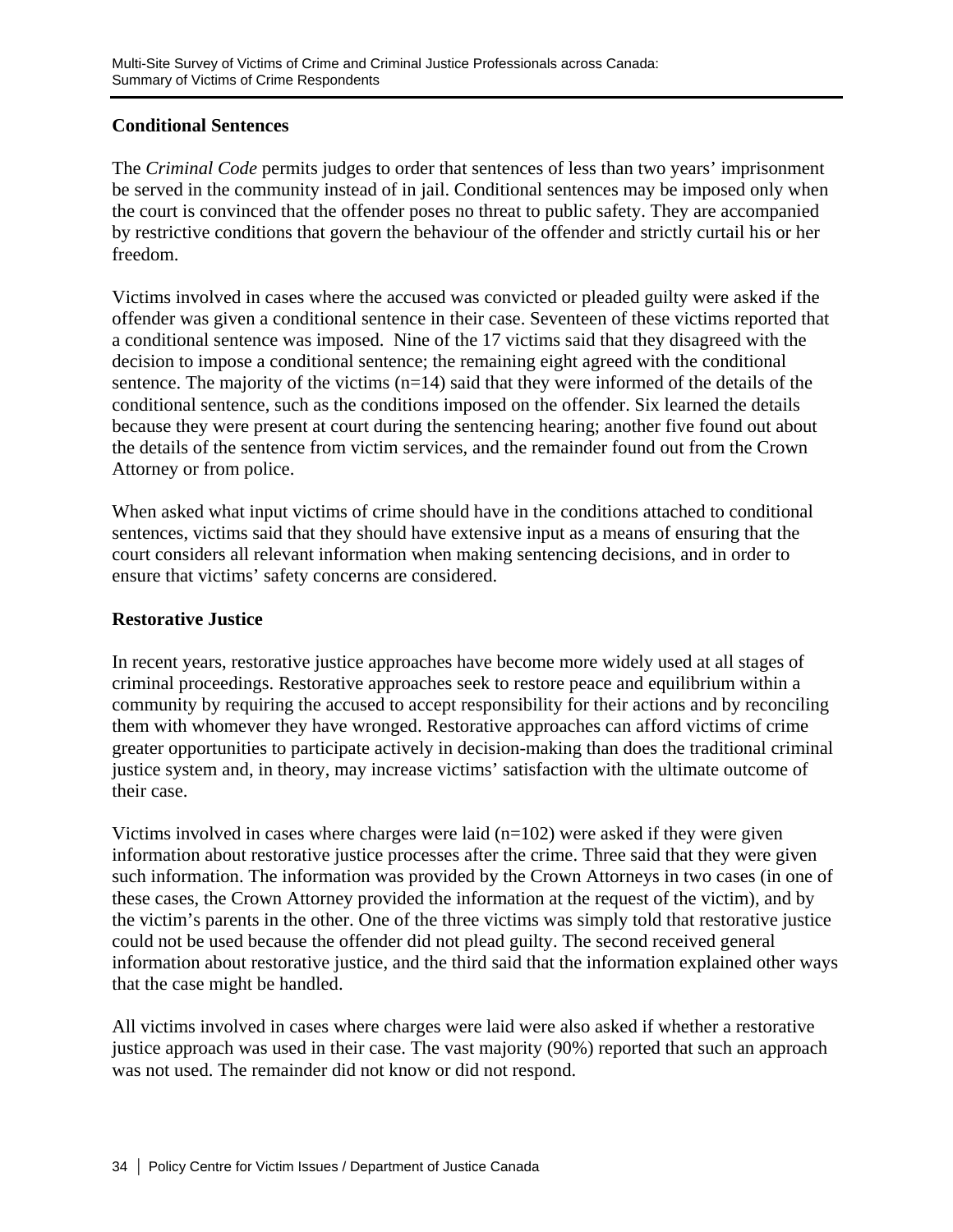# **7. Victim Respondents' Overviews of their Experiences**

To provide an overview of their experiences, all 112 victim respondents were asked how well the criminal justice system considers victims of crime and, at the end of the interview, were offered the opportunity to provide any further comments.

As shown in Table 30, when asked how well the criminal justice system considers victims of crime, about half of the victims said that the criminal justice system does a good job, while just over one-quarter said that it does a poor job. One-fifth said that the system's consideration of victims of crime falls somewhere in between. The remaining victims characterized the system in some other way or did not provide an answer.

| <b>TABLE 30:</b><br>OVERALL, WOULD YOU SAY THAT THE CRIMINAL JUSTICE SYSTEM DOES A GOOD JOB OR POOR JOB<br>OF CONSIDERING VICTIMS OF CRIME?<br><b>BASE: ALL VICTIM RESPONDENTS (N= 112)</b> |    |                             |  |
|---------------------------------------------------------------------------------------------------------------------------------------------------------------------------------------------|----|-----------------------------|--|
|                                                                                                                                                                                             |    | <b>Victims</b><br>$(N=112)$ |  |
|                                                                                                                                                                                             | #  | %                           |  |
| Good job                                                                                                                                                                                    | 51 | 46%                         |  |
| Poor job                                                                                                                                                                                    | 32 | 29%                         |  |
| In between or depends                                                                                                                                                                       | 19 | 17%                         |  |
| Other                                                                                                                                                                                       | 4  | 4%                          |  |
| Don't know or No response                                                                                                                                                                   | 8  | 7%                          |  |
| Note: Total does not sum to 100% due to rounding.                                                                                                                                           |    |                             |  |

Many victims chose to comment on their experiences with different criminal justice professionals. Thirty (27%) found the police helpful, sympathetic and supportive, and emphasized that the police took their concerns seriously. Sixteen (14%) victims were dissatisfied with their interactions with police. They believe that the police lacked sensitivity and considered their case to be just another file. They also thought that their claims were not taken seriously. A few found it difficult to get information from the police.

Victims were much more divided in their experiences with the Crown Attorney. Thirteen had positive comments to make about the Crown Attorney, and 16 expressed dissatisfaction. Those who were dissatisfied gave a variety of reasons: they did not understand the court procedures and wanted more explanation from the Crown Attorney; they had several different Crown Attorneys; they wanted more contact with the Crown Attorney; or they felt that the Crown Attorney was unprepared. Victims with positive comments usually just said that the Crown Attorney had done a good job. A few provided more details: they appreciated the sympathy shown to them by the Crown Attorney; or the Crown Attorney worked to get a plea so they would not have to testify, which they appreciated.

Fewer victims mentioned victim services or the court. One victim said that victim services did not respond to questions in a timely manner, but 11 victims only had positive comments. They mostly commented that victim services treated them well and gave them the support they needed. While four victims had favourable comments on the court, 10 did not. Those who were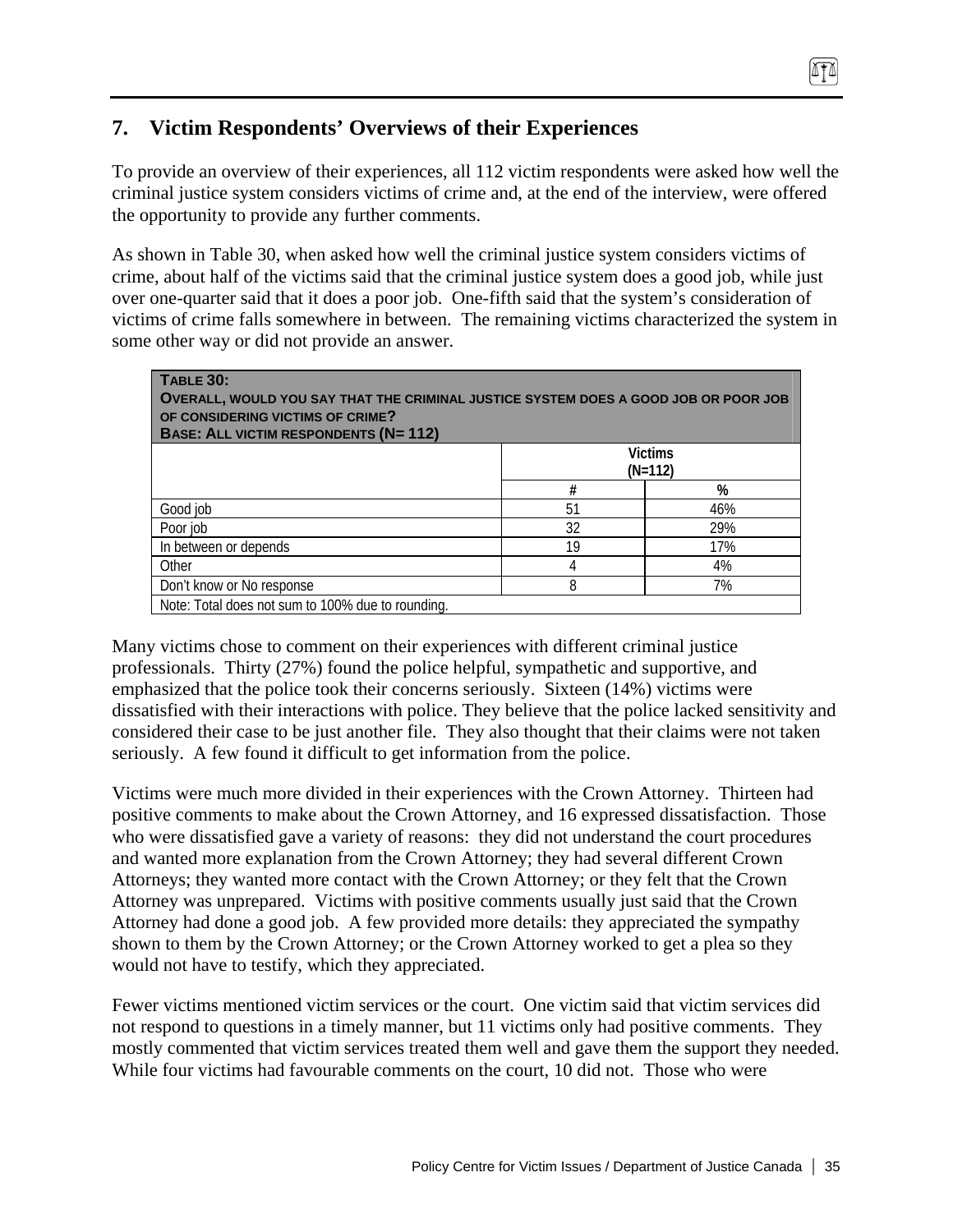dissatisfied primarily mentioned the inadequacy of the offender's sentence or the related belief that they were not considered or listened to.

When asked if they had any other comments about their experiences in the criminal justice system that they would like to share with those responsible for drafting legislation and developing policy, victims most often mentioned their perception that the system favours the accused (n=24 or 21%). Victims believe that the system does not hold criminals accountable for their actions because the sentences are too lenient. A few commented that they initiate the action but then the law does little to make the effort worthwhile. They also objected to the many rights of the accused compared to victims. In particular, they commented on the fact that the accused receives information about the victim while the victim cannot get details about the accused.

About one-fifth of victims (n=20) believe that the system does not treat victims with respect. They felt ignored by the system and believe that a lack of understanding and compassion permeates the criminal justice process. The words "respect" and "dignity" were often used when describing how victims wished they were treated. A few felt treated as if they were accused, or believed that the system judged them on the basis of their race or what they did for a living.

Fourteen victims addressed the need for financial assistance or additional victim compensation. Most victims simply commented that compensation should be available for economic losses. Several victims specifically mentioned the need for financial assistance with expenses incurred to attend court, such as transportation, parking and meal expenses. A few victims who lived far from the courthouse said that transportation expenses created a barrier to attending court. Relatives of murder victims raised the need for financial assistance with cleaning the murder scene in instances where the deceased's relatives would otherwise have to clean it themselves.

Eleven victims said that they needed more information, in particular about the criminal justice system, while six felt that they were kept informed. Those who wanted more information found the system complex and confusing and said that victims need to both understand the system and know what to expect. In particular, victims need to be prepared for the length of the process and delays involved. Eight victims commented that the process is too lengthy and that the delays are very stressful and disruptive to victims' lives.

Several victims (n=8) spoke in favour of expanding victim services to cover situations where no charges are laid and where the accused is found not guilty. They noted that services do not typically extend to these situations; however, victims still need assistance and support to deal with the aftermath of the crime or the verdict. Victims who had received these services (e.g., telephone call from victim services on the anniversary of the crime) expressed gratitude for the concern and thoughtfulness this displayed. Other victims wanted services to extend beyond sentencing. They wanted information about the offender's activities after sentencing. Given that some services are available for victims; these comments demonstrate a gap in connecting victims with these services. Four victims commented that they believe that parole and probation victim services should offer their assistance to victims; victims should not have to ask.

To summarize, about half of victims rated the job done by the criminal justice system in considering victims as good. This positive impression appears to be largely based on their experiences with particular individuals in the system (i.e., their victim services provider, the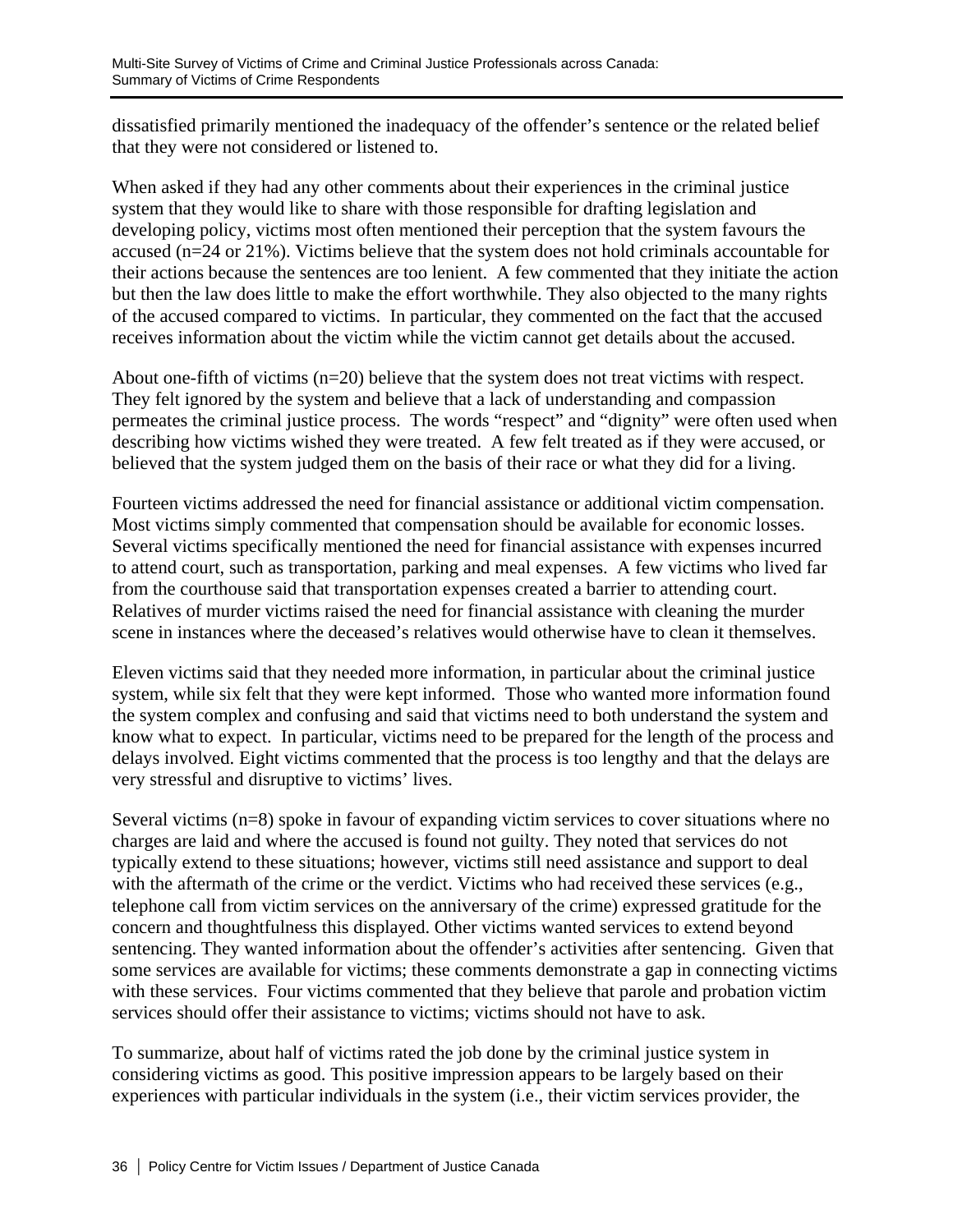Crown Attorney or the police officer who worked on their case). However, as seen in the above discussion, when asked if they wanted to share any of their experiences in the criminal justice system with those responsible for drafting legislation and developing policy, victims provided more critical comments that covered a range of issues: they perceive the system as favouring the accused; victims need to be treated with more respect; there is a need for more financial assistance and victim compensation; the provision of information to victims could be improved; and victim services should be expanded to cover situations where no charges are laid or the accused is found not guilty.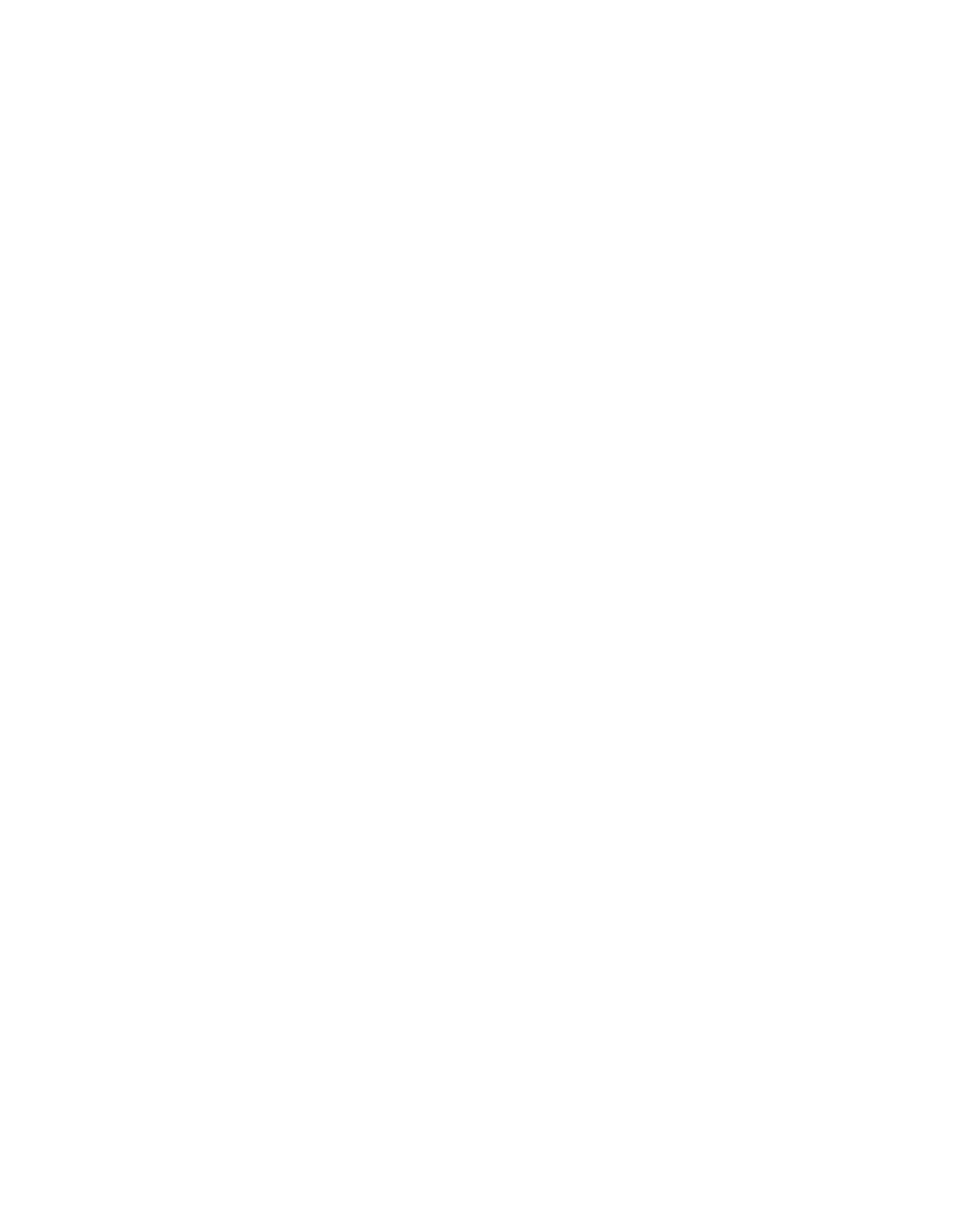Appendix A :

# Interview Guide for Victims of Crime

 $\boxed{1}$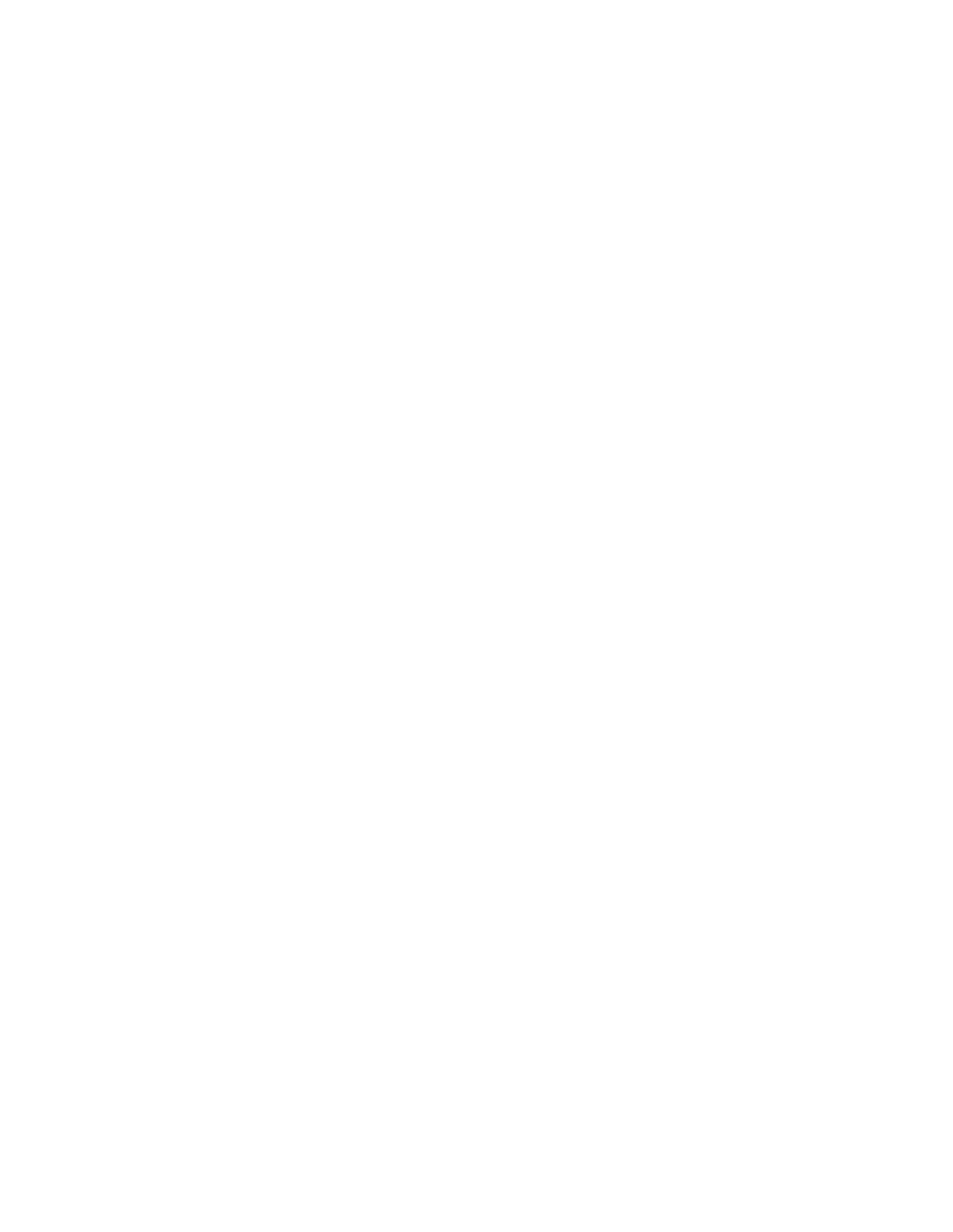# **INTERVIEW GUIDE FOR VICTIMS OF CRIME**

# LOCATION OF INTERVIEW (CITY)

I'd like to thank you for helping us with this study of victims of crime. The study is funded by the Department of Justice Canada, and its purpose is to gain a better understanding of the experiences of victims of crime in the criminal justice system. The information gathered by this study will help the government learn what types of assistance are helping victims and where improvements can be made.

Before we begin, I would like to remind you that your participation in this interview is completely voluntary. If I ask you a question that you don't want to answer, please let me know and we will move on to another question. Also, you can end the interview at any time.

What you say today will be kept confidential. The report about this study will be a summary of hundreds of interviews and will not contain any information that might identify you.

Before we begin, do you have any questions or concerns?

### **INTRODUCTION**

- 1. I'd like to begin with a general question about how the police, Crown attorneys, and the courts deal with victims of crime. Overall, would you say the criminal justice system does a good job or a poor job of considering victims of crime?
- 2. Would you please tell me what the crime was that you agreed to discuss for this study? Was it committed against you personally or against a family member? Who committed the crime?
- 3. Where did the crime occur (city and province), and in what year?
- 4. During what year(s) were you involved with the criminal justice system as a result of this crime?

### **VICTIM SERVICES**

The next questions deal with whether you received any assistance from victim services and if so, what was available and useful to you?

5. Did you (or family member) receive any victim assistance as a result of this experience? [If no, go to Q9]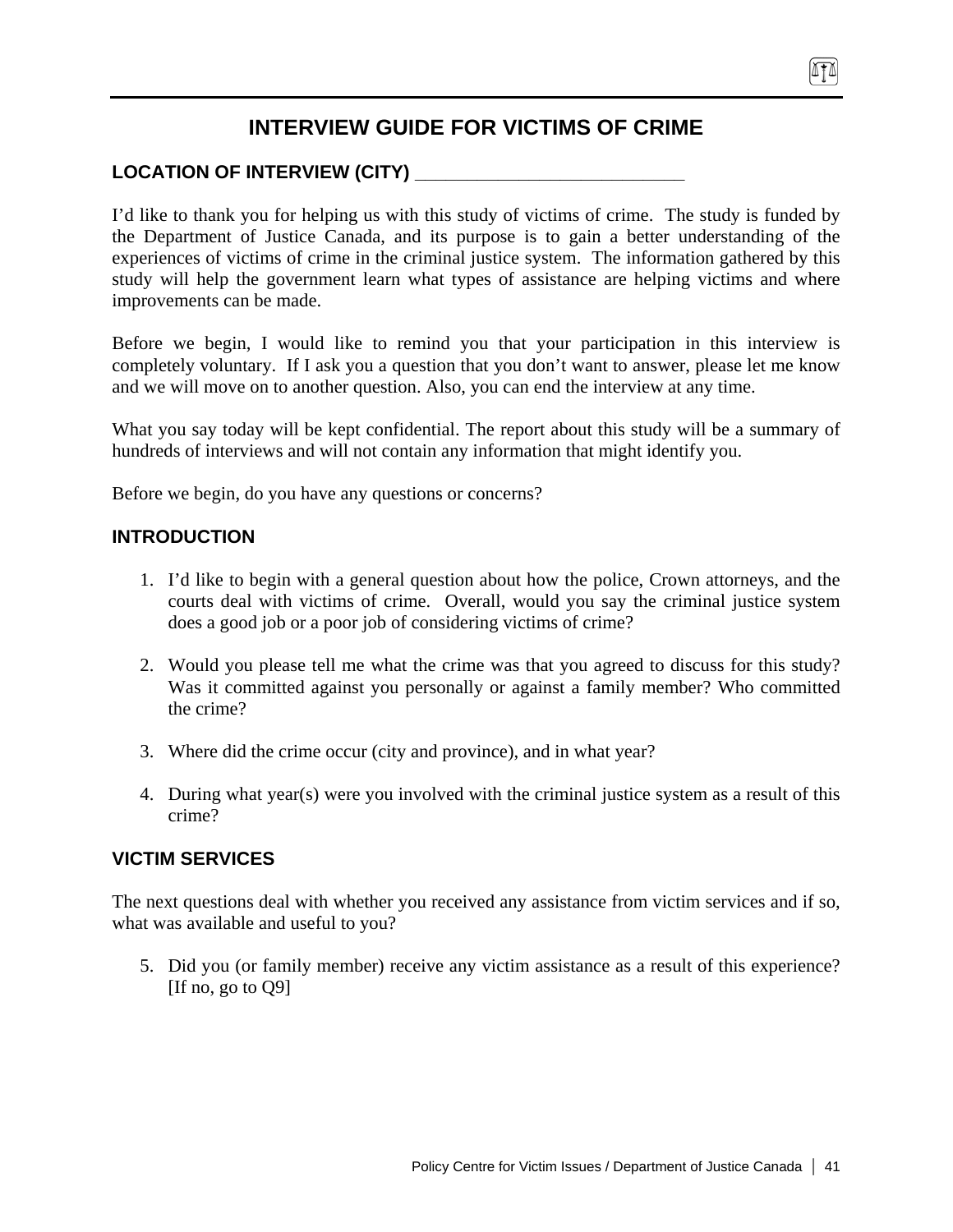- 6. [If yes to Q5] What kind of assistance did you (or family member) receive (e.g., crisis assistance, medical assistance, counselling, financial assistance, assistance with housing or women's shelter, court support, assistance with understanding the criminal justice system, other)? Was the assistance helpful? What was most helpful about the assistance you received?
- 7. [Under this question, we also coded the type of victim service received] How did you (or family member) find out about the service(s)? Was it offered by, or referred to you by police, prosecutor, court, other victim services, etc.? Or did you find out about it from a friend, from family, or some other way (e.g., Internet, phonebook, pamphlets)?
- 8. How easy was it go get services? Were you (or family member) contacted by a victim service? Did you (or family member) have to initiate contact? Was assistance available promptly, or did you (or family member) have to wait? How long?
- 9. [Ask only of those who did not receive victim services] Do you recall why you did not receive any type of assistance from any victim services? (Were services not available, not appropriate, other reasons?)
- 10. [Ask of everyone] Based on your experiences, what do you think would be the best way to help victims of crime find the assistance they need? (e.g., Would you prefer that you be given a phone number of a service to contact on your own, or would you prefer that your name be given to the services and that the services contact you? And when should this happen?)

# **INFORMATION FOR VICTIMS**

The next questions concern the information a victim of crime might receive about the case. There are several points at which a victim of crime might receive information. Please tell me if you (or family member) received information on the various steps in the criminal justice process and if so, who provided it.

- 11. Do you know if someone was arrested for this crime? Do you know if charges were laid? Do you know the sentence of the offender?
- 12. If there was no arrest or no charges were laid, do you know why? Who explained to you why no arrest occurred or no charges were laid?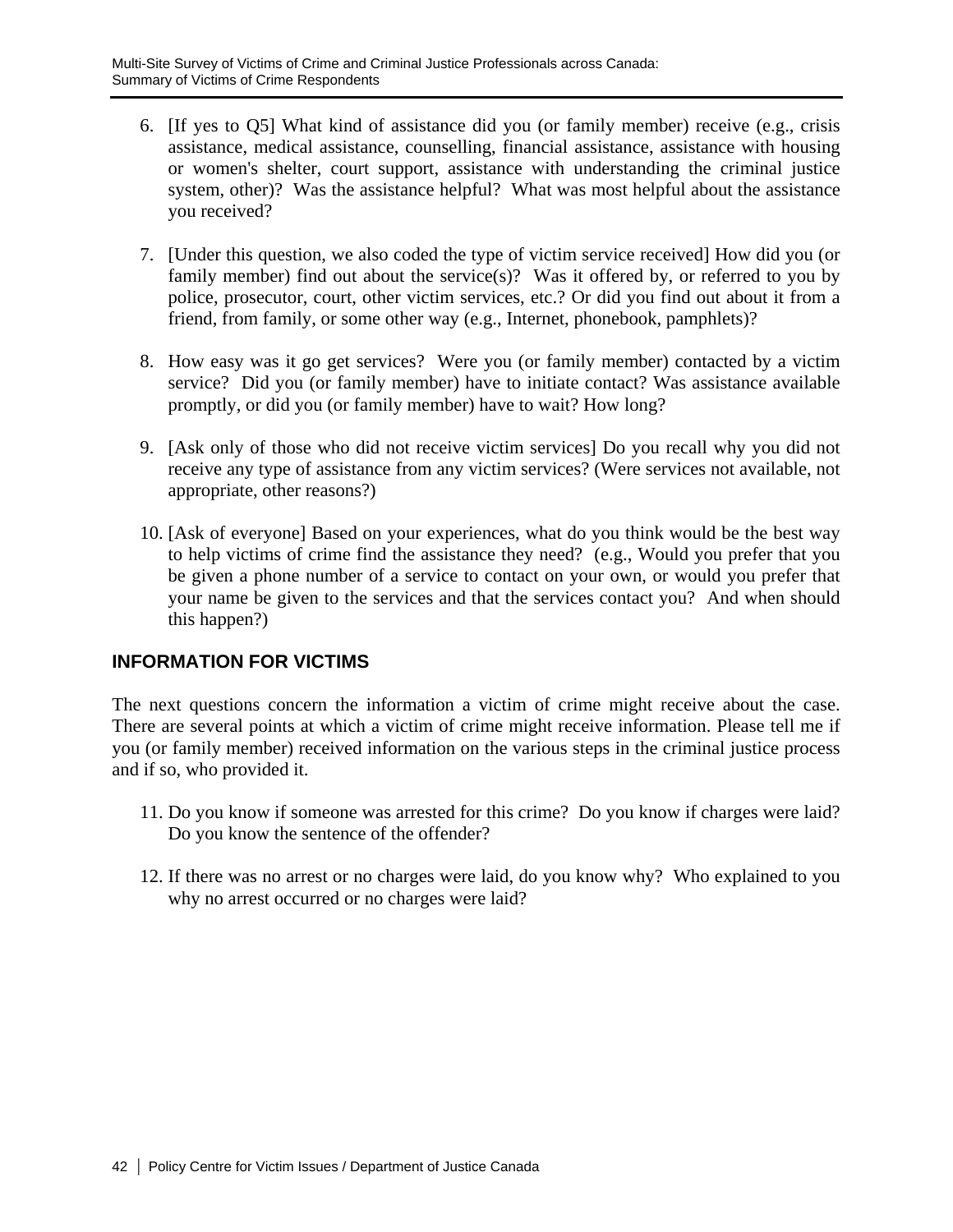# **TO BE ASKED ONLY IF A SUSPECT WAS CHARGED**

I'm going to list several areas where you might have received information. Please tell me A) **if you received information**, and if so, B) **who provided you with the information**, and C) **how you were given the information (in person, telephone, in writing, letter, etc.).**

- 13. Did anyone talk to you about your role in court as a witness? The role of the Crown prosecutor in handling the case? The Crown's relationship with you? Did anyone give you a general explanation of the criminal justice process?
- 14. Whether the accused was released on bail? When the accused was released on bail? Conditions of bail, if any? (e.g., non-communication order, etc.)
- 15. Whether the accused pleaded guilty? Whether there were any agreements made with the accused to plead guilty?

# **TO BE ASKED ONLY IF THERE WAS A TRIAL**

16. Whether there was a trial? Important trial dates? Changes in trial dates? Updates on case? Outcome of the case?

# **TO BE ASKED ONLY IF THERE WAS A CONVICTION/GUILTY PLEA**

17. Date of sentencing hearing? Sentence? If probation, conditions if any?

# **TO BE ASKED ONLY IF THE OFFENDER WAS INCARCERATED**

- 18. Where the offender was incarcerated? If moved, where moved to? Date sentence began? Length of sentence?
- 19. (If applicable) Parole eligibility and dates of hearings? Release dates? Conditions imposed on release? Destination of offender on release?

# **TO BE ASKED OF EVERYONE**

- 20. Were you satisfied with the way in which information was provided to you (at the various levels)? In general, did the information you received meet your needs (e.g., amount and type of information; timeliness of getting the information)? If not, how could providing information to victims of crime be improved?
- 21. Based on your experience, what kind of information do you think victims of crime most want to receive and why? How would that information best be provided?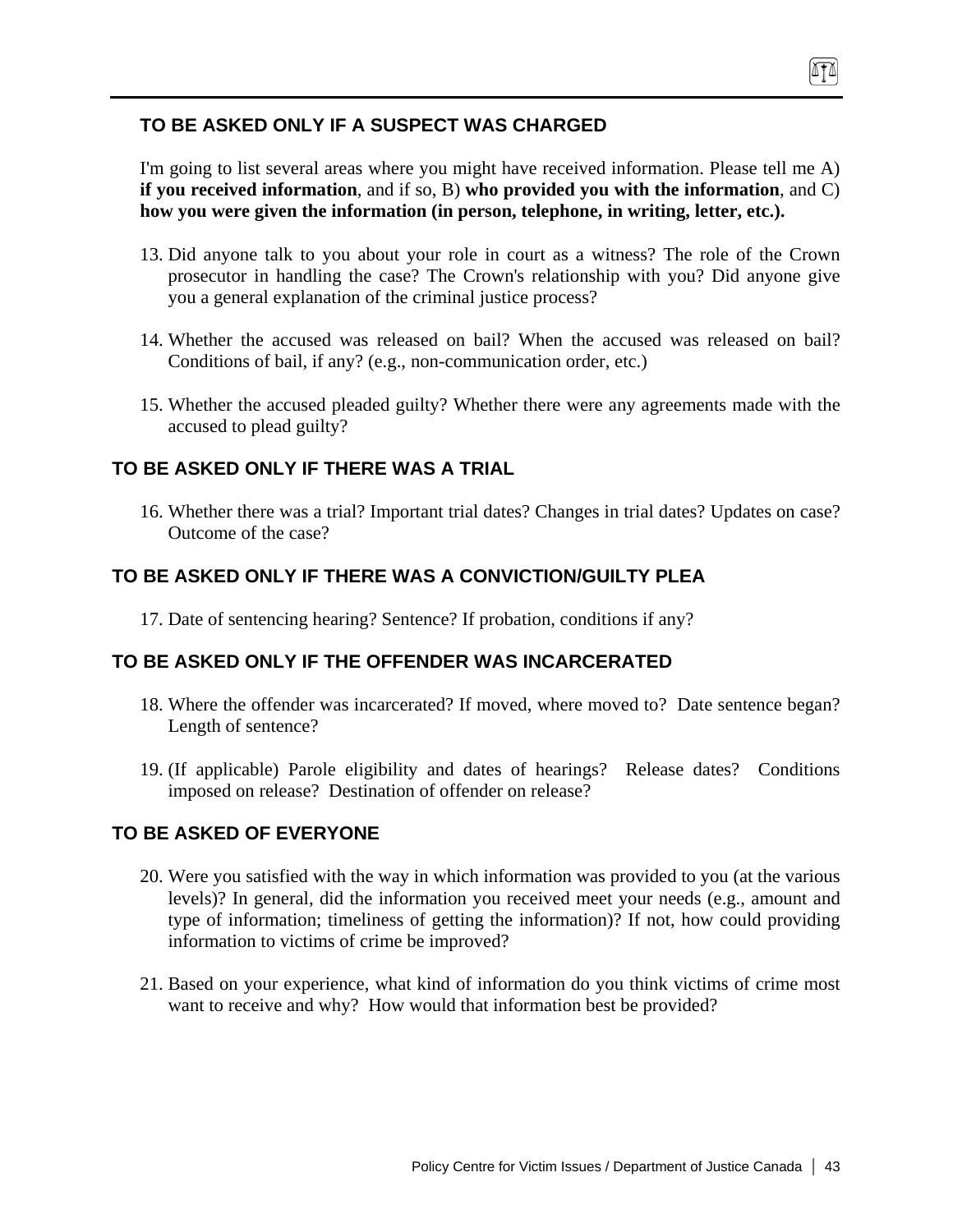# **LEGAL PROVISIONS**

Now, I'd like to talk with you about certain laws that have been designed to benefit victims of crime. Some of these laws have only existed since 1999, and so they might not have applied to your situation.

### **Consideration of victim safety at bail hearings**

# **TO BE ASKED ONLY IF SUSPECT WAS ARRESTED AND CHARGED**

- 22. What information did you receive about bail decisions? Were you aware that victim safety must be considered in any decision about bail? Were you aware that certain conditions could be placed on the accused, like not having contact with the victim? Was anything about the information you received about bail unclear or incomplete? If yes, what was unclear or incomplete?
- 23. In your case, was the accused released on bail? Was the accused detained for any period of time before release? Were conditions placed on the accused? What were the conditions? Did the conditions address your concerns?
- 24. Do you believe that your safety was considered in the decision about the possible release of the accused until trial? If not, what occurred or did not occur that caused you to feel that your safety was not considered? Did you make your concerns with safety known to the police, justice of the peace, judge, or Crown? If so, how? If not, why not?

### **Provisions facilitating testimony TO BE ASKED ONLY IF THERE WAS A TRIAL**

Some victims are eligible for certain protections. Many of these protections have only been included in the law since 1999 and are intended for only certain crimes and for young victims, so you might not have had the benefit of these provisions. [INTERVIEWER: ASK ONLY WHERE THE PROTECTION SEEMS APPROPRIATE – ANY RESTRICTIONS ON THE PROTECTIONS ARE IN PARENTHESES]

25. Were you given information about any of the following types of protections:

- A. A publication ban where the identity of the victim cannot be disclosed to the public
- B. The possibility of testifying behind a screen or by closed circuit television (under 18 years of age or has difficulty communicating because of a mental or physical disability)
- C. The possibility of testifying by videotape (under 14 years of age or has a mental or physical disability)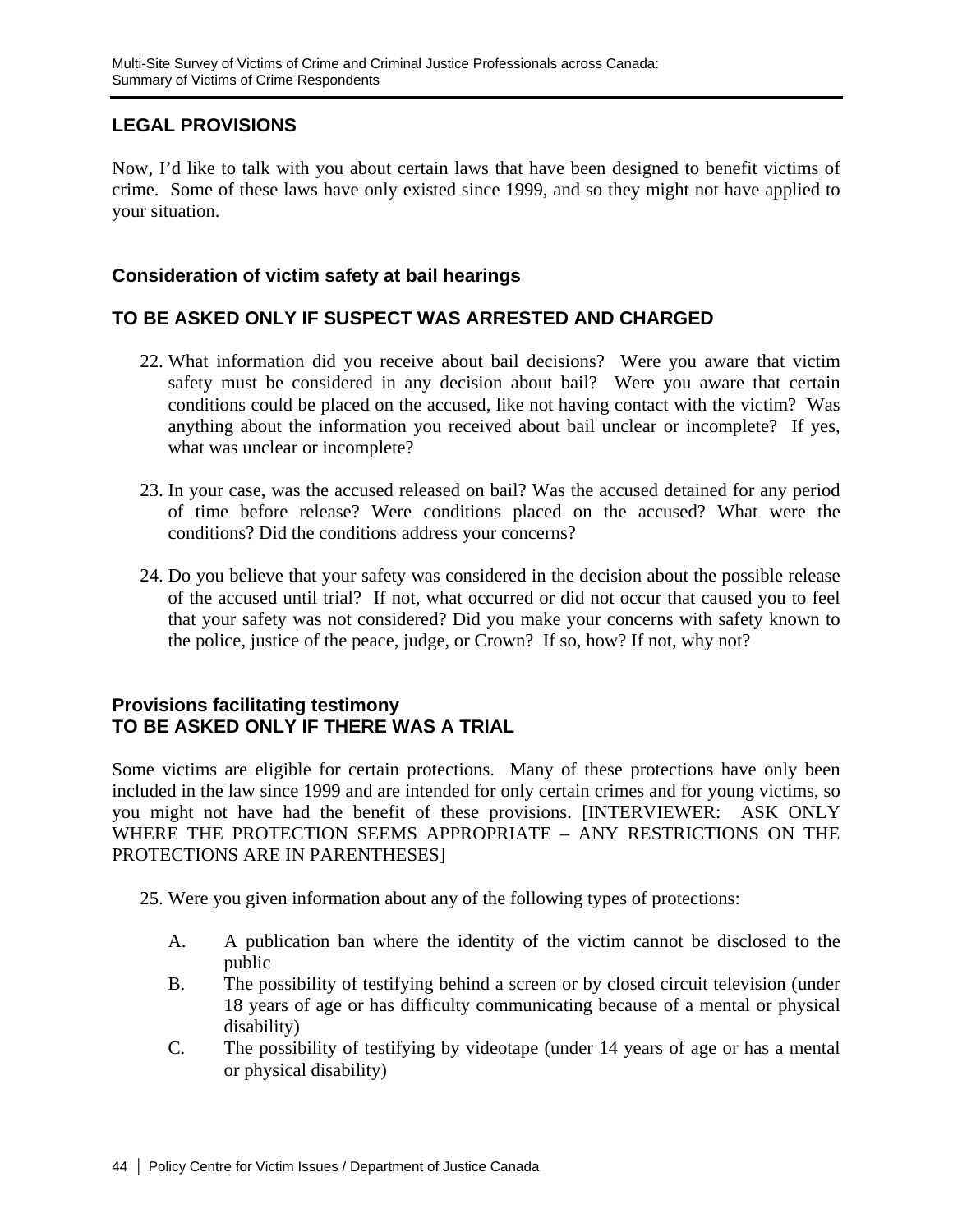- 26. Who provided that information to you? Were you given this information with enough time to make the decision about using any of these protections?
- 27. What information did you receive about these protections? Was anything about the information you received unclear or incomplete? If yes, what was unclear or incomplete?
- 28. Did you testify at the trial of the accused?
- 29. (IF DID TESTIFY) I'd like to ask you some questions about your experience testifying. Did you receive help in preparing to testify? If yes, who helped you prepare to testify and what help did they give you? Did you feel that you were prepared for testifying? Why or why not?
- 30. I'd like to ask you whether you (or your child) received certain protections to help you testify. These are the same protections I mentioned earlier. Please remember that many of these protections have only been included in the law since 1999 and are intended for only certain crimes and for young victims, so you might not have had the benefit of these provisions. [INTERVIEWER: ASK ONLY WHERE THE PROTECTION SEEMS APPROPRIATE – ANY RESTRICTIONS ON THE PROTECTIONS ARE IN PARENTHESES] Did you receive any of the following protections?
	- A. A publication ban where the identity of the victim cannot be disclosed
	- B. The possibility of testifying behind a screen or by closed circuit television (under 18 years of age or has difficulty communicating because of a mental or physical disability)
	- C. The possibility of testifying by videotape (under 14 years of age or has a mental or physical disability)
	- D. That a self-represented accused cannot cross-examine a victim (under 18 years of age and case is a sexual offence, a sexual assault, or where violence against the victim is alleged to have been used, threatened, or attempted)
- 31. How did these protections help you in testifying?
- 32. (IF DID NOT TESTIFY) Did you have concerns about testifying? If yes, why were you reluctant to testify?
- 33. Do you have any suggestions for helping victims with testifying at trial?

[Please note that some victims mentioned that they received information on protections, even though the case did not go to trial. Their responses are included in the questions on protections]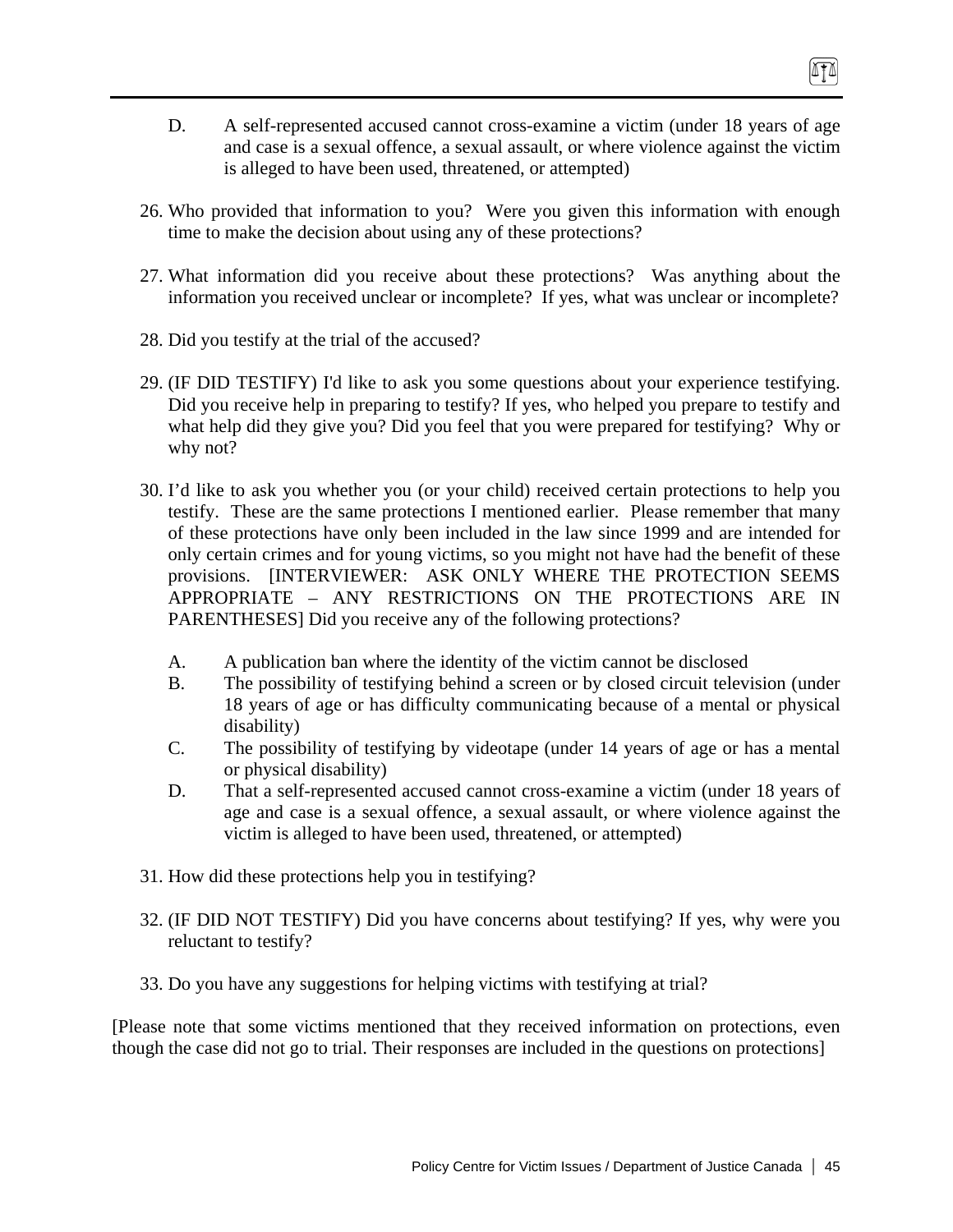### **Victim impact statements**

# **TO BE ASKED ONLY IF SOMEONE WAS ARRESTED AND CHARGED**

The next few questions are about victim impact statements. As you may already know, a victim impact statement is a written statement, prepared by the victim that describes the harm done or the loss suffered by the victim as a result of the crime. The court must consider the statement at the time of sentencing the offender. Parole officers must also consider victim impact statements in parole decisions. Since 1999, victims are entitled to read their statements aloud in court if they want to.

- 34. Were you given information about victim impact statements after the crime occurred? Who provided that information to you? How were you given the information (in person, telephone, in writing (brochures, letters))?
- 35. When were you provided the information about victim impact statements (immediately following the report to police, immediately after the arrest of the accused, just prior to the start of the trial, other)?
- 36. What information did you get about victim impact statements? Did the information explain victim impact statements so that you understood what you could include in a victim impact statement? Did the information explain how victim impact statements are used in court? Did the information tell you that your statement, once you submit it to the Crown, has to be provided to the defence counsel and the accused? Did the information explain victim impact statements so that you knew what you needed to do to give a victim impact statement? Was anything about the information you received unclear or incomplete? If yes, what was unclear or incomplete?
- 37. What do you think would be the best way to provide victims of crime information about victim impact statements (in person, telephone, or in writing (brochures, letters))? When should this be provided?
- 38. Before the offender was sentenced, did the judge ask you whether you had been given the opportunity to prepare a victim impact statement and provide it to the court?
- 39. Did you prepare a victim impact statement at sentencing? Did you prepare a victim impact statement at parole? Both?

# **IF DID GIVE AN IMPACT STATEMENT**

I'd like to ask you some more specific questions about your experience in preparing and giving a victim impact statement.

40. At what stage did you submit a victim impact statement?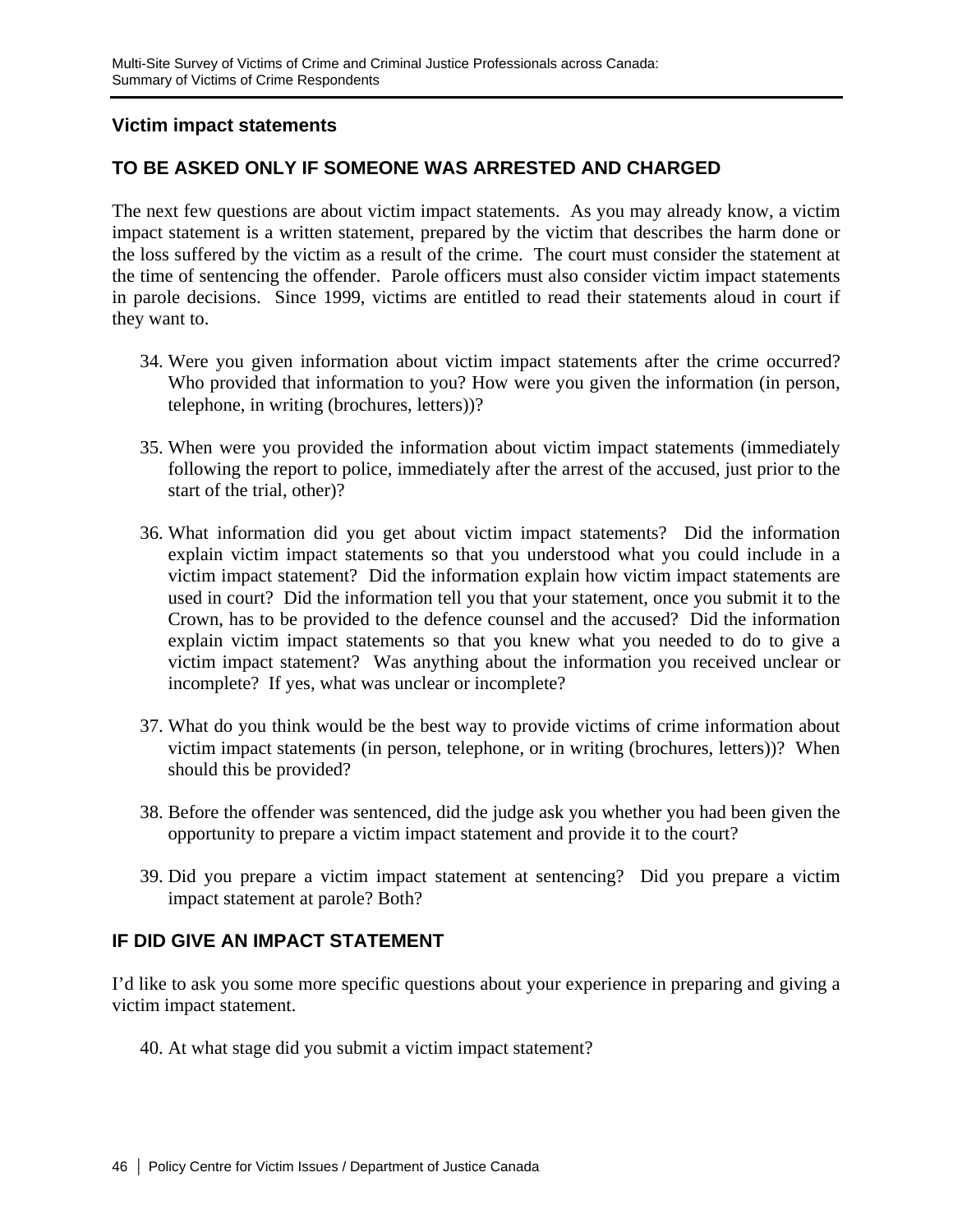### [AT SENTENCING]

- 41. Did you have any help preparing your statement? Who helped you? What kinds of help did they give?
- 42. Did you have any problems completing your victim impact statement? If yes, what were the problems?
- 43. To whom did you submit your victim impact statement (e.g., victim services, Crown)?
- 44. Since 1999, changes have been made which allow you to read a victim impact statement aloud. Were you told that you could read your statement? Did you read your statement aloud? If not, why not? Did you present your statement by videotape or any other way? Were you satisfied with how you were able to give your statement? If not, why not?
- 45. Why did you decide to prepare a victim impact statement? Are you glad that you prepared the statement? Why or why not?
- 46. What were your expectations of how the victim impact statement would be used by the court? Do you think that the judge considered what you wrote in your victim impact statement? (If yes or no) What leads you to believe this?

### [AT PAROLE]

- 47. Did you have any help preparing your statement? Who helped you? What kinds of help did they give?
- 48. Did you have any problems completing your victim impact statement? If yes, what were the problems?
- 49. To whom did you submit your victim impact statement (victim services, parole officers)?
- 50. Did you read your statement aloud? Did you present your statement by videotape or any other way? Were you satisfied with how you were able to give your statement? If not, why not?
- 51. Why did you decide to submit a victim impact statement? Are you glad that you gave the statement? Why or why not?
- 52. What were your expectations of how the victim impact statement would be used by the Parole Board? Do you think that the federal parole officer/parole board considered what you wrote in your victim impact statement? What leads you to believe this?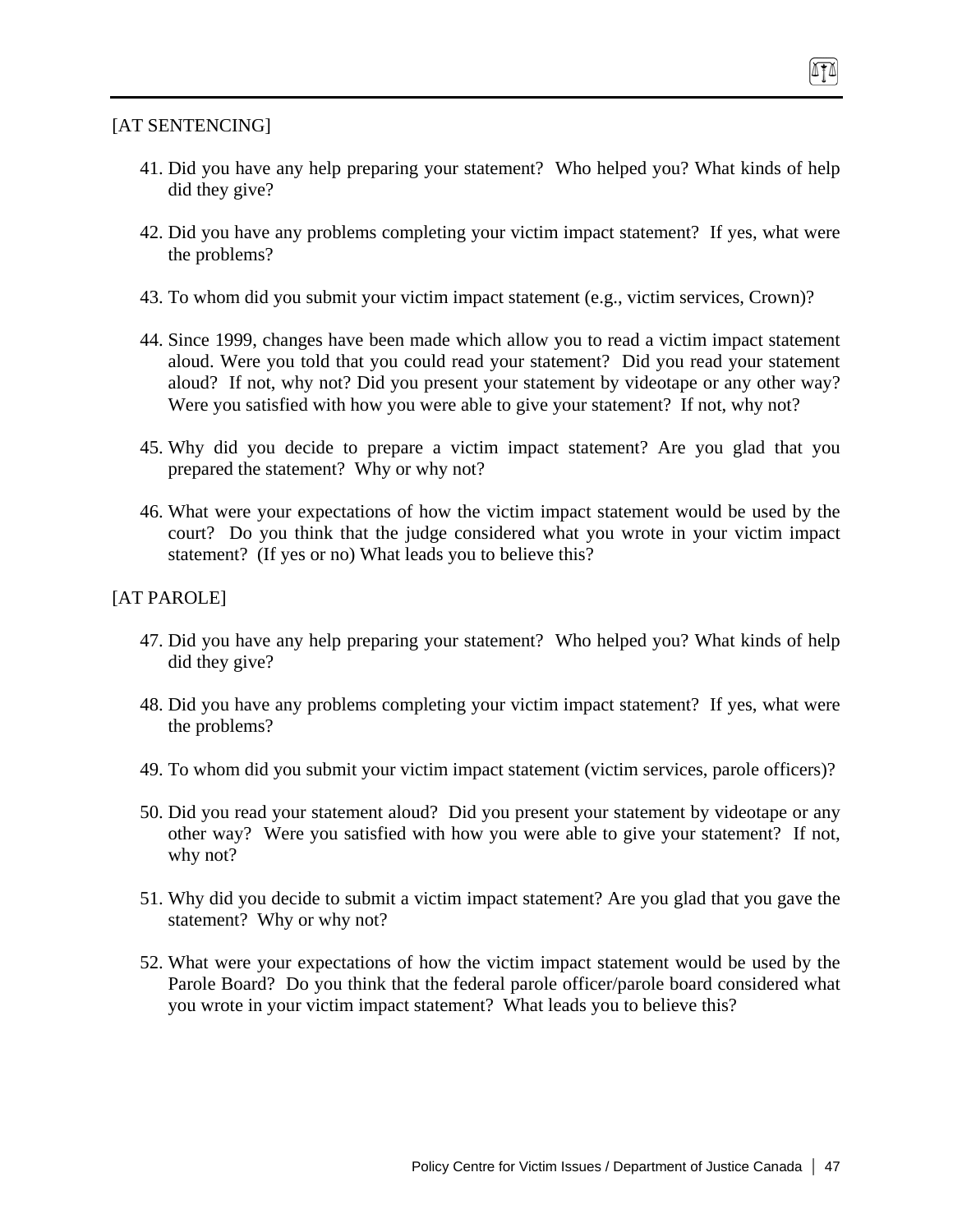# **IF DID NOT GIVE A STATEMENT**

- 53. Why did you decide not to give a victim impact statement? Did you not know about these statements or feel that you did not know enough to feel comfortable giving one? Did you not feel comfortable giving one because of the possibility of being questioned by the defence or accused about your statement or because you knew that the offender would receive a copy of the statement? Did you find out about victim impact statements too late to prepare a statement?
- 54. Did you give the court information about the crime's effect on you in some way other than in a victim impact statement? If so, please describe how you gave this information to the court. Do you think that the judge considered this information? What leads you to believe this?

# **Restitution**

# **TO BE ASKED ONLY IF THERE WAS A CONVICTION OR GUILTY PLEA**

55. Did the court order restitution in your case?

[If they ask for a definition] In some cases when a court sentences an offender, the court may order the offender to pay restitution (money) to a victim for certain kinds of financial losses as a result of the crime.

- 56. If yes, were you given information about restitution after the crime was committed? Were you aware of restitution as a sentencing option? Who provided information about restitution? Did the information explain restitution so that you knew how to request it? Was anything about the information you were given unclear or incomplete? If yes, what was unclear or incomplete?
- 57. Did you receive the full amount of the restitution order? Did you bring a civil suit against the accused to enforce a restitution order? What difficulties, if any, did you have in enforcing the restitution order?

# **Victim surcharge**

# **TO BE ASKED ONLY IF THERE WAS A CONVICTION OR GUILTY PLEA**

The next questions are about the victim surcharge. As you may know, the victim surcharge is imposed automatically (unless it is waived due to undue hardships). The surcharge requires the offender to pay money, and that money is used to help support programs and services for victims of crime in that province or territory.

58. Were you aware of the victim surcharge? Who provided that information to you?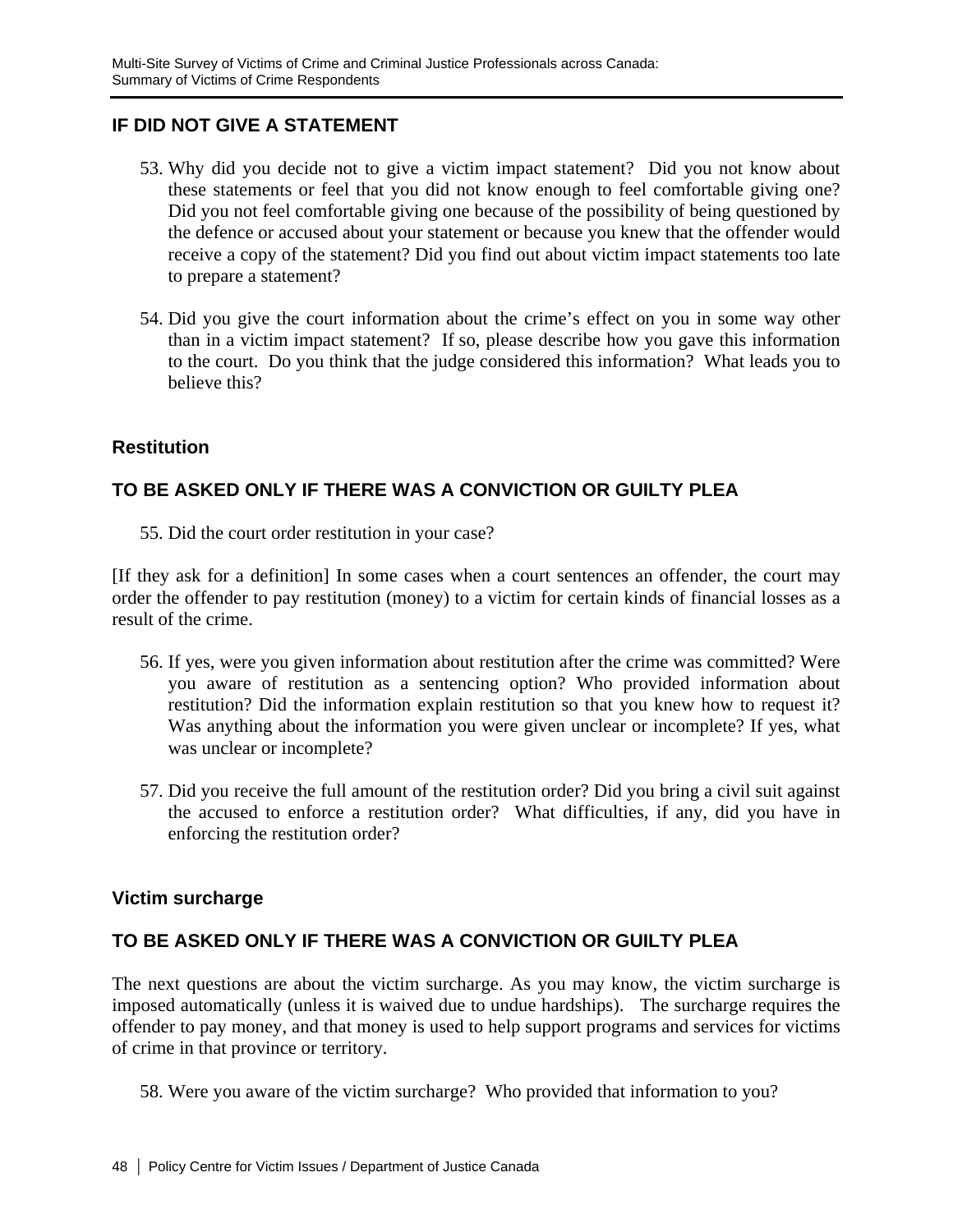59. Was the offender in your case ordered to pay the surcharge? If not, do you know why not?

### **Conditional sentences**

### **TO BE ASKED ONLY IF THERE WAS A CONVICTION OR GUILTY PLEA**

I'd like to briefly talk about conditional sentences. When a court finds a person guilty of a crime, the person may be sentenced to time in prison or, in certain circumstances, may be allowed to serve the sentence in the community. As you may know, this is called a conditional sentence.

- 60. Was the offender in your case given a conditional sentence? Did you agree with that decision? Were you informed of the details of the conditional sentence (conditions, requirements, etc.)? Who provided that information?
- 61. What input should victims of crime have in the conditions attached to such a sentence?

#### **Restorative justice processes**

### **TO BE ASKED ONLY IF THERE WERE CHARGES LAID**

I'd like to turn now to restorative justice processes. As you may know, restorative justice considers the wrong done to a person as well as the wrong done to the community. Restorative justice programs involve the victim(s) or a representative, the offender(s), and community representatives. The offender is required to accept responsibility for the crime and take steps to repair the harm he or she has caused.

- 62. Were you given information about restorative justice processes after the crime? Who provided that information to you?
- 63. What information were you given? (Did the information explain the restorative justice process, what the results of the process might be, what your role would be, what were the other ways that the case might be handled?)
- 64. Was a restorative justice process used in your case? Did you participate in the process? In what ways did you participate? (Was it direct or indirect participation?) Were you given any support during the process? If so, what kind of support and who provided it? Was the support helpful? Please explain.
- 65. Was your participation helpful or useful to you? Why or why not? Were you satisfied with the outcome? Why or why not?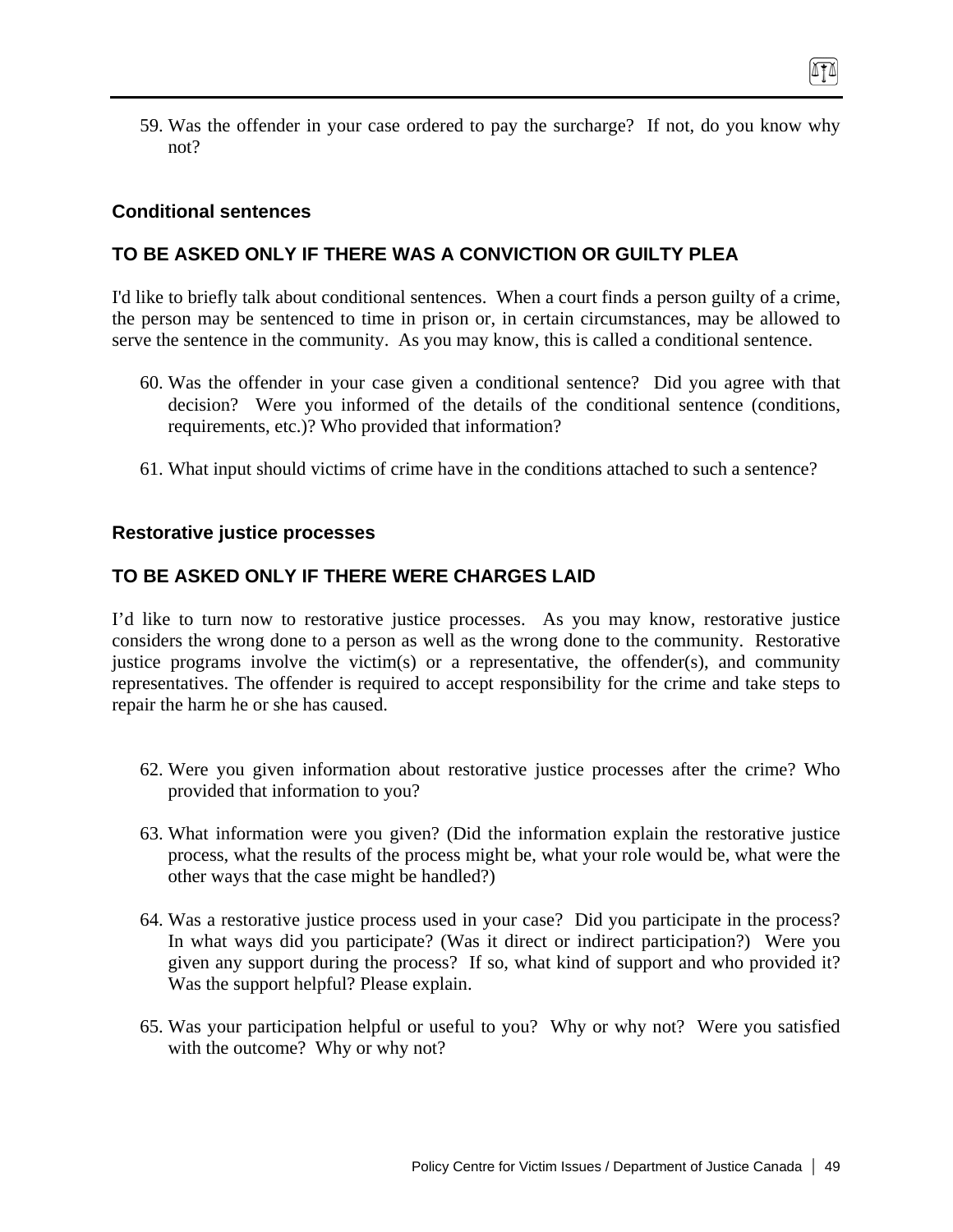# **CONCLUSION**

I have just a few more questions for background purposes.

- 66. In what year were you/was the victim born?
- 67. Are you/Is the victim of Aboriginal ancestry?
- 68. What is your first language?
- 69. Do you have any other comments about your experiences in the criminal justice system as a victim of crime that you would like to share with those responsible for drafting legislation and developing policy?

### **Thank you very much for your participation in this research.**

### **De-brief follows with Interviewer.**